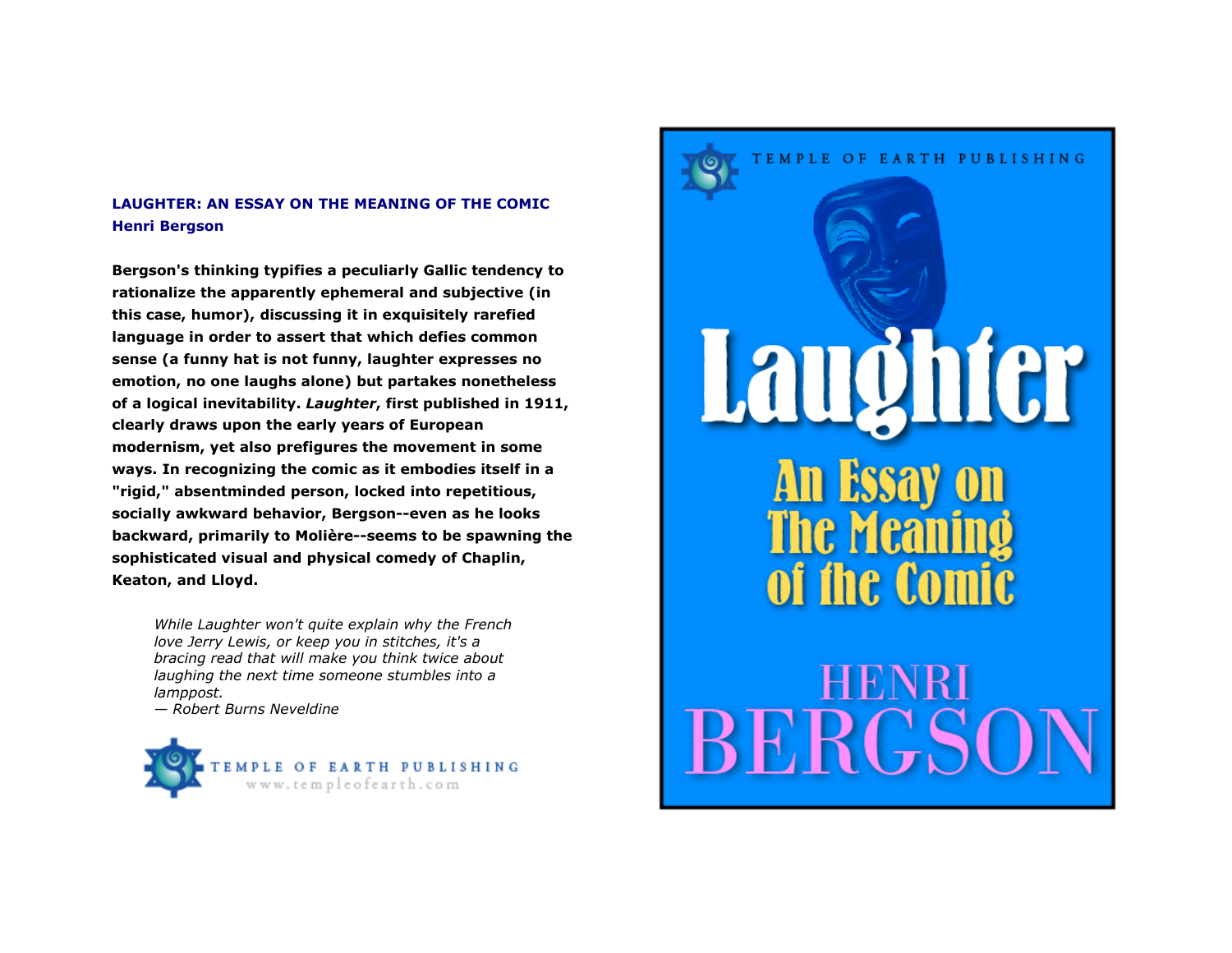# **LAUGHTER**

# **AN ESSAY ON THE MEANING OF THE COMIC**

# **BY HENRI BERGSON**

MEMBER OF THE INSTITUTE PROFESSOR AT THE COLLEGE DE FRANCE

**AUTHORISED TRANSLATION BY CLOUDESLEY BRERETON L. ES L. (PARIS), M.A. (CANTAB) AND FRED ROTHWELL B.A. (LONDON)** 

#### **TRANSLATORS' PREFACE**

This work, by Professor Bergson, has been revised in detail by the author himself, and the present translation is the only authorised one. For this ungrudging labour of revision, for the thoroughness with which it has been carried out, and for personal sympathy in many a difficulty of word and phrase, we desire to offer our grateful acknowledgment to Professor Bergson. It may be pointed out that the essay on Laughter originally appeared in a series of three articles in one of the leading magazines in France, the Revue de Paris. This will account for the relatively simple form of the work and the comparative absence of technical terms. It will also explain why the author has confined himself to exposing and illustrating his novel theory of the comic without entering into a detailed discussion of other explanations already in the field. He none the less indicates, when discussing sundry examples, why the principal theories, to which they have given rise, appear to him inadequate. To quote only a few, one may mention those based on contrast, exaggeration, and degradation.

The book has been highly successful in France, where it is in its seventh edition. It has been translated into Russian, Polish, and Swedish. German and Hungarian translations are under preparation. Its success is due partly to the novelty of the explanation offered of the comic, and partly also to the fact that the author incidentally discusses questions of still greater interest and importance. Thus, one of the best known and most frequently quoted passages of the book is that portion of the last chapter in which the author outlines a general theory of art.

C. B. F. R.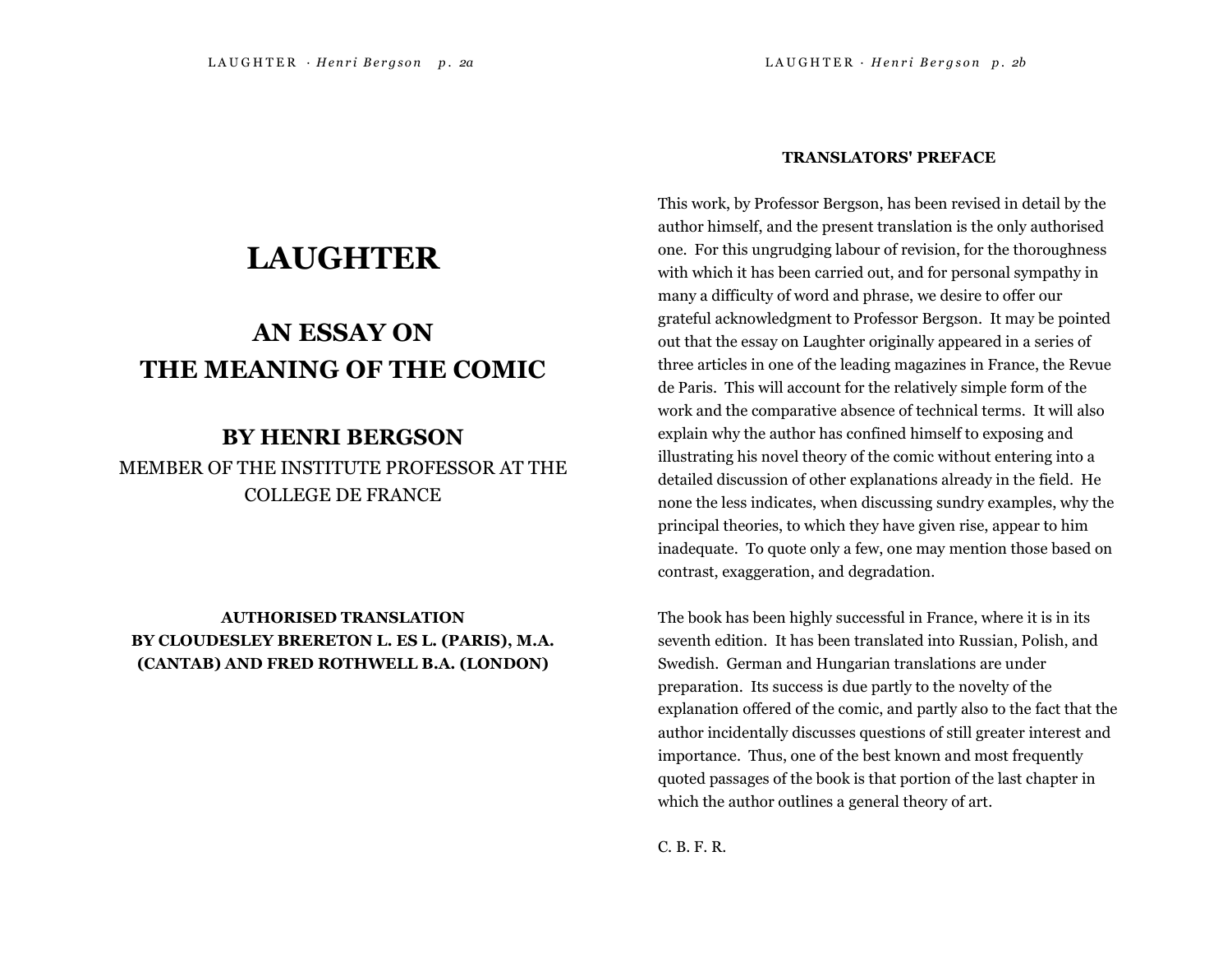## **CONTENTS**

CHAPTER I

THE COMIC IN GENERAL--THE COMIC ELEMENT IN FORMS AND MOVEMENTS-- EXPANSIVE FORCE OF THE COMIC

CHAPTER II

THE COMIC ELEMENT IN SITUATIONS AND THE COMIC ELEMENT IN WORDS

CHAPTER III

THE COMIC IN CHARACTER

#### CHAPTER I

## THE COMIC IN GENERAL--THE COMIC ELEMENT IN FORMS AND MOVEMENTS-- EXPANSIVE FORCE OF THE COMIC.

What does laughter mean? What is the basal element in the laughable? What common ground can we find between the grimace of a merry- andrew, a play upon words, an equivocal situation in a burlesque and a scene of high comedy? What method of distillation will yield us invariably the same essence from which so many different products borrow either their obtrusive odour or their delicate perfume? The greatest of thinkers, from Aristotle downwards, have tackled this little problem, which has a knack of baffling every effort, of slipping away and escaping only to bob up again, a pert challenge flung at philosophic speculation. Our excuse for attacking the problem in our turn must lie in the fact that we shall not aim at imprisoning the comic spirit within a definition. We regard it, above all, as a living thing. However trivial it may be, we shall treat it with the respect due to life. We shall confine ourselves to watching it grow and expand. Passing by imperceptible gradations from one form to another, it will be seen to achieve the strangest metamorphoses. We shall disdain nothing we have seen. Maybe we may gain from this prolonged contact, for the matter of that, something more flexible than an abstract definition,--a practical, intimate acquaintance, such as springs from a long companionship. And maybe we may also find that, unintentionally, we have made an acquaintance that is useful. For the comic spirit has a logic of its own, even in its wildest eccentricities. It has a method in its madness. It dreams, I admit, but it conjures up, in its dreams, visions that are at once accepted and understood by the whole of a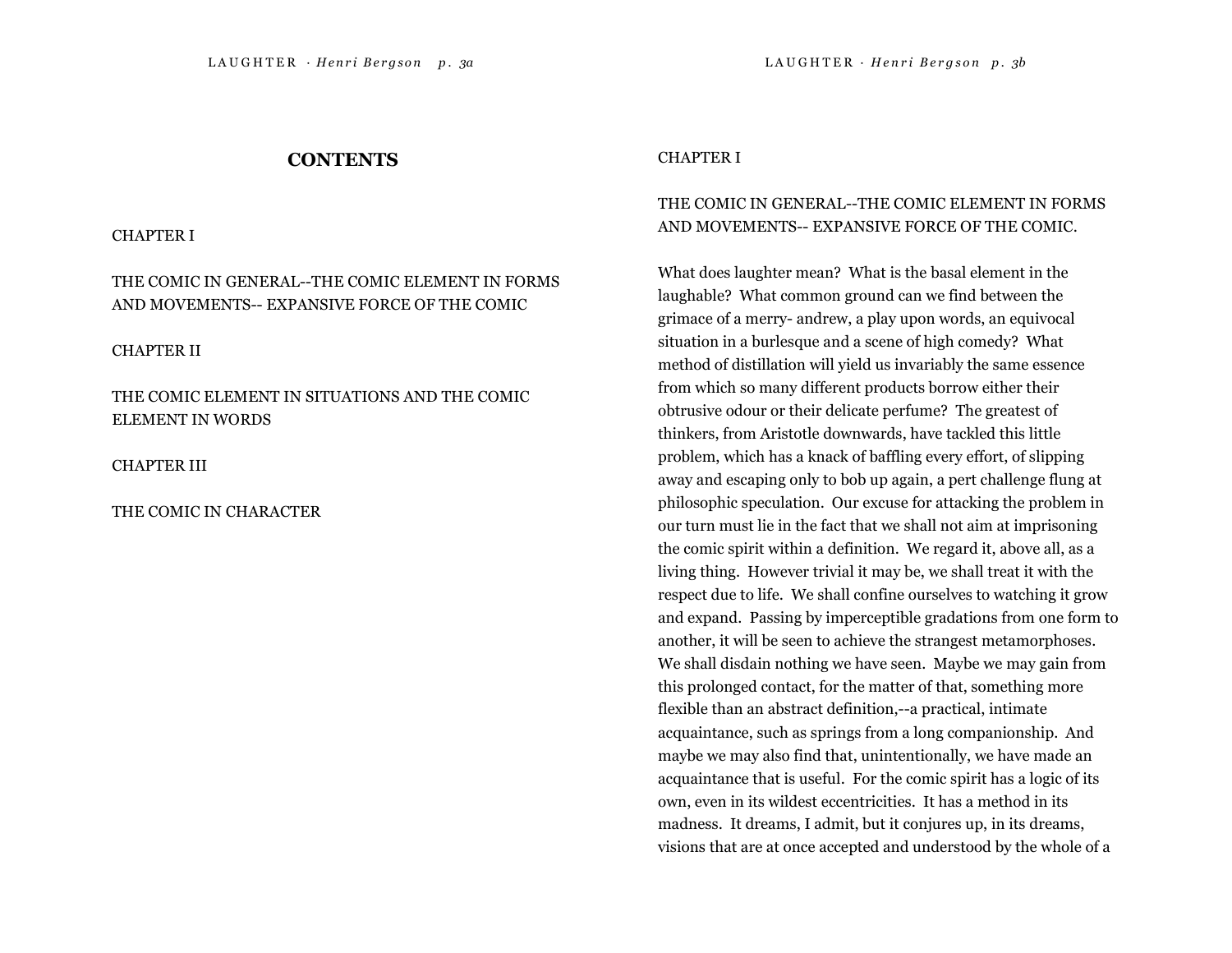social group. Can it then fail to throw light for us on the way that human imagination works, and more particularly social, collective, and popular imagination? Begotten of real life and akin to art, should it not also have something of its own to tell us about art and life?

At the outset we shall put forward three observations which we look upon as fundamental. They have less bearing on the actually comic than on the field within which it must be sought.

I

The first point to which attention should be called is that the comic does not exist outside the pale of what is strictly HUMAN. A landscape may be beautiful, charming and sublime, or insignificant and ugly; it will never be laughable. You may laugh at an animal, but only because you have detected in it some human attitude or expression. You may laugh at a hat, but what you are making fun of, in this case, is not the piece of felt or straw, but the shape that men have given it,--the human caprice whose mould it has assumed. It is strange that so important a fact, and such a simple one too, has not attracted to a greater degree the attention of philosophers. Several have defined man as "an animal which laughs." They might equally well have defined him as an animal which is laughed at; for if any other animal, or some lifeless object, produces the same effect, it is always because of some resemblance to man, of the stamp he gives it or the use he puts it to.

Here I would point out, as a symptom equally worthy of notice, the ABSENCE OF FEELING which usually accompanies laughter. It seems as though the comic could not produce its disturbing effect unless it fell, so to say, on the surface of a soul that is thoroughly calm and unruffled. Indifference is its natural environment, for

laughter has no greater foe than emotion. I do not mean that we could not laugh at a person who inspires us with pity, for instance, or even with affection, but in such a case we must, for the moment, put our affection out of court and impose silence upon our pity. In a society composed of pure intelligences there would probably be no more tears, though perhaps there would still be laughter; whereas highly emotional souls, in tune and unison with life, in whom every event would be sentimentally prolonged and reechoed, would neither know nor understand laughter. Try, for a moment, to become interested in everything that is being said and done; act, in imagination, with those who act, and feel with those who feel; in a word, give your sympathy its widest expansion: as though at the touch of a fairy wand you will see the flimsiest of objects assume importance, and a gloomy hue spread over everything. Now step aside, look upon life as a disinterested spectator: many a drama will turn into a comedy. It is enough for us to stop our ears to the sound of music, in a room where dancing is going on, for the dancers at once to appear ridiculous. How many human actions would stand a similar test? Should we not see many of them suddenly pass from grave to gay, on isolating them from the accompanying music of sentiment? To produce the whole of its effect, then, the comic demands something like a momentary anesthesia of the heart. Its appeal is to intelligence, pure and simple.

This intelligence, however, must always remain in touch with other intelligences. And here is the third fact to which attention should be drawn. You would hardly appreciate the comic if you felt yourself isolated from others. Laughter appears to stand in need of an echo, Listen to it carefully: it is not an articulate, clear, welldefined sound; it is something which would fain be prolonged by reverberating from one to another, something beginning with a crash, to continue in successive rumblings, like thunder in a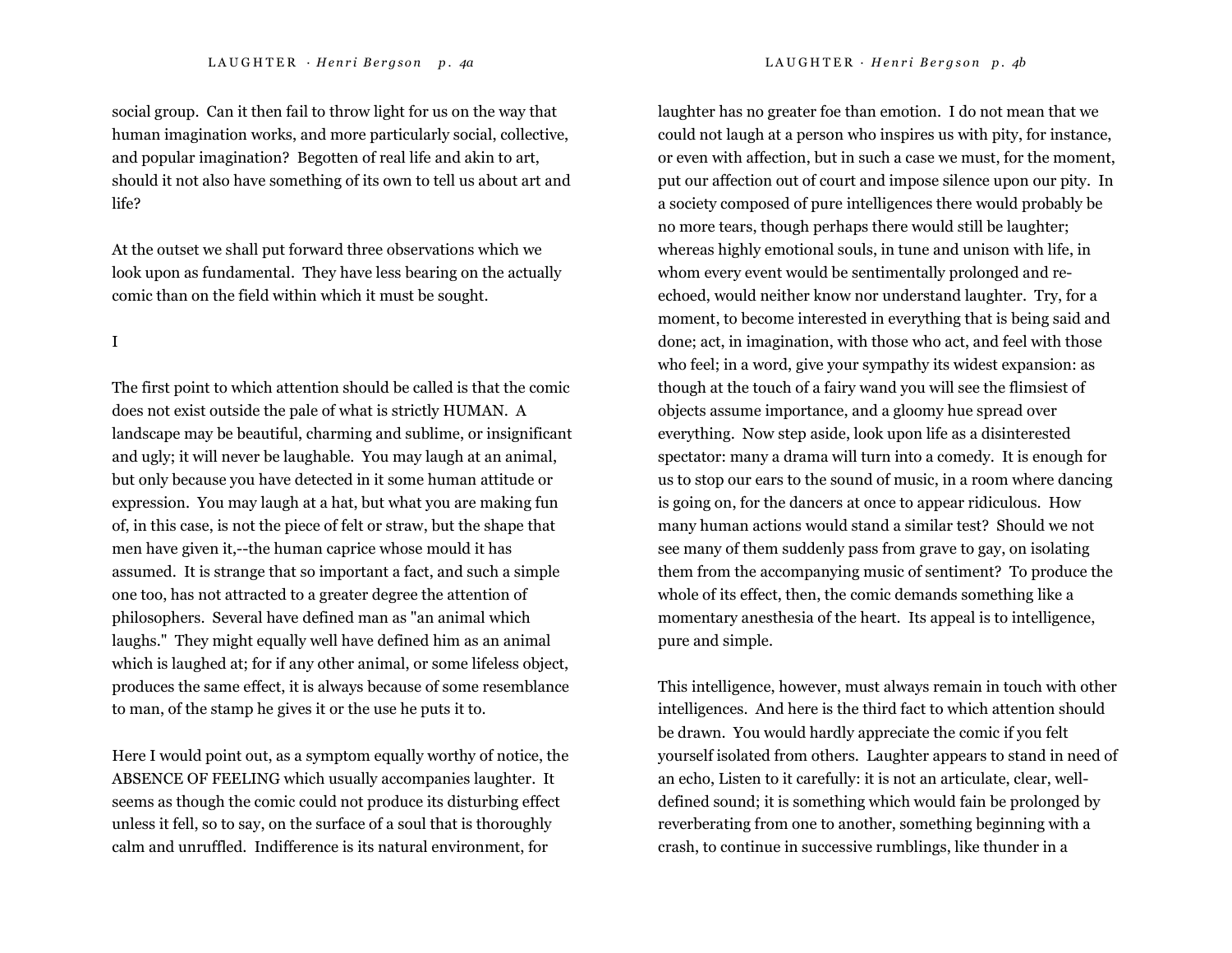mountain. Still, this reverberation cannot go on for ever. It can travel within as wide a circle as you please: the circle remains, none the less, a closed one. Our laughter is always the laughter of a group. It may, perchance, have happened to you, when seated in a railway carriage or at table d'hote, to hear travellers relating to one another stories which must have been comic to them, for they laughed heartily. Had you been one of their company, you would have laughed like them; but, as you were not, you had no desire whatever to do so. A man who was once asked why he did not weep at a sermon, when everybody else was shedding tears, replied: "I don't belong to the parish!" What that man thought of tears would be still more true of laughter. However spontaneous it seems, laughter always implies a kind of secret freemasonry, or even complicity, with other laughers, real or imaginary. How often has it been said that the fuller the theatre, the more uncontrolled the laughter of the audience! On the other hand, how often has the remark been made that many comic effects are incapable of translation from one language to another, because they refer to the customs and ideas of a particular social group! It is through not understanding the importance of this double fact that the comic has been looked upon as a mere curiosity in which the mind finds amusement, and laughter itself as a strange, isolated phenomenon, without any bearing on the rest of human activity. Hence those definitions which tend to make the comic into an abstract relation between ideas: "an intellectual contrast," "a palpable absurdity," etc.,--definitions which, even were they really suitable to every form of the comic, would not in the least explain why the comic makes us laugh. How, indeed, should it come about that this particular logical relation, as soon as it is perceived, contracts, expands and shakes our limbs, whilst all other relations leave the body unaffected? It is not from this point of view that we shall approach the problem. To understand laughter, we must put it back into its natural environment, which is society, and above all

must we determine the utility of its function, which is a social one.

Such, let us say at once, will be the leading idea of all our investigations. Laughter must answer to certain requirements of life in common. It must have a SOCIAL signification.

Let us clearly mark the point towards which our three preliminary observations are converging. The comic will come into being, it appears, whenever a group of men concentrate their attention on one of their number, imposing silence on their emotions and calling into play nothing but their intelligence. What, now, is the particular point on which their attention will have to be concentrated, and what will here be the function of intelligence? To reply to these questions will be at once to come to closer grips with the problem. But here a few examples have become indispensable.

## II

A man, running along the street, stumbles and falls; the passers-by burst out laughing. They would not laugh at him, I imagine, could they suppose that the whim had suddenly seized him to sit down on the ground. They laugh because his sitting down is involuntary.

Consequently, it is not his sudden change of attitude that raises a laugh, but rather the involuntary element in this change,--his clumsiness, in fact. Perhaps there was a stone on the road. He should have altered his pace or avoided the obstacle. Instead of that, through lack of elasticity, through absentmindedness and a kind of physical obstinacy, AS A RESULT, IN FACT, OF RIGIDITY OR OF MOMENTUM, the muscles continued to perform the same movement when the circumstances of the case called for something else. That is the reason of the man's fall, and also of the people's laughter.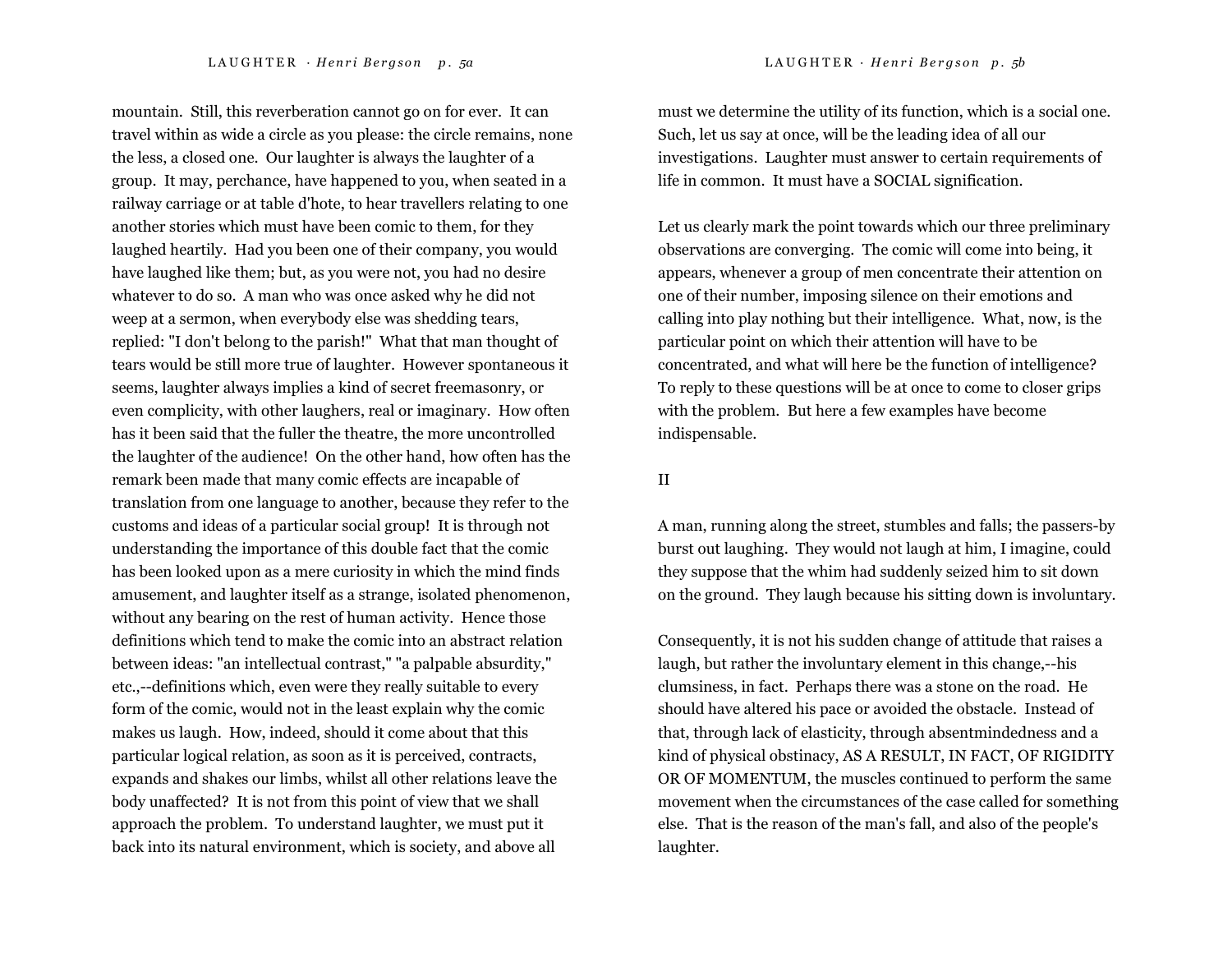LAUGHTER · Henri Bergson p. 6a LAUGHTER · Henri Bergson p. 6b

Now, take the case of a person who attends to the petty occupations of his everyday life with mathematical precision. The objects around him, however, have all been tampered with by a mischievous wag, the result being that when he dips his pen into the inkstand he draws it out all covered with mud, when he fancies he is sitting down on a solid chair he finds himself sprawling on the floor, in a word his actions are all topsy-turvy or mere beating the air, while in every case the effect is invariably one of momentum. Habit has given the impulse: what was wanted was to check the movement or deflect it. He did nothing of the sort, but continued like a machine in the same straight line. The victim, then, of a practical joke is in a position similar to that of a runner who falls,- he is comic for the same reason. The laughable element in both cases consists of a certain MECHANICAL INELASTICITY, just where one would expect to find the wide-awake adaptability and the living pliableness of a human being. The only difference in the two cases is that the former happened of itself, whilst the latter was obtained artificially. In the first instance, the passer-by does nothing but look on, but in the second the mischievous wag intervenes.

All the same, in both cases the result has been brought about by an external circumstance. The comic is therefore accidental: it remains, so to speak, in superficial contact with the person. How is it to penetrate within? The necessary conditions will be fulfilled when mechanical rigidity no longer requires for its manifestation a stumbling-block which either the hazard of circumstance or human knavery has set in its way, but extracts by natural processes, from its own store, an inexhaustible series of opportunities for externally revealing its presence. Suppose, then, we imagine a mind always thinking of what it has just done and never of what it is doing, like a song which lags behind its accompaniment. Let us try to picture

to ourselves a certain inborn lack of elasticity of both senses and intelligence, which brings it to pass that we continue to see what is no longer visible, to hear what is no longer audible, to say what is no longer to the point: in short, to adapt ourselves to a past and therefore imaginary situation, when we ought to be shaping our conduct in accordance with the reality which is present. This time the comic will take up its abode in the person himself; it is the person who will supply it with everything--matter and form, cause and opportunity. Is it then surprising that the absent-minded individual--for this is the character we have just been describing- has usually fired the imagination of comic authors? When La Bruyere came across this particular type, he realised, on analysing it, that he had got hold of a recipe for the wholesale manufacture of comic effects. As a matter of fact he overdid it, and gave us far too lengthy and detailed a description of Menalque, coming back to his subject, dwelling and expatiating on it beyond all bounds. The very facility of the subject fascinated him. Absentmindedness, indeed, is not perhaps the actual fountain-head of the comic, but surely it is contiguous to a certain stream of facts and fancies which flows straight from the fountain-head. It is situated, so to say, on one of the great natural watersheds of laughter.

Now, the effect of absentmindedness may gather strength in its turn. There is a general law, the first example of which we have just encountered, and which we will formulate in the following terms: when a certain comic effect has its origin in a certain cause, the more natural we regard the cause to be, the more comic shall we find the effect. Even now we laugh at absentmindedness when presented to us as a simple fact. Still more laughable will be the absentmindedness we have seen springing up and growing before our very eyes, with whose origin we are acquainted and whose lifehistory we can reconstruct. To choose a definite example: suppose a man has taken to reading nothing but romances of love and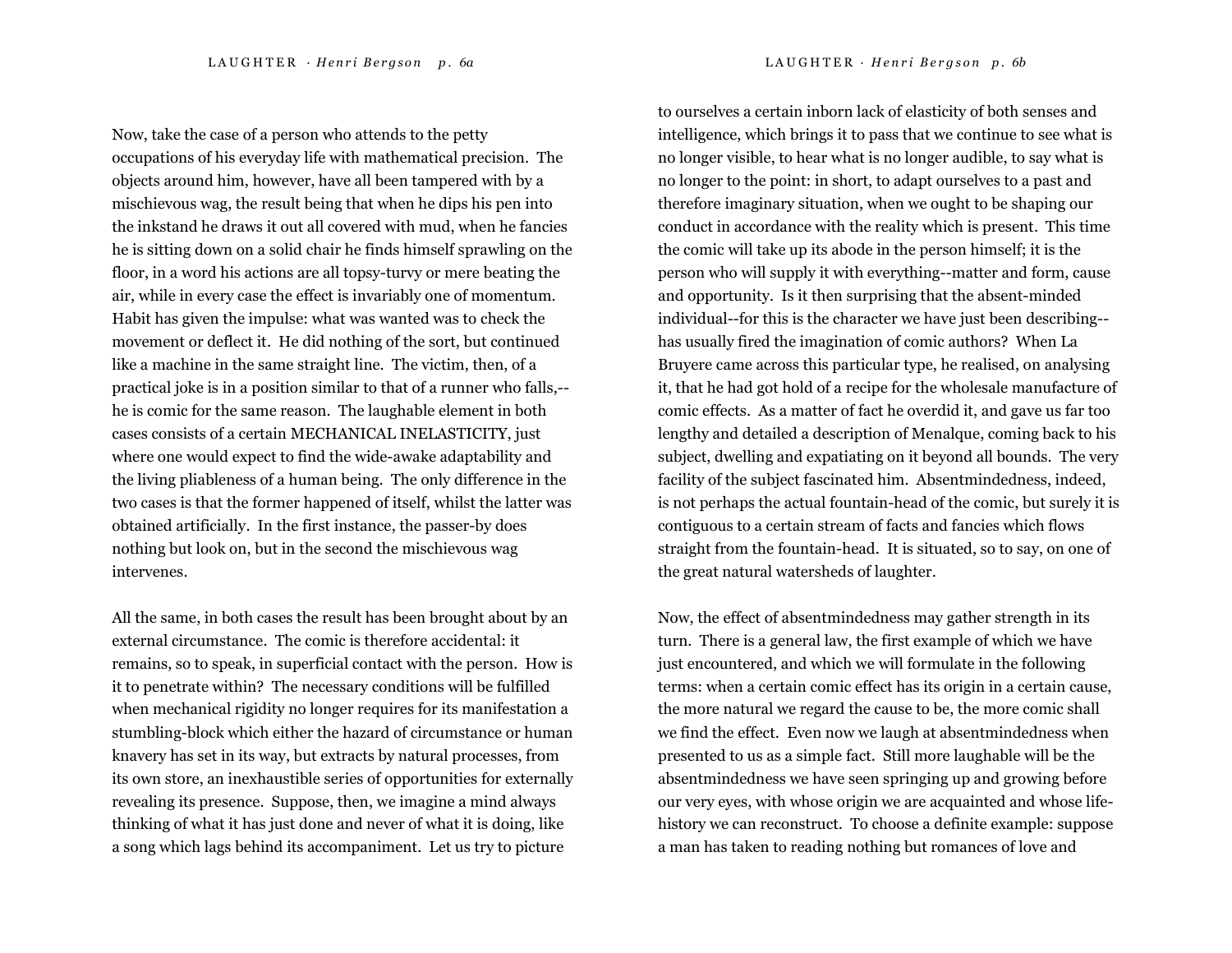chivalry. Attracted and fascinated by his heroes, his thoughts and intentions gradually turn more and more towards them, till one fine day we find him walking among us like a somnambulist. His actions are distractions. But then his distractions can be traced back to a definite, positive cause. They are no longer cases of ABSENCE of mind, pure and simple; they find their explanation in the PRESENCE of the individual in quite definite, though imaginary, surroundings. Doubtless a fall is always a fall, but it is one thing to tumble into a well because you were looking anywhere but in front of you, it is quite another thing to fall into it because you were intent upon a star. It was certainly a star at which Don Quixote was gazing. How profound is the comic element in the over-romantic, Utopian bent of mind! And yet, if you reintroduce the idea of absentmindedness, which acts as a go-between, you will see this profound comic element uniting with the most superficial type. Yes, indeed, these whimsical wild enthusiasts, these madmen who are yet so strangely reasonable, excite us to laughter by playing on the same chords within ourselves, by setting in motion the same inner mechanism, as does the victim of a practical joke or the passer-by who slips down in the street. They, too, are runners who fall and simple souls who are being hoaxed--runners after the ideal who stumble over realities, child-like dreamers for whom life delights to lie in wait. But, above all, they are past-masters in absentmindedness, with this superiority over their fellows that their absentmindedness is systematic and organised around one

central idea, and that their mishaps are also quite coherent, thanks to the inexorable logic which reality applies to the correction of dreams, so that they kindle in those around them, by a series of cumulative effects, a hilarity capable of unlimited expansion.

Now, let us go a little further. Might not certain vices have the same relation to character that the rigidity of a fixed idea has to intellect? Whether as a moral kink or a crooked twist given to the will, vice has often the appearance of a curvature of the soul. Doubtless there are vices into which the soul plunges deeply with all its pregnant potency, which it rejuvenates and drags along with it into a moving circle of reincarnations. Those are tragic vices. But the vice capable of making us comic is, on the contrary, that which is brought from without, like a ready-made frame into which we are to step. It lends us its own rigidity instead of borrowing from us our flexibility. We do not render it more complicated; on the contrary, it simplifies us. Here, as we shall see later on in the concluding section of this study, lies the essential difference between comedy and drama. A drama, even when portraying passions or vices that bear a name, so completely incorporates them in the person that their names are forgotten, their general characteristics effaced, and we no longer think of them at all, but rather of the person in whom they are assimilated; hence, the title of a drama can seldom be anything else than a proper noun. On the other hand, many comedies have a common noun as their title: l'Avare, le Joueur, etc. Were you asked to think of a play capable of being called le Jaloux, for instance, you would find that Sganarelle or George Dandin would occur to your mind, but not Othello: le Jaloux could only be the title of a comedy. The reason is that, however intimately vice, when comic, is associated with persons, it none the less retains its simple, independent existence, it remains the central character, present though invisible, to which the characters in flesh and blood on the stage are attached. At times it delights in dragging them down with its own weight and making them share in its tumbles. More frequently, however, it plays on them as on an instrument or pulls the strings as though they were puppets. Look closely: you will find that the art of the comic poet consists in making us so well acquainted with the particular vice, in introducing us, the spectators, to such a degree of intimacy with it, that in the end we get hold of some of the strings of the marionette with which he is playing, and actually work them ourselves; this it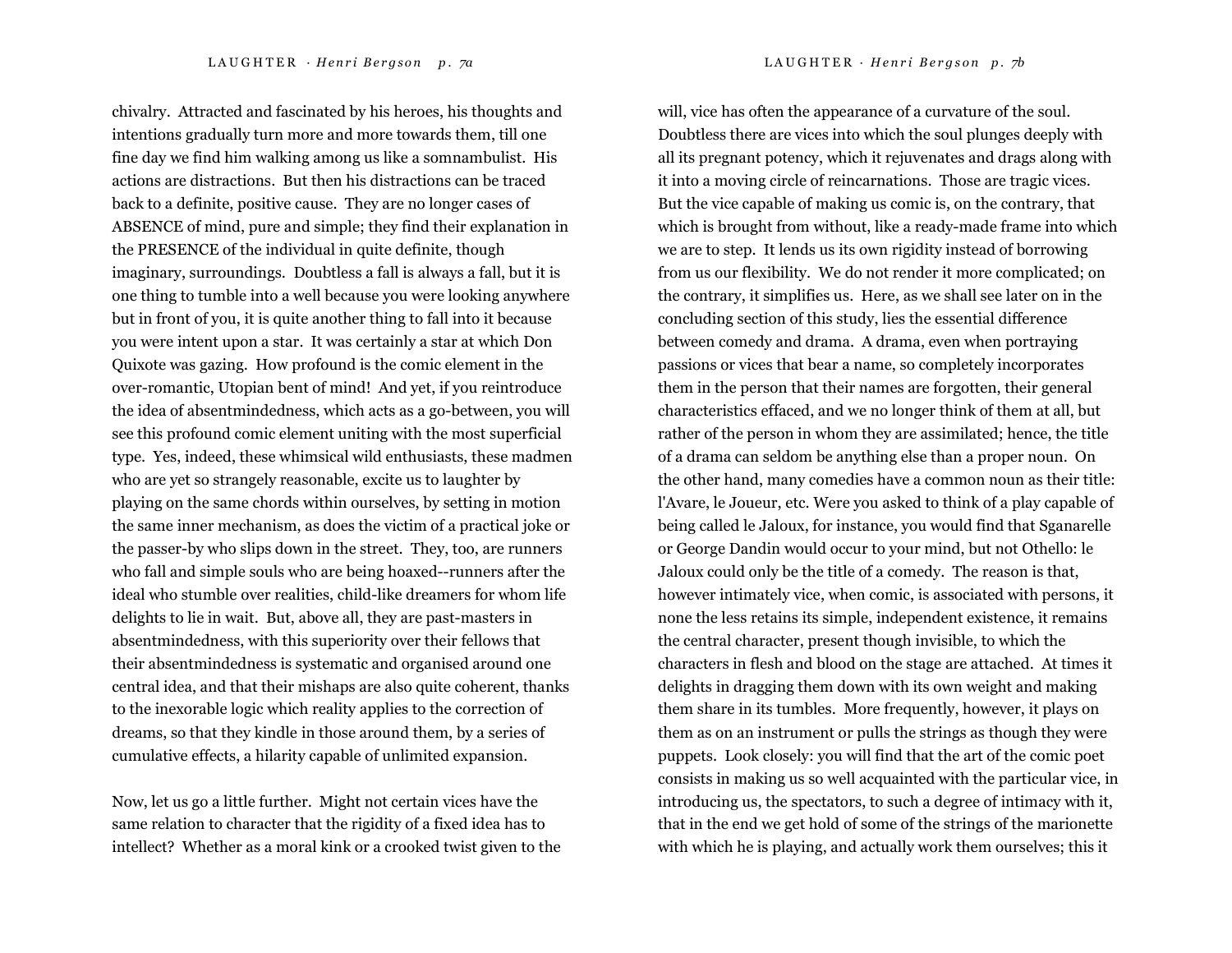is that explains part of the pleasure we feel. Here, too, it is really a kind of automatism that makes us laugh--an automatism, as we have already remarked, closely akin to mere absentmindedness. To realise this more fully, it need only be noted that a comic character is generally comic in proportion to his ignorance of himself. The comic person is unconscious. As though wearing the ring of Gyges with reverse effect, he becomes invisible to himself while remaining visible to all the world. A character in a tragedy will make no change in his conduct because he will know how it is

judged by us; he may continue therein, even though fully conscious of what he is and feeling keenly the horror he inspires in us. But a defect that is ridiculous, as soon as it feels itself to be so, endeavours to modify itself, or at least to appear as though it did. Were Harpagon to see us laugh at his miserliness, I do not say that he would get rid of it, but he would either show it less or show it differently. Indeed, it is in this sense only that laughter "corrects men's manners." It makes us at once endeavour to appear what we ought to be, what some day we shall perhaps end in being.

It is unnecessary to carry this analysis any further. From the runner who falls to the simpleton who is hoaxed, from a state of being hoaxed to one of absentmindedness, from absentmindedness to wild enthusiasm, from wild enthusiasm to various distortions of character and will, we have followed the line of progress along which the comic becomes more and more deeply imbedded in the person, yet without ceasing, in its subtler manifestations, to recall to us some trace of what we noticed in its grosser forms, an effect of automatism and of inelasticity. Now we can obtain a first glimpse--a distant one, it is true, and still hazy and confused--of the laughable side of human nature and of the ordinary function of laughter.

What life and society require of each of us is a constantly alert attention that discerns the outlines of the present situation, together with a certain elasticity of mind and body to enable us to adapt ourselves in consequence. TENSION and ELASTICITY are two forces, mutually complementary, which life brings into play. If these two forces are lacking in the body to any considerable extent, we have sickness and infirmity and accidents of every kind. If they are lacking in the mind, we find every degree of mental deficiency, every variety of insanity. Finally, if they are lacking in the character, we have cases of the gravest inadaptability to social life, which are the sources of misery and at times the causes of crime. Once these elements of inferiority that affect the serious side of existence are removed--and they tend to eliminate themselves in what has been called the struggle for life--the person can live, and that in common with other persons. But society asks for something more; it is not satisfied with simply living, it insists on living well. What it now has to dread is that each one of us, content with paying attention to what affects the essentials of life, will, so far as the rest is concerned, give way to the easy automatism of acquired habits. Another thing it must fear is that the members of whom it is made up, instead of aiming after an increasingly delicate adjustment of wills which will fit more and more perfectly into one another, will confine themselves to respecting simply the fundamental conditions of this adjustment: a cut-and-dried agreement among the persons will not satisfy it, it insists on a constant striving after reciprocal adaptation. Society will therefore be suspicious of all INELASTICITY of character, of mind and even of body, because it is the possible sign of a slumbering activity as well as of an activity with separatist tendencies, that inclines to swerve from the common centre round which society gravitates: in short, because it is the sign of an eccentricity. And yet, society cannot intervene at this stage by material repression, since it is not affected in a material fashion. It is confronted with something that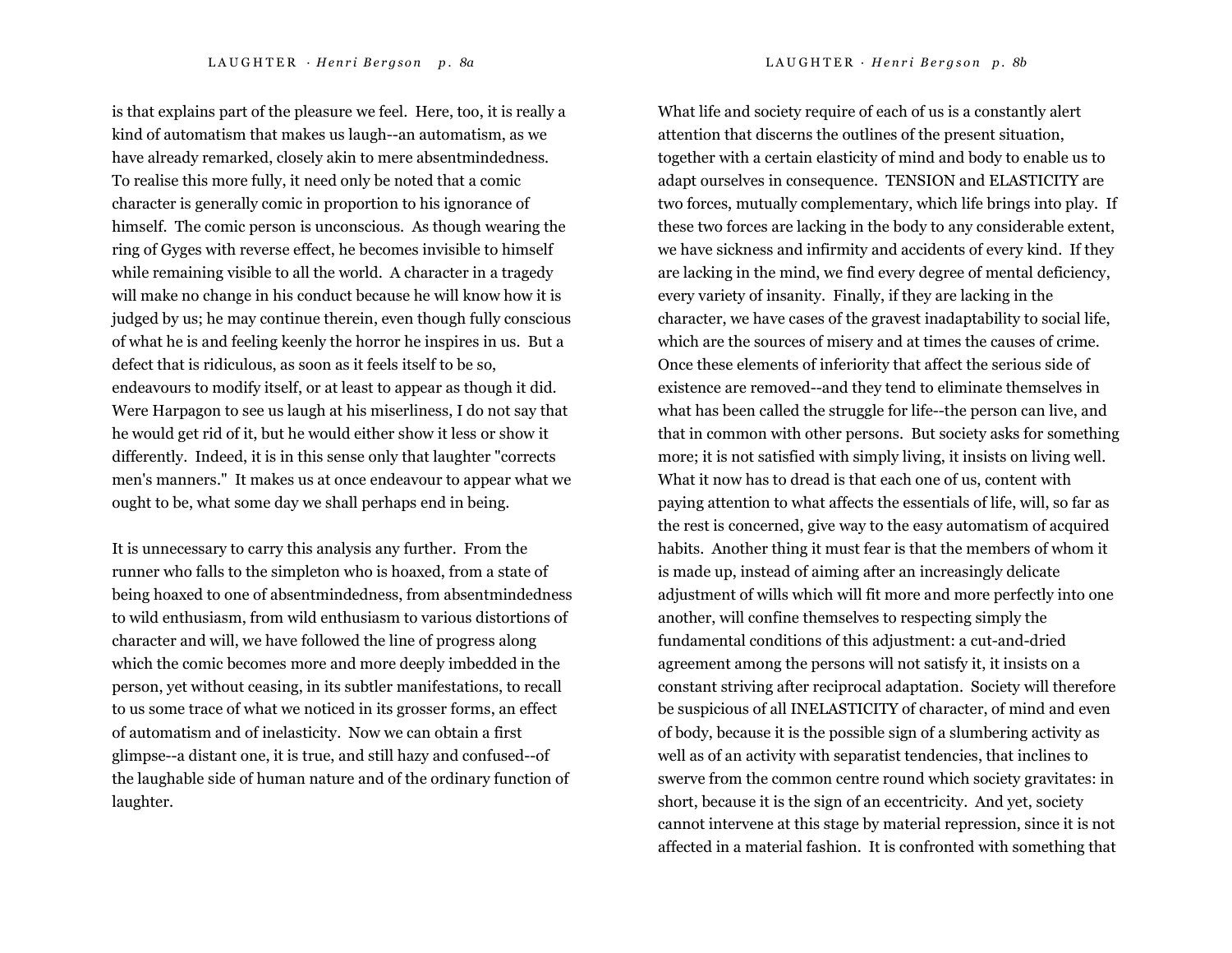makes it uneasy, but only as a symptom--scarcely a threat, at the very most a gesture. A gesture, therefore, will be its reply. Laughter must be something of this kind, a sort of SOCIAL GESTURE. By the fear which it inspires, it restrains eccentricity, keeps constantly awake and in mutual contact certain activities of a secondary order which might retire into their shell and go to sleep, and, in short, softens down whatever the surface of the social body may retain of mechanical inelasticity. Laughter, then, does not belong to the province of esthetics alone, since unconsciously (and even immorally in many particular instances) it pursues a utilitarian aim of general improvement. And yet there is something esthetic about it, since the comic comes into being just when society and the individual, freed from the worry of selfpreservation, begin to regard themselves as works of art. In a word, if a circle be drawn round those actions and dispositions- implied in individual or social life--to which their natural consequences bring their own penalties, there remains outside this sphere of emotion and struggle--and within a neutral zone in which man simply exposes himself to man's curiosity--a certain rigidity of body, mind and character, that society would still like to get rid of in order to obtain from its members the greatest possible degree of elasticity and sociability. This rigidity is the comic, and laughter is its corrective.

Still, we must not accept this formula as a definition of the comic. It is suitable only for cases that are elementary, theoretical and perfect, in which the comic is free from all adulteration. Nor do we offer it, either, as an explanation. We prefer to make it, if you will, the leitmotiv which is to accompany all our explanations. We must ever keep it in mind, though without dwelling on it too much, somewhat as a skilful fencer must think of the discontinuous movements of the lesson whilst his body is given up to the continuity of the fencing-match. We will now endeavour to

reconstruct the sequence of comic forms, taking up again the thread that leads from the horseplay of a clown up to the most refined effects of comedy, following this thread in its often unforeseen windings, halting at intervals to look around, and finally getting back, if possible, to the point at which the thread is dangling and where we shall perhaps find--since the comic oscillates between life and art--the general relation that art bears to life.

### III

Let us begin at the simplest point. What is a comic physiognomy? Where does a ridiculous expression of the face come from? And what is, in this case, the distinction between the comic and the ugly? Thus stated, the question could scarcely be answered in any other than an arbitrary fashion. Simple though it may appear, it is, even now, too subtle to allow of a direct attack. We should have to begin with a definition of ugliness, and then discover what addition the comic makes to it; now, ugliness is not much easier to analyse than is beauty. However, we will employ an artifice which will often stand us in good stead. We will exaggerate the problem, so to speak, by magnifying the effect to the point of making the cause visible. Suppose, then, we intensify ugliness to the point of deformity, and study the transition from the deformed to the ridiculous.

Now, certain deformities undoubtedly possess over others the sorry privilege of causing some persons to laugh; some hunchbacks, for instance, will excite laughter. Without at this point entering into useless details, we will simply ask the reader to think of a number of deformities, and then to divide them into two groups: on the one hand, those which nature has directed towards the ridiculous; and on the other, those which absolutely diverge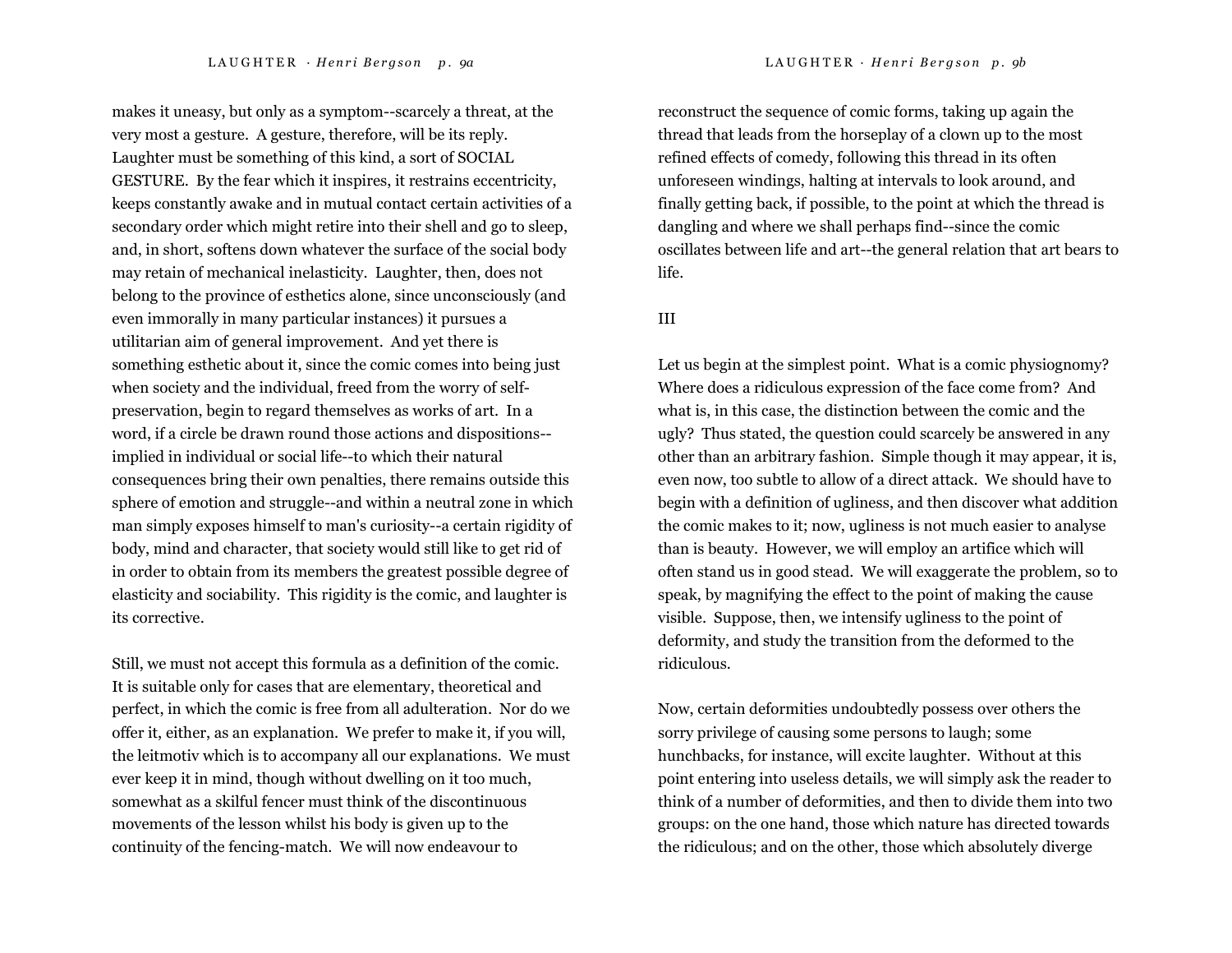from it. No doubt he will hit upon the following law: A deformity that may become comic is a deformity that a normally built person, could successfully imitate.

Is it not, then, the case that the hunchback suggests the appearance of a person who holds himself badly? His back seems to have contracted an ugly stoop. By a kind of physical obstinacy, by rigidity, in a word, it persists in the habit it has contracted. Try to see with your eyes alone. Avoid reflection, and above all, do not reason. Abandon all your prepossessions; seek to recapture a fresh, direct and primitive impression. The vision you will reacquire will be one of this kind. You will have before you a man bent on cultivating a certain rigid attitude--whose body, if one may use the expression, is one vast grin.

Now, let us go back to the point we wished to clear up. By toning down a deformity that is laughable, we ought to obtain an ugliness that is comic. A laughable expression of the face, then, is one that will make us think of something rigid and, so to speak, coagulated, in the wonted mobility of the face. What we shall see will be an ingrained twitching or a fixed grimace. It may be objected that every habitual expression of the face, even when graceful and beautiful, gives us this same impression of something stereotyped? Here an important distinction must be drawn. When we speak of expressive beauty or even expressive ugliness, when we say that a face possesses expression, we mean expression that may be stable, but which we conjecture to be mobile. It maintains, in the midst of its fixity, a certain indecision in which are obscurely portrayed all possible shades of the state of mind it expresses, just as the sunny promise of a warm day manifests itself in the haze of a spring morning. But a comic expression of the face is one that promises nothing more than it gives. It is a unique and permanent grimace. One would say that the person's whole moral life has crystallised

into this particular cast of features. This is the reason why a face is all the more comic, the more nearly it suggests to us the idea of some simple mechanical action in which its personality would for ever be absorbed. Some faces seem to be always engaged in weeping, others in laughing or whistling, others, again, in eternally blowing an imaginary trumpet, and these are the most comic faces of all. Here again is exemplified the law according to which the more natural the explanation of the cause, the more comic is the effect. Automatism, inelasticity, habit that has been contracted and maintained, are clearly the causes why a face makes us laugh. But this effect gains in intensity when we are able to connect these characteristics with some deep-seated cause, a certain fundamental absentmindedness, as though the soul had allowed itself to be fascinated and hypnotised by the materiality of a simple action.

We shall now understand the comic element in caricature. However regular we may imagine a face to be, however harmonious its lines and supple its movements, their adjustment is never altogether perfect: there will always be discoverable the signs of some impending bias, the vague suggestion of a possible grimace, in short some favourite distortion towards which nature seems to be particularly inclined. The art of the caricaturist consists in detecting this, at times, imperceptible tendency, and in rendering it visible to all eyes by magnifying it. He makes his models grimace, as they would do themselves if they went to the end of their tether. Beneath the skin-deep harmony of form, he divines the deep-seated recalcitrance of matter. He realises disproportions and deformations which must have existed in nature as mere inclinations, but which have not succeeded in coming to a head, being held in check by a higher force. His art, which has a touch of the diabolical, raises up the demon who had been overthrown by the angel. Certainly, it is an art that exaggerates, and yet the definition would be very far from complete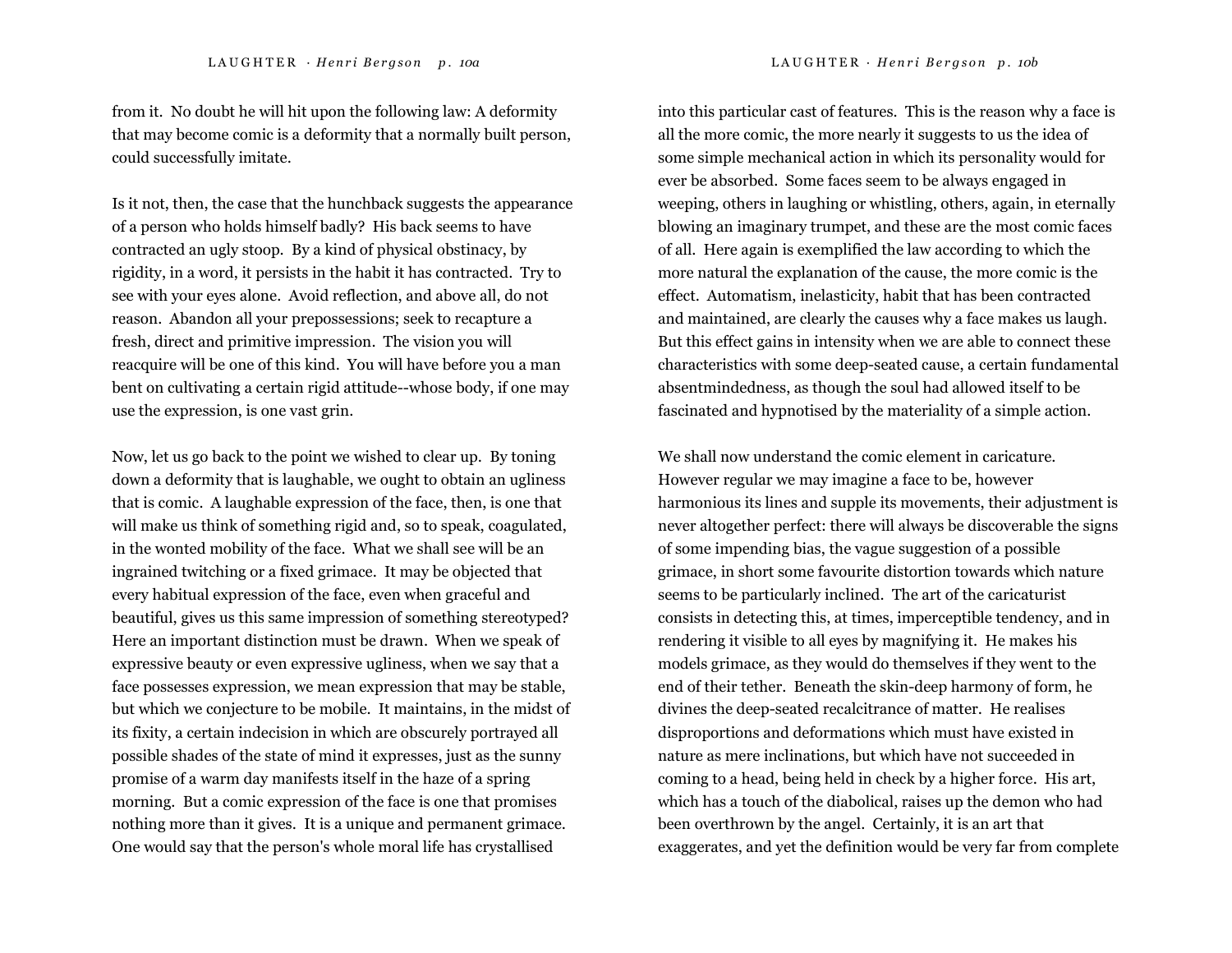were exaggeration alone alleged to be its aim and object, for there exist caricatures that are more lifelike than portraits, caricatures in which the exaggeration is scarcely noticeable, whilst, inversely, it is quite possible to exaggerate to excess without obtaining a real caricature. For exaggeration to be comic, it must not appear as an aim, but rather as a means that the artist is using in order to make manifest to our eyes the distortions which he sees in embryo. It is this process of distortion that is of moment and interest. And that is precisely why we shall look for it even in those elements of the face that are incapable of movement, in the curve of a nose or the shape of an ear. For, in our eyes, form is always the outline of a movement. The caricaturist who alters the size of a nose, but respects its ground plan, lengthening it, for instance, in the very direction in which it was being lengthened by nature, is really

making the nose indulge in a grin. Henceforth we shall always look upon the original as having determined to lengthen itself and start grinning. In this sense, one might say that Nature herself often meets with the successes of a caricaturist. In the movement through which she has slit that mouth, curtailed that chin and bulged out that cheek, she would appear to have succeeded in completing the intended grimace, thus outwitting the restraining supervision of a more reasonable force. In that case, the face we laugh at is, so to speak, its own caricature.

To sum up, whatever be the doctrine to which our reason assents, our imagination has a very clear-cut philosophy of its own: in every human form it sees the effort of a soul which is shaping matter, a soul which is infinitely supple and perpetually in motion, subject to no law of gravitation, for it is not the earth that attracts it. This soul imparts a portion of its winged lightness to the body it animates: the immateriality which thus passes into matter is what is called gracefulness. Matter, however, is obstinate and resists. It draws to itself the ever-alert activity of this higher principle, would

fain convert it to its own inertia and cause it to revert to mere automatism. It would fain immobilise the intelligently varied movements of the body in stupidly contracted grooves, stereotype in permanent grimaces the fleeting expressions of the face, in short imprint on the whole person such an attitude as to make it appear immersed and absorbed in the materiality of some mechanical occupation instead of ceaselessly renewing its vitality by keeping in touch with a living ideal. Where matter thus succeeds in dulling the outward life of the soul, in petrifying its movements and thwarting its gracefulness, it achieves, at the expense of the body, an effect that is comic. If, then, at this point we wished to define

the comic by comparing it with its contrary, we should have to contrast it with gracefulness even more than with beauty. It partakes rather of the unsprightly than of the unsightly, of RIGIDNESS rather than of UGLINESS.

#### IV

We will now pass from the comic element in FORMS to that in GESTURES and MOVEMENTS. Let us at once state the law which seems to govern all the phenomena of this kind. It may indeed be deduced without any difficulty from the considerations stated above. THE ATTITUDES, GESTURES AND MOVEMENTS OF THE HUMAN BODY ARE LAUGHABLE IN EXACT PROPORTION AS THAT BODY REMINDS US OF A MERE MACHINE. There is no need to follow this law through the details of its immediate applications, which are innumerable. To verify it directly, it would be sufficient to study closely the work of comic artists, eliminating entirely the element of caricature, and omitting that portion of the comic which is not inherent in the drawing itself. For, obviously, the comic element in a drawing is often a borrowed one, for which the text supplies all the stock-in-trade. I mean that the artist may be his own understudy in the shape of a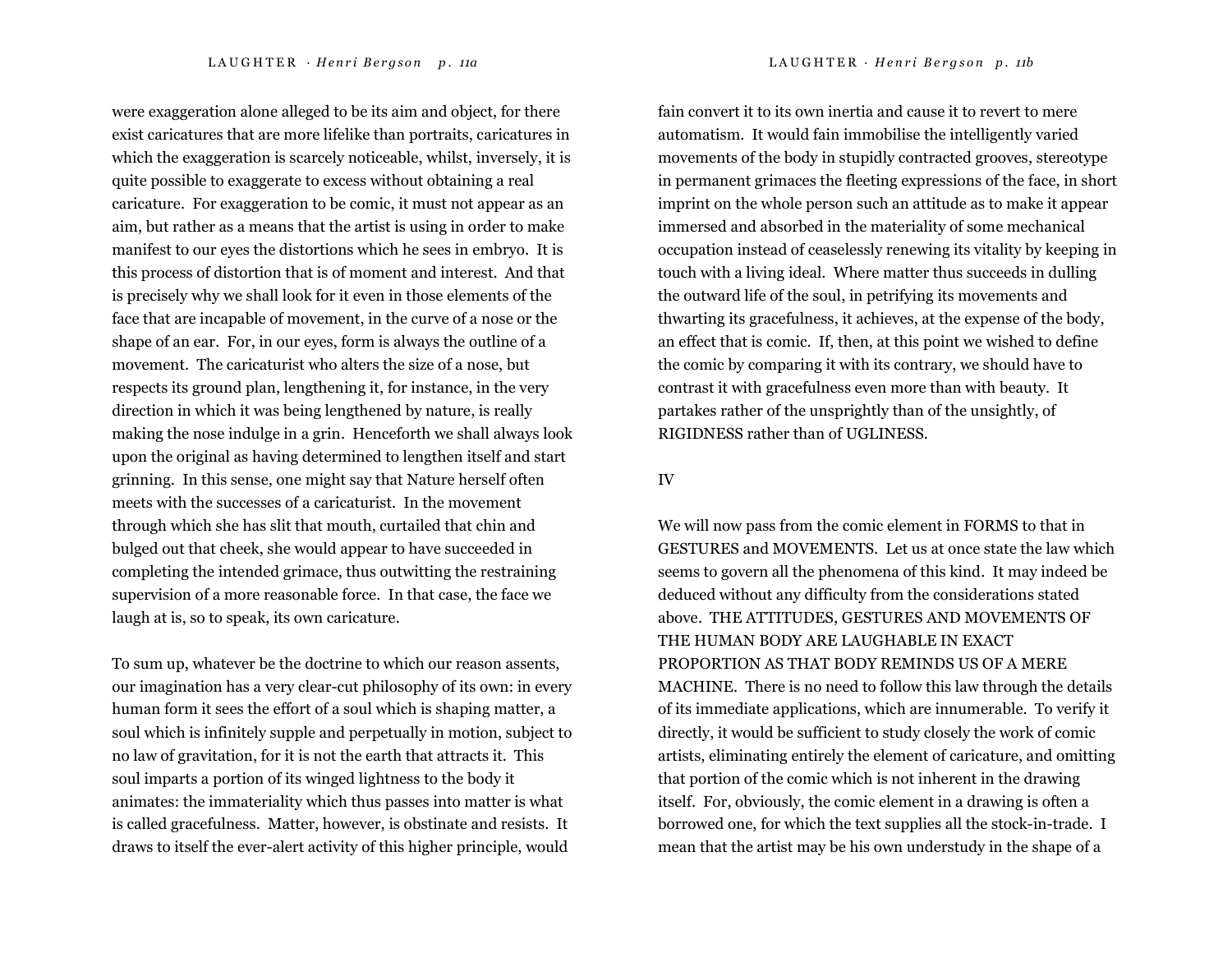satirist, or even a playwright, and that then we laugh far less at the drawings themselves than at the satire or comic incident they represent. But if we devote our whole attention to the drawing with the firm resolve to think of nothing else, we shall probably find that it is generally comic in proportion to the clearness, as well as the subtleness, with which it enables us to see a man as a jointed puppet. The suggestion must be a clear one, for inside the person we must distinctly perceive, as though through a glass, a set-up mechanism. But the suggestion must also be a subtle one, for the general appearance of the person, whose every limb has been made rigid as a machine, must continue to give us the impression of a living being. The more exactly these two images, that of a person and that of a machine, fit into each other, the more striking is the comic effect, and the more consummate the art of the draughtsman. The originality of a comic artist is thus expressed in the special kind of life he imparts to a mere puppet.

We will, however, leave on one side the immediate application of the principle, and at this point insist only on the more remote consequences. The illusion of a machine working in the inside of the person is a thing that only crops up amid a host of amusing effects; but for the most part it is a fleeting glimpse, that is immediately lost in the laughter it provokes. To render it permanent, analysis and reflection must be called into play.

In a public speaker, for instance, we find that gesture vies with speech. Jealous of the latter, gesture closely dogs the speaker's thought, demanding also to act as interpreter. Well and good; but then it must pledge itself to follow thought through all the phases of its development. An idea is something that grows, buds, blossoms and ripens from the beginning to the end of a speech. It never halts, never repeats itself. It must be changing every moment, for to cease to change would be to cease to live. Then let

gesture display a like animation! Let it accept the fundamental law of life, which is the complete negation of repetition! But I find that a certain movement of head or arm, a movement always the same, seems to return at regular intervals. If I notice it and it succeeds in diverting my attention, if I wait for it to occur and it occurs when I expect it, then involuntarily I laugh. Why? Because I now have before me a machine that works automatically. This is no longer life, it is automatism established in life and imitating it. It belongs to the comic.

This is also the reason why gestures, at which we never dreamt of laughing, become laughable when imitated by another individual. The most elaborate explanations have been offered for this extremely simple fact. A little reflection, however, will show that our mental state is ever changing, and that if our gestures faithfully followed these inner movements, if they were as fully alive as we, they would never repeat themselves, and so would keep imitation at bay. We begin, then, to become imitable only when we cease to be ourselves. I mean our gestures can only be imitated in their mechanical uniformity, and therefore exactly in what is alien to our living personality. To imitate any one is to bring out the element of automatism he has allowed to creep into his person. And as this is the very essence of the ludicrous, it is no wonder that imitation gives rise to laughter.

Still, if the imitation of gestures is intrinsically laughable, it will become even more so when it busies itself in deflecting them, though without altering their form, towards some mechanical occupation, such as sawing wood, striking on an anvil, or tugging away at an imaginary bell-rope. Not that vulgarity is the essence of the comic,--although certainly it is to some extent an ingredient,- but rather that the incriminated gesture seems more frankly mechanical when it can be connected with a simple operation, as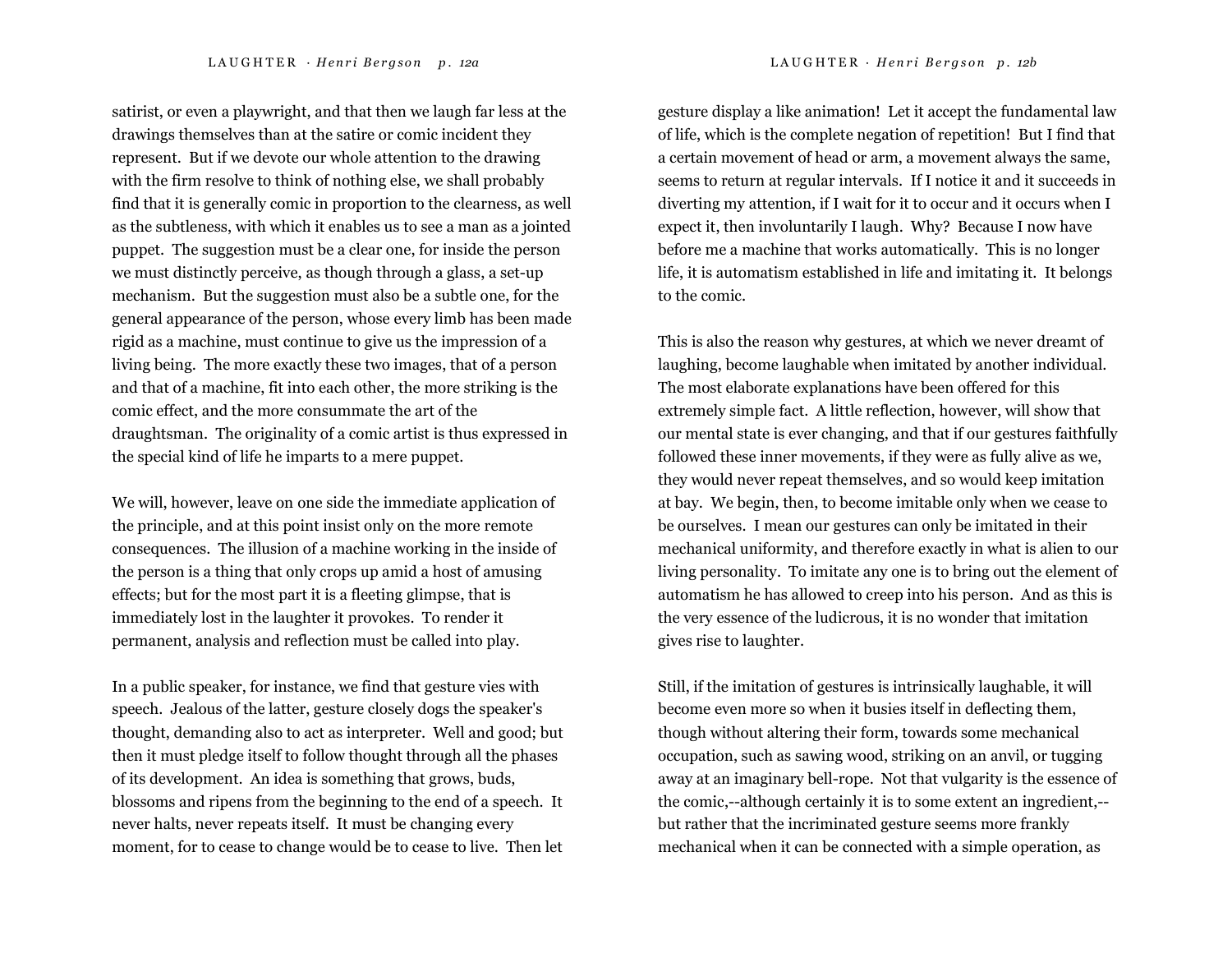though it were intentionally mechanical. To suggest this mechanical interpretation ought to be one of the favourite devices of parody. We have reached this result through deduction, but I imagine clowns have long had an intuition of the fact.

This seems to me the solution of the little riddle propounded by Pascal in one passage of his Thoughts: "Two faces that are alike, although neither of them excites laughter by itself, make us laugh when together, on account of their likeness." It might just as well be said: "The gestures of a public speaker, no one of which is laughable by itself, excite laughter by their repetition." The truth is that a really living life should never repeat itself. Wherever there is repetition or complete similarity, we always suspect some mechanism at work behind the living. Analyse the impression you get from two faces that are too much alike, and you will find that you are thinking of two copies cast in the same mould, or two impressions of the same seal, or two reproductions of the same negative,--in a word, of some manufacturing process or other. This deflection of life towards the mechanical is here the real cause of laughter.

And laughter will be more pronounced still, if we find on the stage not merely two characters, as in the example from Pascal, but several, nay, as great a number as possible, the image of one another, who come and go, dance and gesticulate together, simultaneously striking the same attitudes and tossing their arms about in the same manner. This time, we distinctly think of marionettes. Invisible threads seem to us to be joining arms to arms, legs to legs, each muscle in one face to its fellow-muscle in the other: by reason of the absolute uniformity which prevails, the very litheness of the bodies seems to stiffen as we gaze, and the actors themselves seem transformed into automata. Such, at least, appears to be the artifice underlying this somewhat obvious form of amusement. I daresay the performers have never read Pascal, but what they do is merely to realise to the full the suggestions contained in Pascal's words. If, as is undoubtedly the case, laughter is caused in the second instance by the hallucination of a mechanical effect, it must already have been so, though in more subtle fashion, in the first.

Continuing along this path, we dimly perceive the increasingly important and far-reaching consequences of the law we have just stated. We faintly catch still more fugitive glimpses of mechanical effects, glimpses suggested by man's complex actions, no longer merely by his gestures. We instinctively feel that the usual devices of comedy, the periodical repetition of a word or a scene, the systematic inversion of the parts, the geometrical development of a farcical misunderstanding, and many other stage contrivances, must derive their comic force from the same source,--the art of the playwright probably consisting in setting before us an obvious clockwork arrangement of human events, while carefully preserving an outward aspect of probability and thereby retaining something of the suppleness of life. But we must not forestall results which will be duly disclosed in the course of our analysis.

V

Before going further, let us halt a moment and glance around. As we hinted at the outset of this study, it would be idle to attempt to derive every comic effect from one simple formula. The formula exists well enough in a certain sense, but its development does not follow a straightforward course. What I mean is that the process of deduction ought from time to time to stop and study certain culminating effects, and that these effects each appear as models round which new effects resembling them take their places in a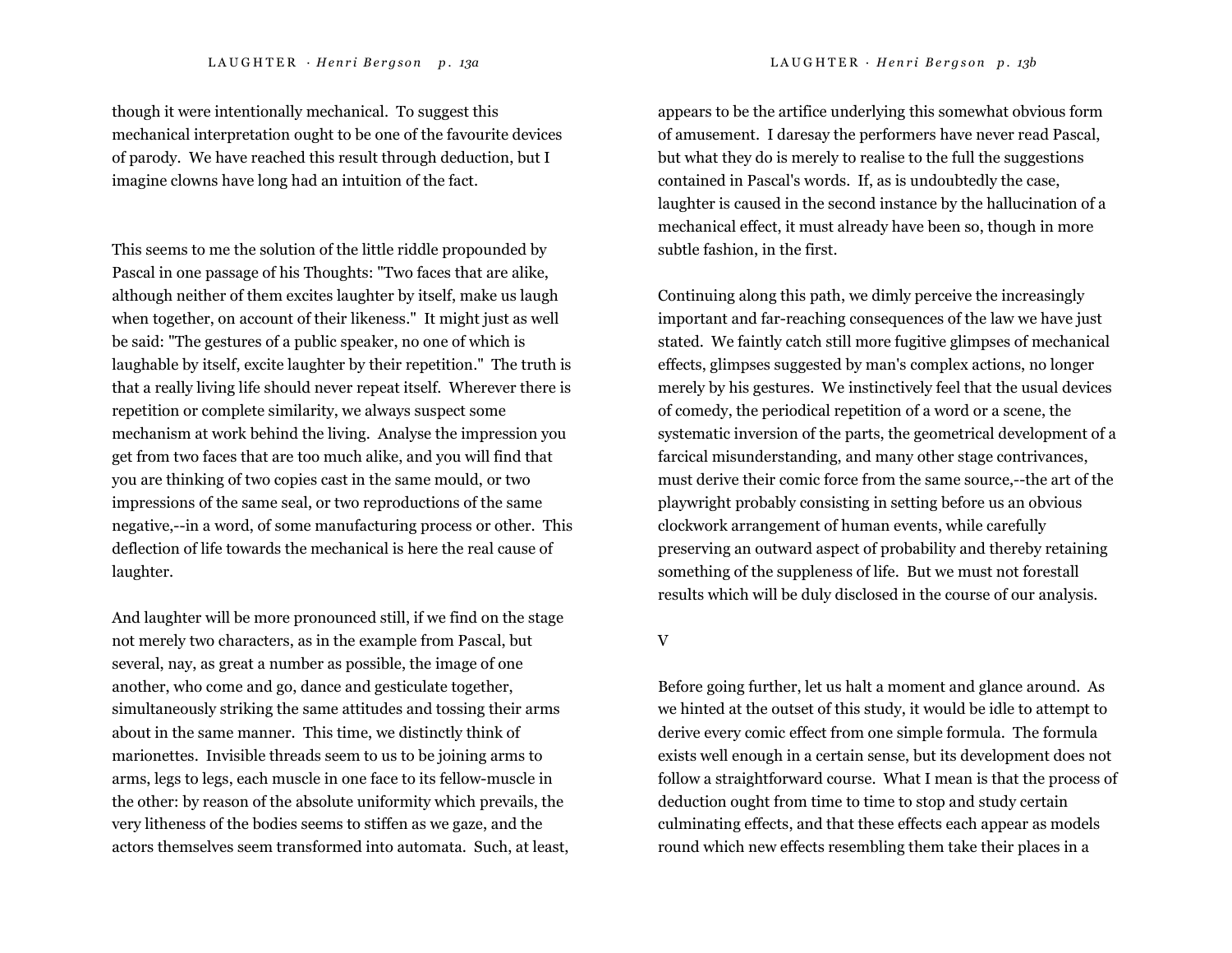circle. These latter are not deductions from the formula, but are comic through their relationship with those that are. To quote Pascal again, I see no objection, at this stage, to defining the process by the curve which that geometrician studied under the name of roulette or cycloid,--the curve traced by a point in the circumference of a wheel when the carriage is advancing in a straight line: this point turns like the wheel, though it advances like the carriage. Or else we might think of an immense avenue such as are to be seen in the forest of Fontainebleau, with crosses at intervals to indicate the cross-ways: at each of these we shall walk round the cross, explore for a while the paths that open out before us, and then return to our original course. Now, we have just reached one of these mental crossways. Something mechanical encrusted on the living, will represent a cross at which we must halt, a central image from which the imagination branches off in different directions. What are these directions? There appear to be three main ones. We will follow them one after the other, and then continue our onward course.

1. In the first place, this view of the mechanical and the living dovetailed into each other makes us incline towards the vaguer image of SOME RIGIDITY OR OTHER applied to the mobility of life, in an awkward attempt to follow its lines and counterfeit its suppleness. Here we perceive how easy it is for a garment to become ridiculous. It might almost be said that every fashion is laughable in some respect. Only, when we are dealing with the fashion of the day, we are so accustomed to it that the garment seems, in our mind, to form one with the individual wearing it. We do not separate them in imagination. The idea no longer occurs to us to contrast the inert rigidity of the covering with the living suppleness of the object covered: consequently, the comic here remains in a latent condition. It will only succeed in emerging when the natural incompatibility is so deep-seated between the

covering and the covered that even an immemorial association fails to cement this union: a case in point is our head and top hat. Suppose, however, some eccentric individual dresses himself in the fashion of former times: our attention is immediately drawn to the clothes themselves, we absolutely distinguish them from the individual, we say that the latter IS DISGUISING HIMSELF,--as though every article of clothing were not a disguise!--and the laughable aspect of fashion comes out of the shadow into the light.

Here we are beginning to catch a faint glimpse of the highly intricate difficulties raised by this problem of the comic. One of the reasons that must have given rise to many erroneous or unsatisfactory theories of laughter is that many things are comic de jure without being comic de facto, the continuity of custom having deadened within them the comic quality. A sudden dissolution of continuity is needed, a break with fashion, for this quality to revive. Hence the impression that this dissolution of continuity is the parent of the comic, whereas all it does is to bring it to our notice. Hence, again, the explanation of laughter by surprise, contrast, etc., definitions which would equally apply to a host of cases in which we have no inclination whatever to laugh. The truth of the matter is far from being so simple. But to return to our idea of disguise, which, as we have just shown, has been entrusted with the special mandate of arousing laughter. It will not be out of place to investigate the uses it makes of this power.

Why do we laugh at a head of hair which has changed from dark to blond? What is there comic about a rubicund nose? And why does one laugh at a negro? The question would appear to be an embarrassing one, for it has been asked by successive psychologists such as Hecker, Kraepelin and Lipps, and all have given different replies. And yet I rather fancy the correct answer was suggested to me one day in the street by an ordinary cabby, who applied the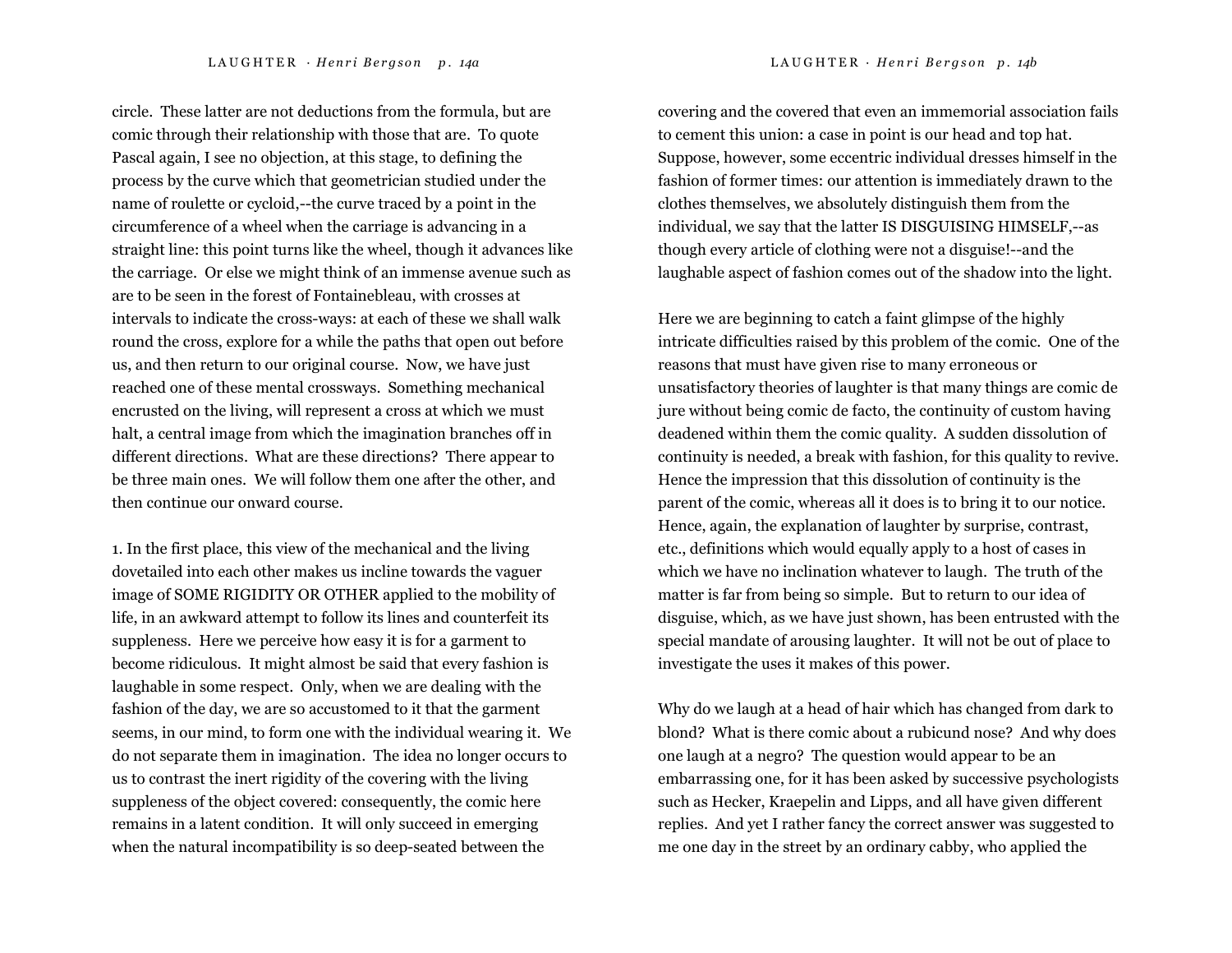expression "unwashed" to the negro fare he was driving. Unwashed! Does not this mean that a black face, in our imagination, is one daubed over with ink or soot? If so, then a red nose can only be one which has received a coating of vermilion. And so we see that the notion of disguise has passed on something of its comic quality to instances in which there is actually no disguise, though there might be.

In the former set of examples, although his usual dress was distinct from the individual, it appeared in our mind to form one with him, because we had become accustomed to the sight. In the latter, although the black or red colour is indeed inherent in the skin, we look upon it as artificially laid on, because it surprises us.

But here we meet with a fresh crop of difficulties in the theory of the comic. Such a proposition as the following: "My usual dress forms part of my body" is absurd in the eyes of reason. Yet imagination looks upon it as true. "A red nose is a painted nose," "A negro is a white man in disguise," are also absurd to the reason which rationalises; but they are gospel truths to pure imagination. So there is a logic of the imagination which is not the logic of reason, one which at times is even opposed to the latter,--with which, however, philosophy must reckon, not only in the study of the comic, but in every other investigation of the same kind. It is something like the logic of dreams, though of dreams that have not been left to the whim of individual fancy, being the dreams dreamt by the whole of society. In order to reconstruct this hidden logic, a special kind of effort is needed, by which the outer crust of carefully stratified judgments and firmly established ideas will be lifted, and we shall behold in the depths of our mind, like a sheet of subterranean water, the flow of an unbroken stream of images which pass from one into another. This interpenetration of images does not come about by chance. It obeys laws, or rather habits,

which hold the same relation to imagination that logic does to thought.

Let us then follow this logic of the imagination in the special case in hand. A man in disguise is comic. A man we regard as disguised is also comic. So, by analogy, any disguise is seen to become comic, not only that of a man, but that of society also, and even the disguise of nature.

Let us start with nature. You laugh at a dog that is half-clipped, at a bed of artificially coloured flowers, at a wood in which the trees are plastered over with election addresses, etc. Look for the reason, and you will see that you are once more thinking of a masquerade. Here, however, the comic element is very faint; it is too far from its source. If you wish to strengthen it, you must go back to the source itself and contrast the derived image, that of a masquerade, with the original one, which, be it remembered, was that of a mechanical tampering with life. In "a nature that is mechanically tampered with" we possess a thoroughly comic theme, on which fancy will be able to play ever so many variations with the certainty of successfully provoking the heartiest hilarity. You may call to mind that amusing passage in Tartarin Sur Les Alpes, in which Bompard makes Tartarin--and therefore also the reader to some slight extent--accept the idea of a Switzerland choke-full of machinery like the basement of the opera, and run by a company which maintains a series of waterfalls, glaciers and artificial crevasses. The same theme reappears, though transposed in quite another key, in the Novel Notes of the English humorist, Jerome K. Jerome. An elderly Lady Bountiful, who does not want her deeds of charity to take up too much of her time, provides homes within easy hail of her mansion for the conversion of atheists who have been specially manufactured for her, so to speak, and for a number of honest folk who have been made into drunkards so that she may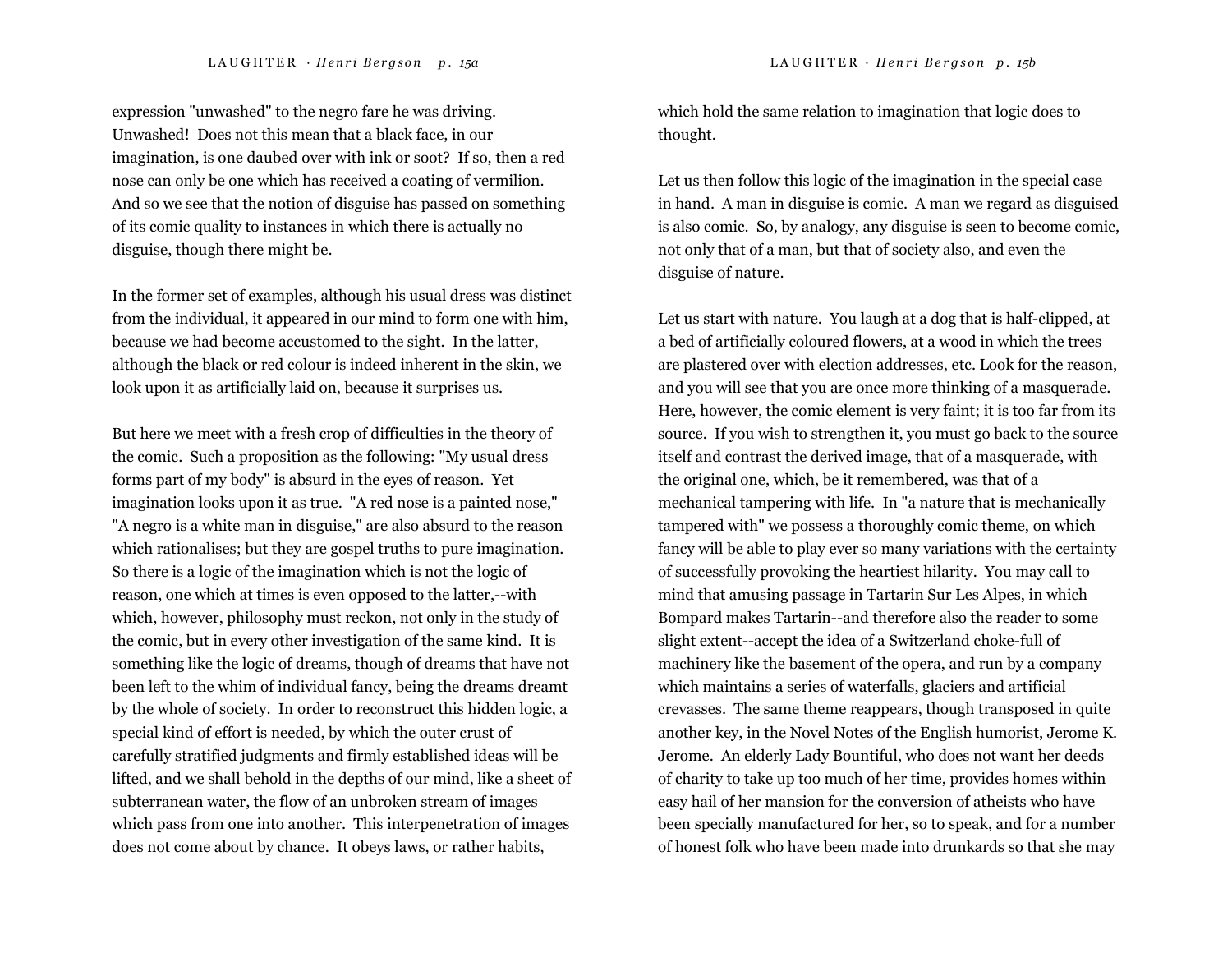cure them of their failing, etc. There are comic phrases in which this theme is audible, like a distant echo, coupled with an ingenuousness, whether sincere or affected, which acts as accompaniment. Take, as an instance, the remark made by a lady whom Cassini, the astronomer, had invited to see an eclipse of the moon. Arriving too late, she said, "M. De Cassini, I know, will have the goodness to begin it all over again, to please me." Or, take again the exclamation of one of Gondiinet's characters on arriving

in a town and learning that there is an extinct volcano in the neighbourhood, "They had a volcano, and they have let it go out!"

Let us go on to society. As we are both in and of it, we cannot help treating it as a living being. Any image, then, suggestive of the notion of a society disguising itself, or of a social masquerade, so to speak, will be laughable. Now, such a notion is formed when we perceive anything inert or stereotyped, or simply ready-made, on the surface of living society. There we have rigidity over again, clashing with the inner suppleness of life. The ceremonial side of social life must, therefore, always include a latent comic element, which is only waiting for an opportunity to burst into full view. It might be said that ceremonies are to the social body what clothing is to the individual body: they owe their seriousness to the fact that they are identified, in our minds, with the serious object with which custom associates them, and when we isolate them in imagination, they forthwith lose their seriousness. For any ceremony, then, to become comic, it is enough that our attention be fixed on the ceremonial element in it, and that we neglect its matter, as philosophers say, and think only of its form. Every one knows how easily the comic spirit exercises its ingenuity on social actions of a stereotyped nature, from an ordinary prize-distribution to the solemn sitting of a court of justice. Any form or formula is a ready-made frame into which the comic element may be fitted.

Here, again, the comic will be emphasised by bringing it nearer to its source. From the idea of travesty, a derived one, we must go back to the original idea, that of a mechanism superposed upon life. Already, the stiff and starched formality of any ceremonial suggests to us an image of this kind. For, as soon as we forget the serious object of a solemnity or a ceremony, those taking part in it give us the impression of puppets in motion. Their mobility seems to adopt as a model the immobility of a formula. It becomes automatism. But complete automatism is only reached in the official, for instance, who performs his duty like a mere machine, or again in the unconsciousness that marks an administrative regulation working with inexorable fatality, and setting itself up for a law of nature. Quite by chance, when reading the newspaper, I came across a specimen of the comic of this type. Twenty years ago, a large steamer was wrecked off the coast at Dieppe. With considerable difficulty some of the passengers were rescued in a boat. A few custom-house officers, who had courageously rushed to their assistance, began by asking them "if they had anything to declare." We find something similar, though the idea is a more subtle one, in the remark of an M.P. when questioning the Home Secretary on the morrow of a terrible murder which took place in a railway carriage: "The assassin, after despatching his victim, must have got out the wrong side of the train, thereby infringing the Company's rules."

A mechanical element introduced into nature and an automatic regulation of society, such, then, are the two types of laughable effects at which we have arrived. It remains for us, in conclusion, to combine them and see what the result will be.

The result of the combination will evidently be a human regulation of affairs usurping the place of the laws of nature. We may call to mind the answer Sganarelle gave Geronte when the latter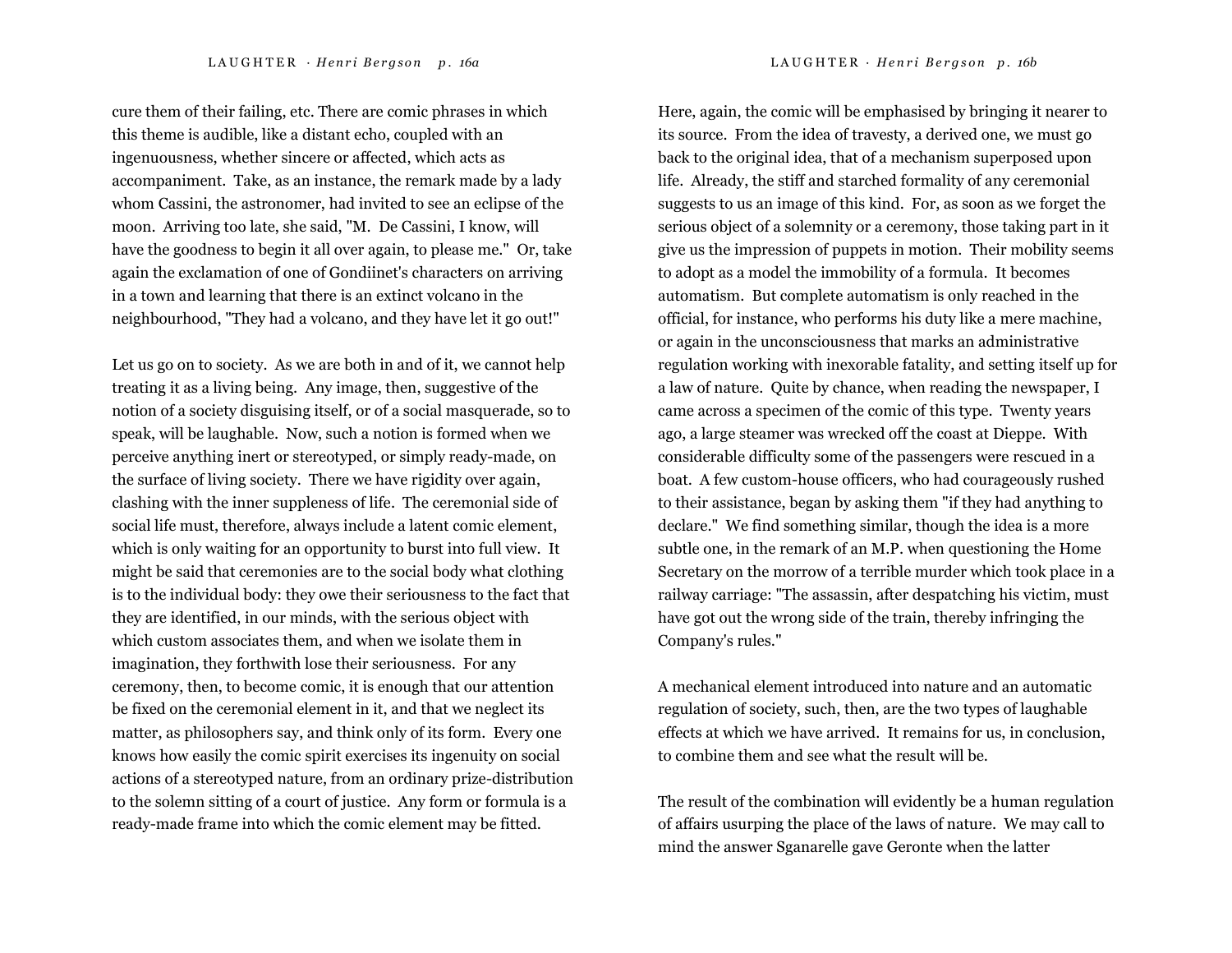L A U G H T E R · *H <sup>e</sup> <sup>n</sup> <sup>r</sup> i B <sup>e</sup> <sup>r</sup> g <sup>s</sup> <sup>o</sup> <sup>n</sup> p . 17a* LAUGHTER *· H <sup>e</sup> <sup>n</sup> <sup>r</sup> i B <sup>e</sup> <sup>r</sup> g <sup>s</sup> <sup>o</sup> <sup>n</sup> p . 17b* 

remarked that the heart was on the left side and the liver on the right: "Yes, it was so formerly, but we have altered all that; now, we practise medicine in quite a new way." We may also recall the consultation between M. de Pourceaugnac's two doctors: "The arguments you have used are so erudite and elegant that it is impossible for the patient not to be hypochondriacally melancholic; or, even if he were not, he must surely become so because of the elegance of the things you have said and the accuracy of your reasoning." We might multiply examples, for all we need do would be to call up Moliere's doctors, one after the other. However far, moreover, comic fancy may seem to go, reality at times undertakes to improve upon it. It was suggested to a contemporary philosopher, an out-and-out arguer, that his arguments, though irreproachable in their deductions, had experience against them. He put an end to the discussion by merely remarking, "Experience is in the wrong." The truth is, this idea of regulating life as a matter of business routine is more widespread than might be imagined; it is natural in its way, although we have just obtained it by an artificial process of reconstruction. One might say that it gives us the very quintessence of pedantry, which, at bottom, is nothing else than art pretending to outdo nature.

To sum up, then, we have one and the same effect, which assumes ever subtler forms as it passes from the idea of an artificial MECHANISATION of the human body, if such an expression is permissible, to that of any substitution whatsoever of the artificial for the natural. A less and less rigorous logic, that more and more resembles the logic of dreamland, transfers the same relationship into higher and higher spheres, between increasingly immaterial terms, till in the end we find a mere administrative enactment occupying the same relation to a natural or moral law that a readymade garment, for instance, does to the living body. We have now

gone right to the end of the first of the three directions we had to follow. Let us turn to the second and see where it will lead us.

2. Our starting-point is again "something mechanical encrusted upon the living." Where did the comic come from in this case? It came from the fact that the living body became rigid, like a machine. Accordingly, it seemed to us that the living body ought to be the perfection of suppleness, the ever-alert activity of a principle always at work. But this activity would really belong to the soul rather than to the body. It would be the very flame of life, kindled within us by a higher principle and perceived through the body, as if through a glass. When we see only gracefulness and suppleness in the living body, it is because we disregard in it the elements of weight, of resistance, and, in a word, of matter; we forget its materiality and think only of its vitality, a vitality which we regard as derived from the very principle of intellectual and moral life, Let us suppose, however, that our attention is drawn to this material side of the body; that, so far from sharing in the lightness and subtlety of the principle with which it is animated, the body is no more in our eyes than a heavy and cumbersome vesture, a kind of irksome ballast which holds down to earth a soul eager to rise aloft. Then the body will become to the soul what, as we have just seen, the garment was to the body itself--inert matter dumped down upon living energy. The impression of the comic will be produced as soon as we have a clear apprehension of this putting the one on the other. And we shall experience it most strongly when we are shown the soul TANTALISED by the needs of the body: on the one hand, the moral personality with its intelligently varied energy, and, on the other, the stupidly monotonous body, perpetually obstructing everything with its machine-like obstinacy. The more paltry and uniformly repeated these claims of the body, the more striking will be the result. But that is only a matter of degree, and the general law of these phenomena may be formulated as follows: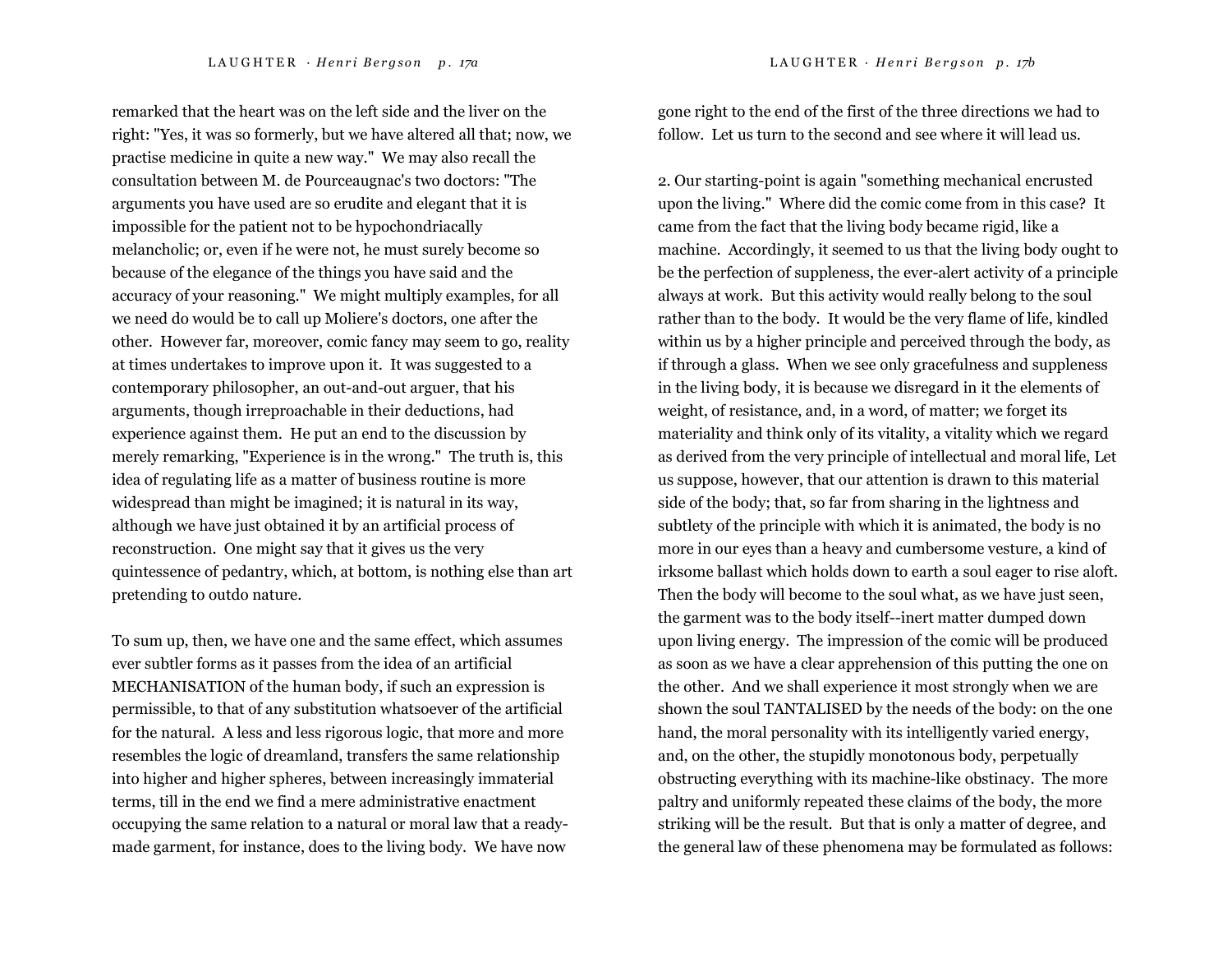# ANY INCIDENT IS COMIC THAT CALLS OUR ATTENTION TO THE PHYSICAL IN A PERSON WHEN IT IS THE MORAL SIDE THAT IS CONCERNED.

Why do we laugh at a public speaker who sneezes just at the most pathetic moment of his speech? Where lies the comic element in this sentence, taken from a funeral speech and quoted by a German philosopher: "He was virtuous and plump"? It lies in the fact that our attention is suddenly recalled from the soul to the body. Similar instances abound in daily life, but if you do not care to take the trouble to look for them, you have only to open at random a volume of Labiche, and you will be almost certain to light upon an effect of this kind. Now, we have a speaker whose most eloquent sentences are cut short by the twinges of a bad tooth; now, one of the characters who never begins to speak without stopping in the middle to complain of his shoes being too small, or his belt too tight, etc. A PERSON EMBARRASSED BY HIS BODY is the image suggested to us in all these examples. The reason that excessive stoutness is laughable is probably because it calls up an image of the same kind. I almost think that this too is what sometime makes bashfulness somewhat ridiculous. The bashful man rather gives the impression of a person embarrassed by his body, looking round for some convenient cloak-room in which to deposit it.

This is just why the tragic poet is so careful to avoid anything calculated to attract attention to the material side of his heroes. No sooner does anxiety about the body manifest itself than the intrusion of a comic element is to be feared. On this account, the hero in a tragedy does not eat or drink or warm himself. He does not even sit down any more than can be helped. To sit down in the middle of a fine speech would imply that you remembered you had a body. Napoleon, who was a psychologist when he wished to be so, had noticed that the transition from tragedy to comedy is

effected simply by sitting down. In the "Journal inedit" of Baron Gourgaud-- when speaking of an interview with the Queen of Prussia after the battle of Iena--he expresses himself in the following terms: "She received me in tragic fashion like Chimene: Justice! Sire, Justice! Magdeburg! Thus she continued in a way most embarrassing to me. Finally, to make her change her style, I requested her to take a seat. This is the best method for cutting short a tragic scene, for as soon as you are seated it all becomes comedy."

Let us now give a wider scope to this image of THE BODY TAKING PRECEDENCE OF THE SOUL. We shall obtain something more general--THE MANNER SEEKING TO OUTDO THE MATTER, THE LETTER AIMING AT OUSTING THE SPIRIT. Is it not perchance this idea that comedy is trying to suggest to us when holding up a profession to ridicule? It makes the lawyer, the magistrate and the doctor speak as though health and justice were of little moment,--the main point being that we should have lawyers, magistrates and doctors, and that all outward formalities pertaining to these professions should be scrupulously respected. And so we find the means substituted for the end, the manner for the matter; no longer is it the profession that is made for the public, but rather the public for the profession. Constant attention to form and the mechanical application of rules here bring about a kind of professional automatism analogous to that imposed upon the soul by the habits of the body, and equally laughable. Numerous are the examples of this on the stage. Without entering into details of the variations executed on this theme, let us quote two or three passages in which the theme itself is set forth in all its simplicity. "You are only bound to treat people according to form," says Doctor Diafoirus in the "Malade imaginaire". Again, says Doctor Bahis, in "L'Amour medecin": "It is better to die through following the rules than to recover through violating them." In the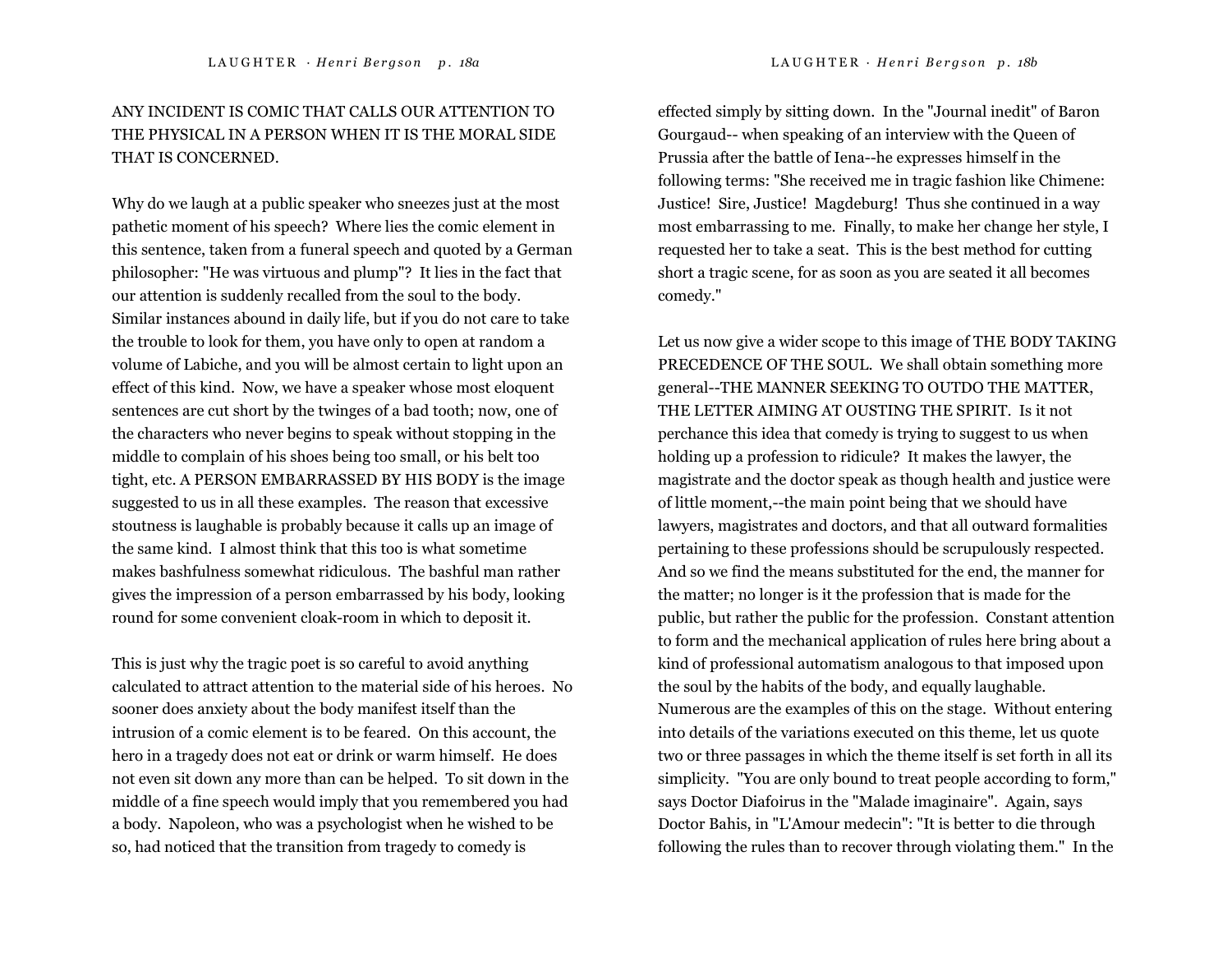same play, Desfonandres had previously said: "We must always observe the formalities of professional etiquette, whatever may happen." And the reason is given by Tomes, his colleague: "A dead man is but a dead man, but the non-observance of a formality causes a notable prejudice to the whole faculty." Brid'oison's words, though. Embodying a rather different idea, are none the less significant: "F-form, mind you, f-form. A man laughs at a judge in a morning coat, and yet he would quake with dread at the mere sight of an attorney in his gown. F-form, all a matter of fform."

Here we have the first illustration of a law which will appear with increasing distinctness as we proceed with our task. When a musician strikes a note on an instrument, other notes start up of themselves, not so loud as the first, yet connected with it by certain definite relations, which coalesce with it and determine its quality. These are what are called in physics the overtones of the fundamental note. It would seem that comic fancy, even in its most far-fetched inventions, obeys a similar law. For instance, consider this comic note: appearance seeking to triumph over reality. If our analysis is correct, this note must have as its overtones the body tantalising the mind, the body taking precedence of the mind. No sooner, then, does the comic poet strike the first note than he will add the second on to it, involuntarily and instinctively. In other words, HE WILL DUPLICATE WHAT IS RIDICULOUS PROFESSIONALLY WITH SOMETHING THAT IS RIDICULOUS PHYSICALLY.

When Brid'oison the judge comes stammering on to the stage, is he not actually preparing us, by this very stammering, to understand the phenomenon of intellectual ossification we are about to witness? What bond of secret relationship can there be between the physical defect and the moral infirmity? It is difficult to say;

yet we feel that the relationship is there, though we cannot express it in words. Perhaps the situation required that this judging machine should also appear before us as a talking machine. However it may be, no other overtone could more perfectly have completed the fundamental note.

When Moliere introduces to us the two ridiculous doctors, Bahis and Macroton, in L'Amour medecin, he makes one of them speak very slowly, as though scanning his words syllable by syllable, whilst the other stutters. We find the same contrast between the two lawyers in Monsieur de Pourceaugnac. In the rhythm of speech is generally to be found the physical peculiarity that is destined to complete the element of professional ridicule. When the author has failed to suggest a defect of this kind, it is seldom the case that the actor does not instinctively invent one.

Consequently, there is a natural relationship, which we equally naturally recognise, between the two images we have been comparing with each other, the mind crystallising in certain grooves, and the body losing its elasticity through the influence of certain defects. Whether or not our attention be diverted from the matter to the manner, or from the moral to the physical, in both cases the same sort of impression is conveyed to our imagination; in both, then, the comic is of the same kind. Here, once more, it has been our aim to follow the natural trend of the movement of the imagination. This trend or direction, it may be remembered, was the second of those offered to us, starting from a central image. A third and final path remains unexplored, along which we will now proceed.

3. Let us then return, for the last time, to our central image: something mechanical encrusted on something living. Here, the living being under discussion was a human being, a person. A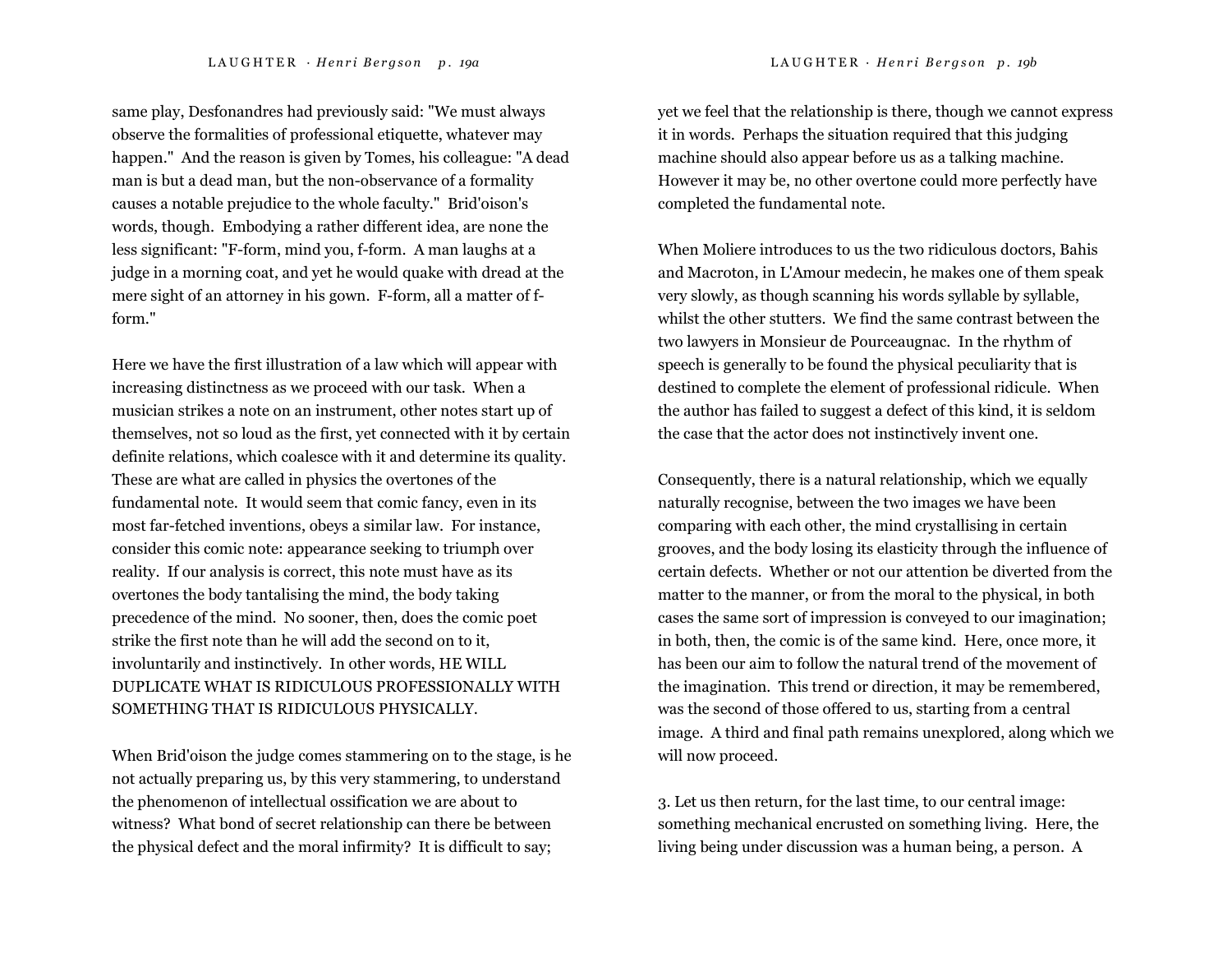mechanical arrangement, on the other hand, is a thing. What, therefore, incited laughter was the momentary transformation of a person into a thing, if one considers the image from this standpoint. Let us then pass from the exact idea of a machine to the vaguer one of a thing in general. We shall have a fresh series of laughable images which will be obtained by taking a blurred impression, so to speak, of the outlines of the former and will bring us to this new law: WE LAUGH EVERY TIME A PERSON GIVES US THE IMPRESSION OF BEING A THING.

We laugh at Sancho Panza tumbled into a bed-quilt and tossed into the air like a football. We laugh at Baron Munchausen turned into a cannon-ball and travelling through space. But certain tricks of circus clowns might afford a still more precise exemplification of the same law. True, we should have to eliminate the jokes, mere interpolations by the clown into his main theme, and keep in mind only the theme itself, that is to say, the divers attitudes, capers and movements which form the strictly "clownish" element in the clown's art. On two occasions only have I been able to observe this style of the comic in its unadulterated state, and in both I received the same impression. The first time, the clowns came and went, collided, fell and jumped up again in a uniformly accelerated rhythm, visibly intent upon affecting a CRESCENDO. And it was more and more to the jumping up again, the REBOUND, that the attention of the public was attracted. Gradually, one lost sight of the fact that they were men of flesh and blood like ourselves; one began to think of bundles of all sorts, falling and knocking against each other. Then the vision assumed a more definite aspect. The forms grew rounder, the bodies rolled together and seemed to pick themselves up like balls. Then at last appeared the image towards which the whole of this scene had doubtless been unconsciously evolving--large rubber balls hurled against one another in every direction. The second scene, though even coarser than the first,

was no less instructive. There came on the stage two men, each with an enormous head, bald as a billiard ball. In their hands they carried large sticks which each, in turn, brought down on to the other's cranium. Here, again, a certain gradation was observable. After each blow, the bodies seemed to grow heavier and more unyielding, overpowered by an increasing degree of rigidity. Then came the return blow, in each case heavier and more resounding than the last, coming, too, after a longer interval. The skulls gave forth a formidable ring throughout the silent house. At last the two bodies, each quite rigid and as straight as an arrow, slowly bent over towards each other, the sticks came crashing down for the last time on to the two heads with a thud as of enormous mallets falling upon oaken beams, and the pair lay prone upon the ground. At that instant appeared in all its vividness the suggestion that the two artists had gradually driven into the imagination of the spectators: "We are about to become ...we have now become solid wooden dummies."

A kind of dim, vague instinct may enable even an uncultured mind to get an inkling here of the subtler results of psychological science. We know that it is possible to call up hallucinatory visions in a hypnotised subject by simple suggestion. If he be told that a bird is perched on his hand, he will see the bird and watch it fly away. The idea suggested, however, is far from being always accepted with like docility. Not infrequently, the mesmeriser only succeeds in getting an idea into his subject's head by slow degrees through a carefully graduated series of hints. He will then start with objects really perceived by the subject, and will endeavour to make the perception of these objects more and more indefinite; then, step by step, he will bring out of this state of mental chaos the precise form of the object of which he wishes to create an hallucination. Something of the kind happens to many people when dropping off to sleep; they see those coloured, fluid, shapeless masses, which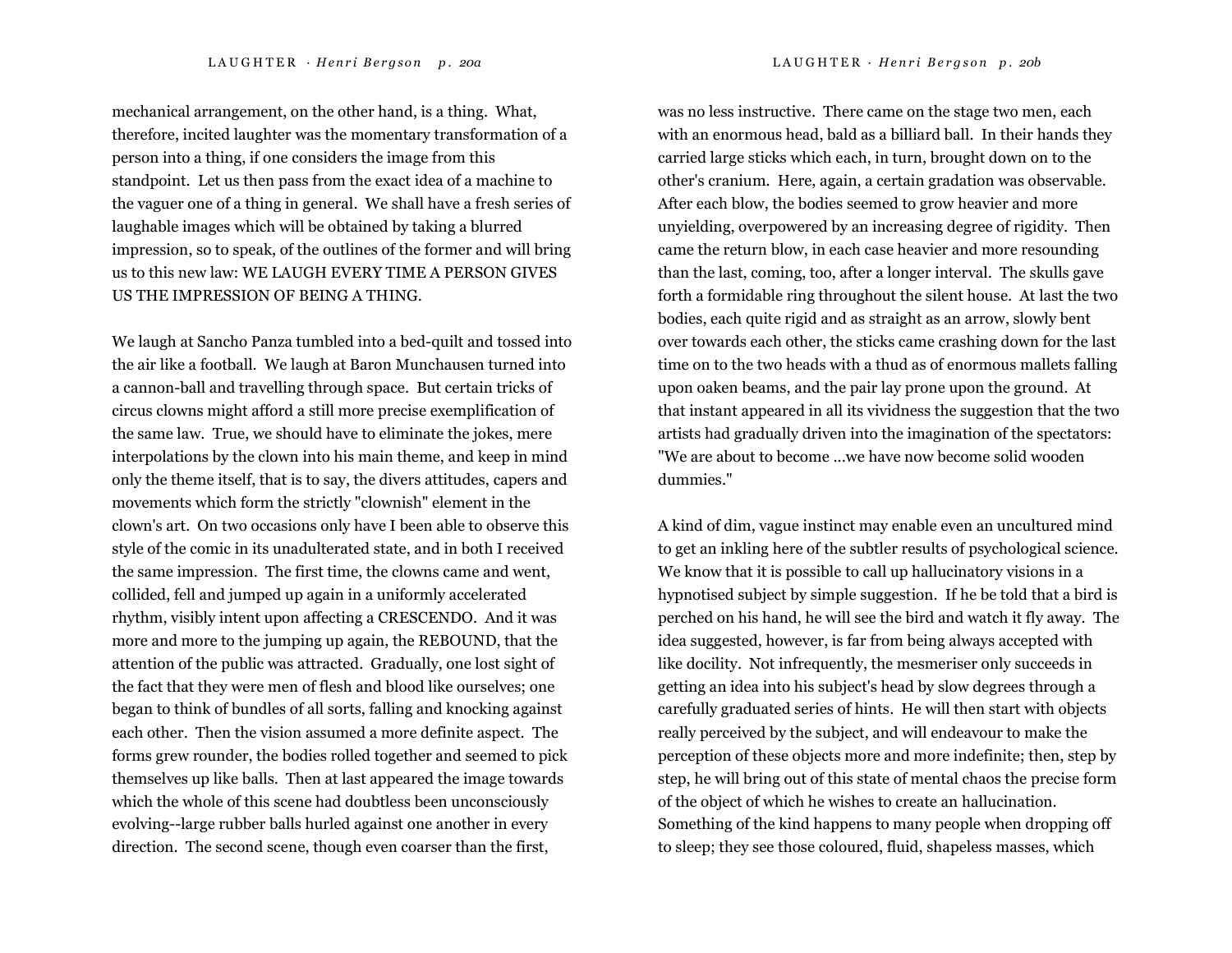occupy the field of vision, insensibly solidifying into distinct objects.

Consequently, the gradual passing from the dim and vague to the clear and distinct is the method of suggestion par excellence. I fancy it might be found to be at the root of a good many comic suggestions, especially in the coarser forms of the comic, in which the transformation of a person into a thing seems to be taking place before our eyes. But there are other and more subtle methods in use, among poets, for instance, which perhaps unconsciously lead to the same end. By a certain arrangement of rhythm, rhyme and assonance, it is possible to lull the imagination, to rock it to and fro between like and like with a regular see-saw motion, and thus prepare it submissively to accept the vision suggested. Listen to these few lines of Regnard, and see whether something like the fleeting image of a DOLL does not cross the field of your imagination:

... Plus, il doit a maints particuliers La somme de dix mil une livre une obole, Pour l'avoir sans relache un an sur sa parole Habille, voiture, chauffe, chausse, gante, Alimente, rase, desaltere, porte.

[Footnote: Further, he owes to many an honest wight Item-the sum two thousand pounds, one farthing, For having on his simple word of honour Sans intermission for an entire year Clothed him, conveyed him, warmed him, shod him, gloved him, Fed him and shaved him, quenched his thirst and borne him.]

Is not something of the same kind found in the following sally of Figaro's (though here an attempt is perhaps made to suggest the image of an animal rather than that of a thing): "Quel homme estce?--C'est un beau, gros, court, jeune vieillard, gris pommele, ruse, rase, blase, qui guette et furette, et gronde et geint tout a la fois."

[Footnote: "What sort of man is here?--He is a handsome, stout, short, youthful old gentleman, iron-grey, an artful knave, clean shaved, clean 'used up,' who spies and pries and growls and groans all in the same breath."]

Now, between these coarse scenes and these subtle suggestions there is room for a countless number of amusing effects, for all those that can be obtained by talking about persons as one would do about mere things. We will only select one or two instances from the plays of Labiche, in which they are legion.

Just as M. Perrichon is getting into the railway carriage, he makes certain of not forgetting any of his parcels: "Four, five, six, my wife seven, my daughter eight, and myself nine." In another play, a fond father is boasting of his daughter's learning in the following terms: "She will tell you, without faltering, all the kings of France that have occurred." This phrase, "that have occurred," though not exactly transforming the kings into mere things, likens them, all the same, to events of an impersonal nature.

As regards this latter example, note that it is unnecessary to complete the identification of the person with the thing in order to ensure a comic effect. It is sufficient for us to start in this direction by feigning, for instance, to confuse the person with the function he exercises. I will only quote a sentence spoken by a village mayor in one of About's novels: "The prefect, who has always shown us the same kindness, though he has been changed several times since 1847..."

All these witticisms are constructed on the same model. We might make up any number of them, when once we are in possession of the recipe. But the art of the story-teller or the playwright does not merely consist in concocting jokes. The difficulty lies in giving to a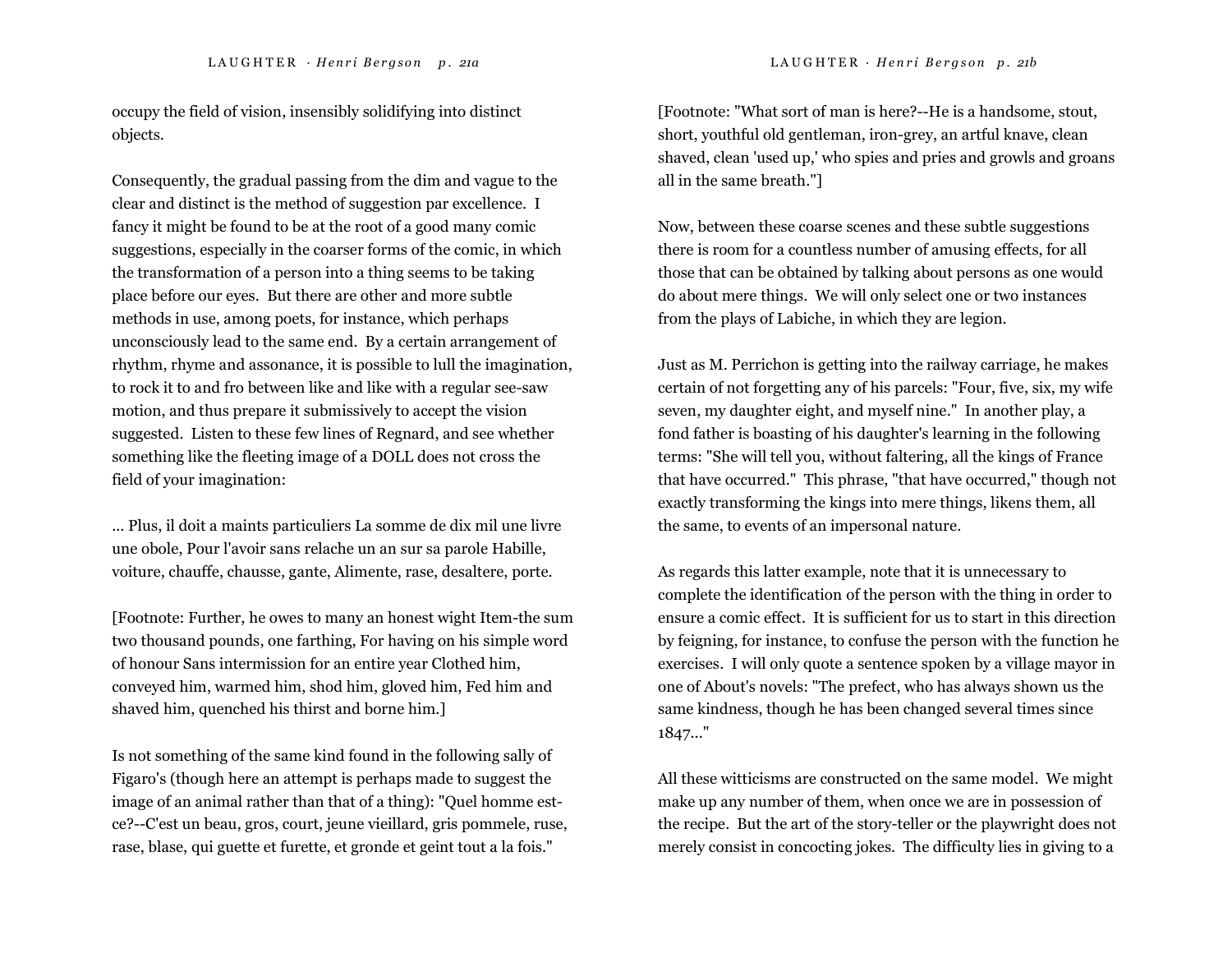joke its power of suggestion, i.e. in making it acceptable. And we only do accept it either because it seems to be the natural product of a particular state of mind or because it is in keeping with the circumstances of the case. For instance, we are aware that M. Perrichon is greatly excited on the occasion of his first railway journey. The expression "to occur" is one that must have cropped up a good many times in the lessons repeated by the girl before her father; it makes us think of such a repetition. Lastly, admiration of the governmental machine might, at a pinch, be extended to the point of making us believe that no change takes place in the prefect when he changes his name, and that the function gets carried on independently of the functionary.

We have now reached a point very far from the original cause of laughter. Many a comic form, that cannot be explained by itself, can indeed only be understood from its resemblance to another, which only makes us laugh by reason of its relationship with a third, and so on indefinitely, so that psychological analysis, however luminous and searching, will go astray unless it holds the thread along which the comic impression has travelled from one end of the series to the other. Where does this progressive continuity come from? What can be the driving force, the strange impulse which causes the comic to glide thus from image to image, farther and farther away from the starting-point, until it is broken up and lost in infinitely remote analogies? But what is that force which divides and subdivides the branches of a tree into smaller boughs and its roots into radicles? An inexorable law dooms every living energy, during the brief interval allotted to it in time, to cover the widest possible extent in space. Now, comic fancy is indeed a living energy, a strange plant that has nourished on the stony portions of the social soil, until such time as culture should allow it to vie with the most refined products of art. True, we are far from great art in the examples of the comic we have just been

reviewing. But we shall draw nearer to it, though without attaining to it completely, in the following chapter. Below art, we find artifice, and it is this zone of artifice, midway between nature and art, that we are now about to enter. We are going to deal with the comic playwright and the wit.

### CHAPTER II

## THE COMIC ELEMENT IN SITUATIONS AND THE COMIC ELEMENT IN WORDS

I

We have studied the comic element in forms, in attitudes, and in movements generally; now let us look for it in actions and in situations. We encounter, indeed, this kind of comic readily enough in everyday life. It is not here, however, that it best lends itself to analysis. Assuming that the stage is both a magnified and a simplified view of life, we shall find that comedy is capable of furnishing us with more information than real life on this particular part of our subject. Perhaps we ought even to carry simplification still farther, and, going back to our earliest recollections, try to discover, in the games that amused us as children, the first faint traces of the combinations that make us laugh as grown-up persons. We are too apt to speak of our feelings of pleasure and of pain as though full grown at birth, as though each one of them had not a history of its own. Above all, we are too apt to ignore the childish element, so to speak, latent in most of our joyful emotions. And yet, how many of our present pleasures, were we to examine them closely, would shrink into nothing more than memories of past ones! What would there be left of many of our emotions were we to reduce them to the exact quantum of pure feeling they contain, by subtracting from them all that is merely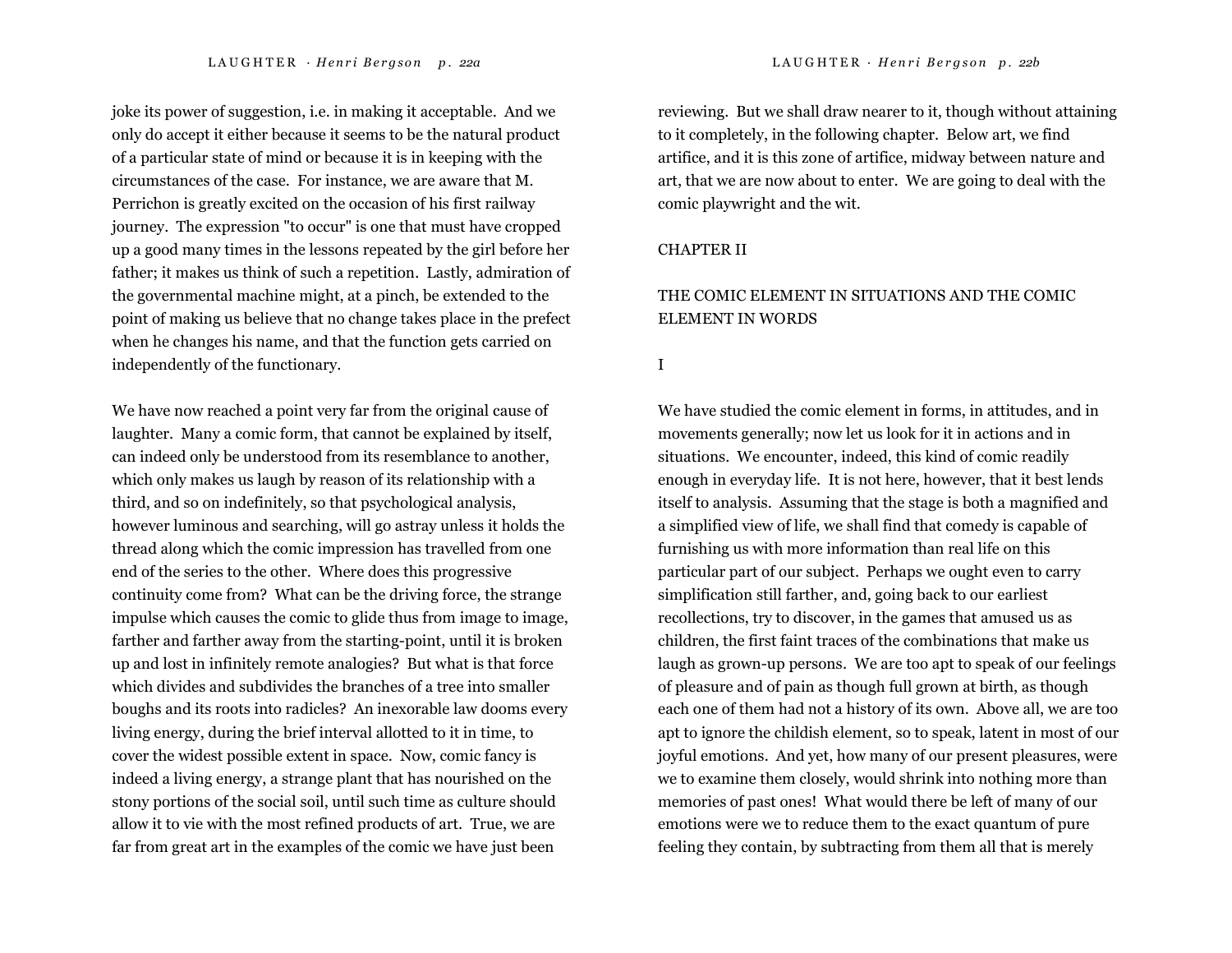reminiscence? Indeed, it seems possible that, after a certain age, we become impervious to all fresh or novel forms of joy, and the sweetest pleasures of the middle-aged man are perhaps nothing more than a revival of the sensations of childhood, a balmy zephyr wafted in fainter and fainter breaths by a past that is ever receding. In any case, whatever reply we give to this broad question, one thing is certain: there can be no break in continuity between the child's delight in games and that of the grown-up person. Now, comedy is a game, a game that imitates life. And since, in the games of the child when working its dolls and puppets, many of the movements are produced by strings, ought we not to find those same strings, somewhat frayed by wear, reappearing as the threads that knot together the situations in a comedy? Let us, then, start with the games of a child, and follow the imperceptible process by which, as he grows himself, he makes his puppets grow, inspires them with life, and finally brings them to an ambiguous state in which, without ceasing to be puppets, they have yet become human beings. We thus obtain characters of a comedy type. And upon them we can test the truth of the law of which all our preceding analyses gave an inkling, a law in accordance with which we will define all broadly comic situations in general. ANY ARRANGEMENT OF ACTS AND EVENTS IS COMIC WHICH GIVES US, IN A SINGLE COMBINATION, THE ILLUSION OF LIFE AND THE DISTINCT IMPRESSION OF A MECHANICAL ARRANGEMENT.

1. THE JACK-IN-THE-BOX.--As children we have all played with the little man who springs out of his box. You squeeze him flat, he jumps up again. Push him lower, and he shoots up still higher. Crush him down beneath the lid, and often he will send everything flying. It is hard to tell whether or no the toy itself is very ancient, but the kind of amusement it affords belongs to all time. It is a struggle between two stubborn elements, one of which, being

simply mechanical, generally ends by giving in to the other, which treats it as a plaything. A cat playing with a mouse, which from time to time she releases like a spring, only to pull it up short with a stroke of her paw, indulges in the same kind of amusement.

We will now pass on to the theatre, beginning with a Punch and Judy show. No sooner does the policeman put in an appearance on the stage than, naturally enough, he receives a blow which fells him. He springs to his feet, a second blow lays him flat. A repetition of the offence is followed by a repetition of the punishment. Up and down the constable flops and hops with the uniform rhythm of the bending and release of a spring, whilst the spectators laugh louder and louder.

Now, let us think of a spring that is rather of a moral type, an idea that is first expressed, then repressed, and then expressed again; a stream of words that bursts forth, is checked, and keeps on starting afresh. Once more we have the vision of one stubborn force, counteracted by another, equally pertinacious. This vision, however, will have discarded a portion of its materiality. No longer is it Punch and Judy that we are watching, but rather a real comedy.

Many a comic scene may indeed be referred to this simple type. For instance, in the scene of the Mariage force between Sganarelle and Pancrace, the entire vis comica lies in the conflict set up between the idea of Sganarelle, who wishes to make the philosopher listen to him, and the obstinacy of the philosopher, a regular talking-machine working automatically. As the scene progresses, the image of the Jack-in-the-box becomes more apparent, so that at last the characters themselves adopt its movements,--Sganarelle pushing Pancrace, each time he shows himself, back into the wings, Pancrace returning to the stage after

L A U G H T E R · *H <sup>e</sup> <sup>n</sup> <sup>r</sup> i B <sup>e</sup> <sup>r</sup> g <sup>s</sup> <sup>o</sup> <sup>n</sup> p . 23a* LAUGHTER *· H <sup>e</sup> <sup>n</sup> <sup>r</sup> i B <sup>e</sup> <sup>r</sup> g <sup>s</sup> <sup>o</sup> <sup>n</sup> p . 23b*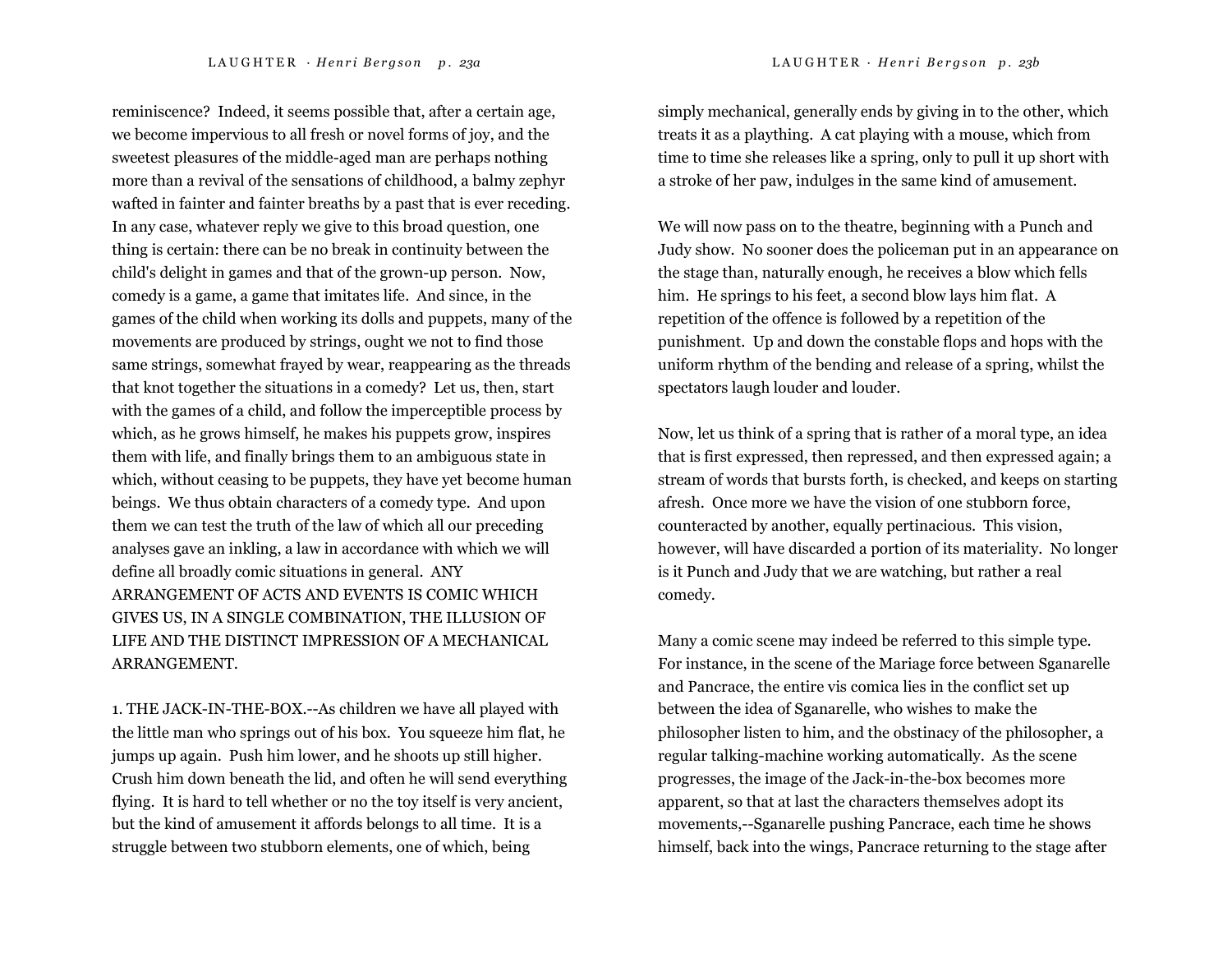each repulse to continue his patter. And when Sganarelle finally drives Pancrace back and shuts him up inside the house--inside the box, one is tempted to say--a window suddenly flies open, and the head of the philosopher again appears as though it had burst open the lid of a box.

The same by-play occurs in the Malade Imaginaire. Through the mouth of Monsieur Purgon the outraged medical profession pours out its vials of wrath upon Argan, threatening him with every disease that flesh is heir to. And every time Argan rises from his seat, as though to silence Purgon, the latter disappears for a moment, being, as it were, thrust back into the wings; then, as though Impelled by a spring, he rebounds on to the stage with a fresh curse on his lips. The self-same exclamation: "Monsieur Purgon!" Recurs at regular beats, and, as it were, marks the TEMPO of this little scene.

Let us scrutinise more closely the image of the spring which is bent, released, and bent again. Let us disentangle its central element, and we shall hit upon one of the usual processes of classic comedy,--REPETITION.

Why is it there is something comic in the repetition of a word on the stage? No theory of the ludicrous seems to offer a satisfactory answer to this very simple question. Nor can an answer be found so long as we look for the explanation of an amusing word or phrase in the phrase or word itself, apart from all it suggests to us. Nowhere will the usual method prove to be so inadequate as here. With the exception, however, of a few special instances to which we shall recur later, the repetition of a word is never laughable in itself. It makes us laugh only because it symbolises a special play of moral elements, this play itself being the symbol of an altogether material diversion. It is the diversion of the cat with the mouse,

the diversion of the child pushing back the Jack-in-the-box, time after time, to the bottom of his box,--but in a refined and spiritualised form, transferred to the realm of feelings and ideas. Let us then state the law which, we think, defines the main comic varieties of word-repetition on the stage: IN A COMIC REPETITION OF WORDS WE GENERALLY FIND TWO TERMS: A REPRESSED FEELING WHICH GOES OFF LIKE A SPRING, AND AN IDEA THAT DELIGHTS IN REPRESSING THE FEELING ANEW.

When Dorine is telling Orgon of his wife's illness, and the latter continually interrupts him with inquiries as to the health of Tartuffe, the question: "Et tartuffe?" Repeated every few moments, affords us the distinct sensation of a spring being released. This spring Dorine delights in pushing back, each time she resumes her account of Elmire's illness. And when Scapin informs old Geronte that his son has been taken prisoner on the famous galley, and that a ransom must be paid without delay, he is playing with the avarice of Geronte exactly as Dorine does with the infatuation of Orgon. The old man's avarice is no sooner repressed than up it springs again automatically, and it is this automatism that Moliere tries to indicate by the mechanical repetition of a sentence expressing regret at the money that would have to be forthcoming: "What the deuce did he want in that galley?" The same criticism is applicable to the scene in which Valere points out to Harpagon the wrong he would be doing in marrying his daughter to a man she did not love. "No dowry wanted!" Interrupts the miserly Harpagon every few moments. Behind this exclamation, which recurs automatically, we faintly discern a complete repeating-machine set going by a fixed idea.

At times this mechanism is less easy to detect, and here we encounter a fresh difficulty in the theory of the comic. Sometimes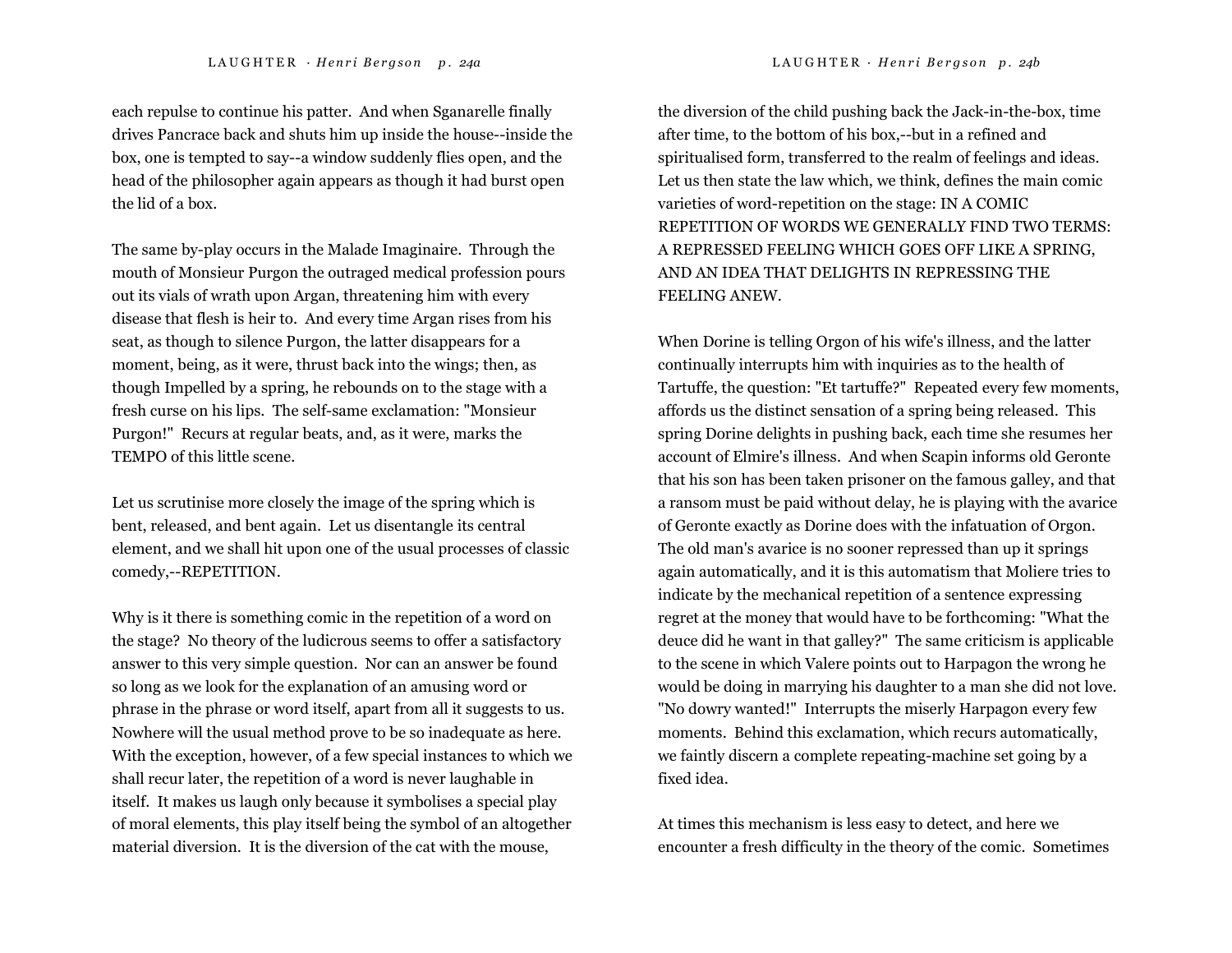the whole interest of a scene lies in one character playing a double part, the intervening speaker acting as a mere prism, so to speak, through which the dual personality is developed. We run the risk, then, of going astray if we look for the secret of the effect in what we see and hear,--in the external scene played by the characters,- and not in the altogether inner comedy of which this scene is no more than the outer refraction. For instance, when Alceste stubbornly repeats the words, "I don't say that!" On Oronte asking him if he thinks his poetry bad, the repetition is laughable, though evidently Oronte is not now playing with Alceste at the game we have just described. We must be careful, however, for, in reality, we have two men in Alceste: on the one hand, the "misanthropist" who has vowed henceforth to call a spade a spade, and on the other the gentleman who cannot unlearn, in a trice, the usual forms of politeness, or even, it may be, just the honest fellow who, when called upon to put his words into practice, shrinks from wounding another's self-esteem or hurting his feelings. Accordingly, the real scene is not between Alceste and Oronte, it is between Alceste and himself. The one Alceste would fain blurt out the truth, and the other stops his mouth just as he is on the point of telling everything. Each "I don't say that!" Reveals a growing effort to repress something that strives and struggles to get out. And so the tone in which the phrase is uttered gets more and more violent, Alceste becoming more and more angry--not with Oronte. As he thinks--but with himself. The tension of the spring is continually being renewed and reinforced until it at last goes off with a bang. Here, as elsewhere, we have the same identical mechanism of repetition.

For a man to make a resolution never henceforth to say what he does not think, even though he "openly defy the whole human race," is not necessarily laughable; it is only a phase of life at its highest and best. For another man, through amiability,

selfishness, or disdain, to prefer to flatter people is only another phase of life; there is nothing in it to make us laugh. You may even combine these two men into one, and arrange that the individual waver between offensive frankness and delusive politeness, this duel between two opposing feelings will not even then be comic, rather it will appear the essence of seriousness if these two feelings through their very distinctness complete each other, develop side by side, and make up between them a composite mental condition, adopting, in short, a modus vivendi which merely gives us the complex impression of life. But imagine these two feelings as INELASTIC and unvarying elements in a really living man, make him oscillate from one to the other; above all, arrange that this oscillation becomes entirely mechanical by adopting the wellknown form of some habitual, simple, childish contrivance: then you will get the image we have so far found in all laughable objects, SOMETHING MECHANICAL IN SOMETHING LIVING; in fact, something comic.

We have dwelt on this first image, the Jack-in-the-box, sufficiently to show how comic fancy gradually converts a material mechanism into a moral one. Now we will consider one or two other games, confining ourselves to their most striking aspects.

2. THE DANCING-JACK.--There are innumerable comedies in which one of the characters thinks he is speaking and acting freely, and, consequently, retains all the essentials of life, whereas, viewed from a certain standpoint, he appears as a mere toy in the hands of another who is playing with him. The transition is easily made, from the dancing-jack which a child works with a string, to Geronte and Argante manipulated by Scapin. Listen to Scapin himself: "The MACHINE is all there"; and again: "Providence has brought them into my net," etc. Instinctively, and because one would rather be a cheat than be cheated, in imagination at all events, the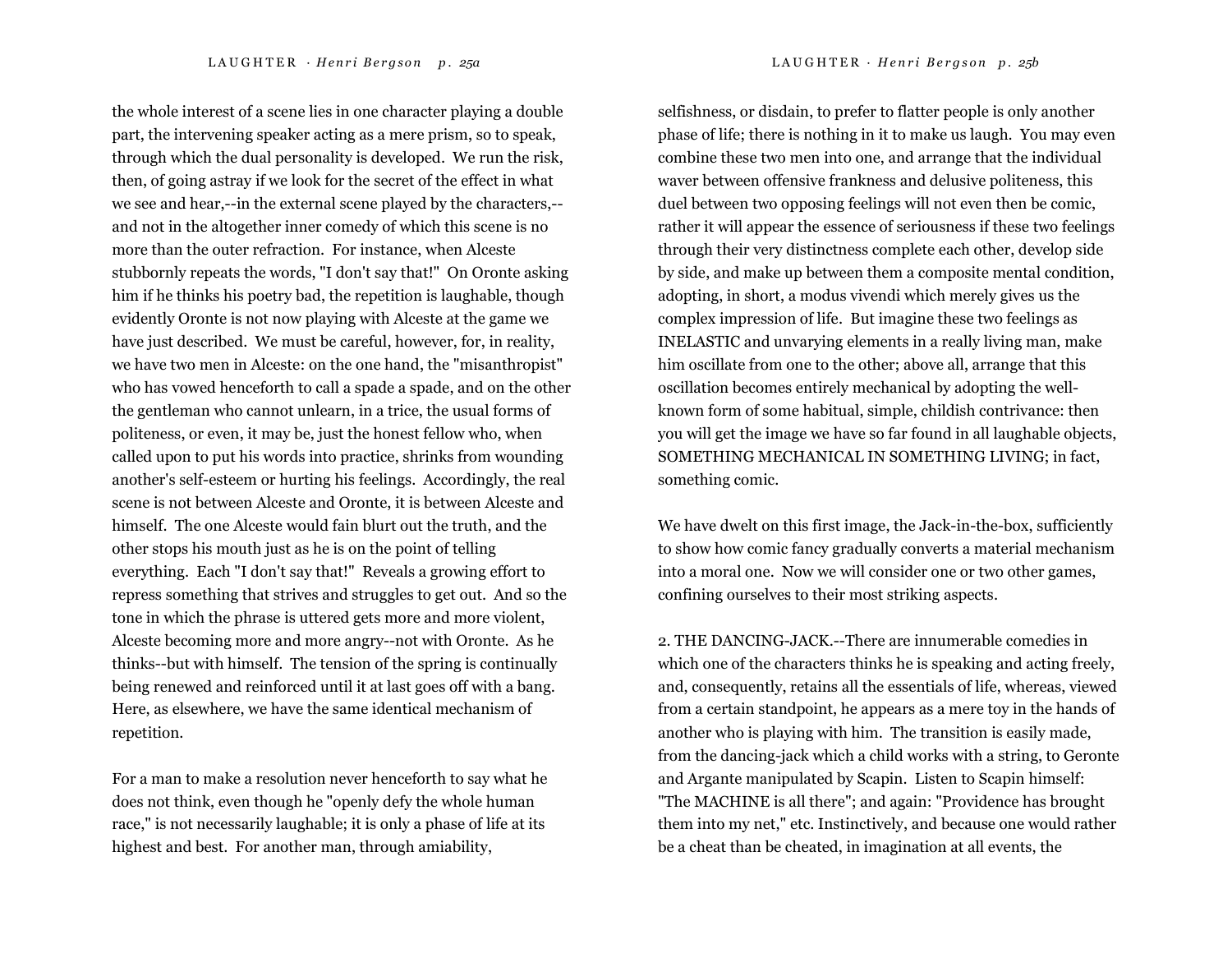spectator sides with the knaves; and for the rest of the time, like a child who has persuaded his playmate to lend him his doll, he takes hold of the strings himself and makes the marionette come and go on the stage as he pleases. But this latter condition is not indispensable; we can remain outside the pale of what is taking place if only we retain the distinct impression of a mechanical arrangement. This is what happens whenever one of the characters vacillates between two contrary opinions, each in turn appealing to him, as when Panurge asks Tom, Dick, and Harry whether or no he ought to get married. Note that, in such a case, a comic author is always careful to PERSONIFY the two opposing decisions. For, if there is no spectator, there must at all events be actors to hold the

All that is serious in life comes from our freedom. The feelings we have matured, the passions we have brooded over, the actions we have weighed, decided upon, and carried through, in short, all that comes from us and is our very own, these are the things that give life its ofttimes dramatic and generally grave aspect. What, then, is requisite to transform all this into a comedy? Merely to fancy that our seeming, freedom conceals the strings of a dancing-Jack, and that we are, as the poet says,

strings.

... humble marionettes The wires of which are pulled by Fate. [Footnote: ... d'humbles marionnettes Dont le fil est aux mains de la Necessite. SULLY-PRUDHOMME.]

So there is not a real, a serious, or even a dramatic scene that fancy cannot render comic by simply calling forth this image. Nor is there a game for which a wider field lies open.

3. THE SNOW-BALL.--The farther we proceed in this investigation into the methods of comedy, the more clearly we see the part

played by childhood's memories. These memories refer, perhaps, less to any special game than to the mechanical device of which that game is a particular instance. The same general device, moreover, may be met with in widely different games, just as the same operatic air is found in many different arrangements and variations. What is here of importance and is retained in the mind, what passes by imperceptible stages from the games of a child to those of a man, is the mental diagram, the skeleton outline of the combination, or, if you like, the abstract formula of which these games are particular illustrations. Take, for instance, the rolling snow-ball, which increases in size as it moves along. We might just as well think of toy soldiers standing behind one another. Push the first and it tumbles down on the second, this latter knocks down the third, and the state of things goes from bad to worse until they all lie prone on the floor. Or again, take a house of cards that has been built up with infinite care: the first you touch seems uncertain whether to move or not, its tottering neighbour comes to a quicker decision, and the work of destruction, gathering momentum as it goes on, rushes headlong to the final collapse.

These instances are all different, but they suggest the same abstract vision, that of an effect which grows by arithmetical progression, so that the cause, insignificant at the outset, culminates by a necessary evolution in a result as important as it is unexpected. Now let us open a children's picture-book; we shall find this arrangement already on the high road to becoming comic. Here, for instance--in one of the comic chap-books picked up by chance- we have a caller rushing violently into a drawing-room; he knocks against a lady, who upsets her cup of tea over an old gentleman, who slips against a glass window which falls in the street on to the head of a constable, who sets the whole police force agog, etc. The same arrangement reappears in many a picture intended for grownup persons. In the "stories without words" sketched by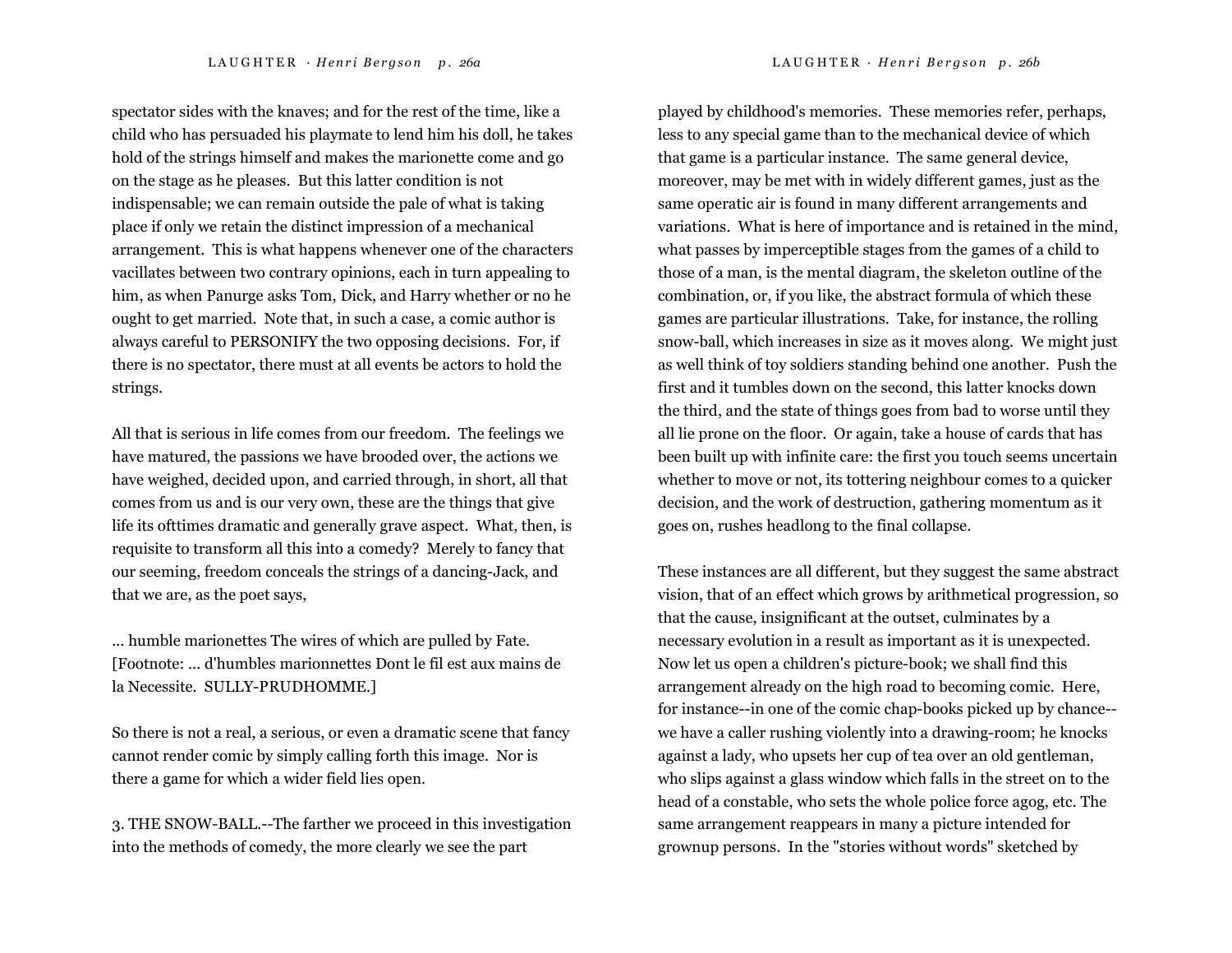humorous artists we are often shown an object which moves from place to place, and persons who are closely connected with it, so that through a series of scenes a change in the position of the object mechanically brings about increasingly serious changes in the situation of the persons. Let us now turn to comedy. Many a droll scene, many a comedy even, may be referred to this simple type. Read the speech of Chicanneau in the Plaideurs: here we find lawsuits within lawsuits, and the mechanism works faster and faster-

- Racine produces in us this feeling of increasing acceleration by crowding his law terms ever closer together--until the lawsuit over a truss of hay costs the plaintiff the best part of his fortune. And again the same arrangement occurs in certain scenes of Don Quixote; for instance, in the inn scene, where, by an extraordinary concatenation of circumstances, the mule-driver strikes Sancho, who belabours Maritornes, upon whom the innkeeper falls, etc. Finally, let us pass to the light comedy of to-day. Need we call to mind all the forms in which this same combination appears? There is one that is employed rather frequently. For instance, a certain thing, say a letter, happens to be of supreme importance to a certain person and must be recovered at all costs. This thing, which always vanishes just when you think you have caught it, pervades the entire play, "rolling up" increasingly serious and unexpected incidents as it proceeds. All this is far more like a child's game than appears at first blush. Once more the effect produced is that of the snowball.

It is the characteristic of a mechanical combination to be generally REVERSIBLE. A child is delighted when he sees the ball in a game of ninepins knocking down everything in its way and spreading havoc in all directions; he laughs louder than ever when the ball returns to its starting-point after twists and turns and waverings of every kind. In other words, the mechanism just described is laughable even when rectilinear, it is much more so on becoming circular and when every effort the player makes, by a fatal interaction of cause and effect, merely results in bringing it back to the same spot. Now, a considerable number of light comedies revolve round this idea. An Italian straw hat has been eaten up by a horse. [Footnote: Un Chapeau de paille d'Italie (Labiche).] There is only one other hat like it in the whole of Paris; it MUST be secured regardless of cost. This hat, which always slips away at the moment its capture seems inevitable, keeps the principal character on the run, and through him all the others who hang, so to say, on to his coat tails, like a magnet which, by a successive series of attractions, draws along in its train the grains of iron filings that hang on to each other. And when at last, after all sorts of difficulties, the goal seems in sight, it is found that the hat so ardently sought is precisely the one that has been eaten. The same voyage of discovery is depicted in another equally well-known comedy of Labiche. [Footnote: La Cagnotte.] The curtain rises on an old bachelor and an old maid, acquaintances of long standing, at the moment of enjoying their daily rubber. Each of them, unknown to the other, has applied to the same matrimonial agency. Through innumerable difficulties, one mishap following on the heels of another, they hurry along, side by side, right through the play, to the interview which brings them back, purely and simply, into each other's presence. We have the same circular effect, the same return to the starting-point, in a more recent play. [Footnote: Les Surprises du divorce.] A henpecked husband imagines he has escaped by divorce from the clutches of his wife and his mother-in-law. He marries again, when, lo and behold, the double combination of marriage and divorce brings back to him his former wife in the aggravated form of a second mother-in-law!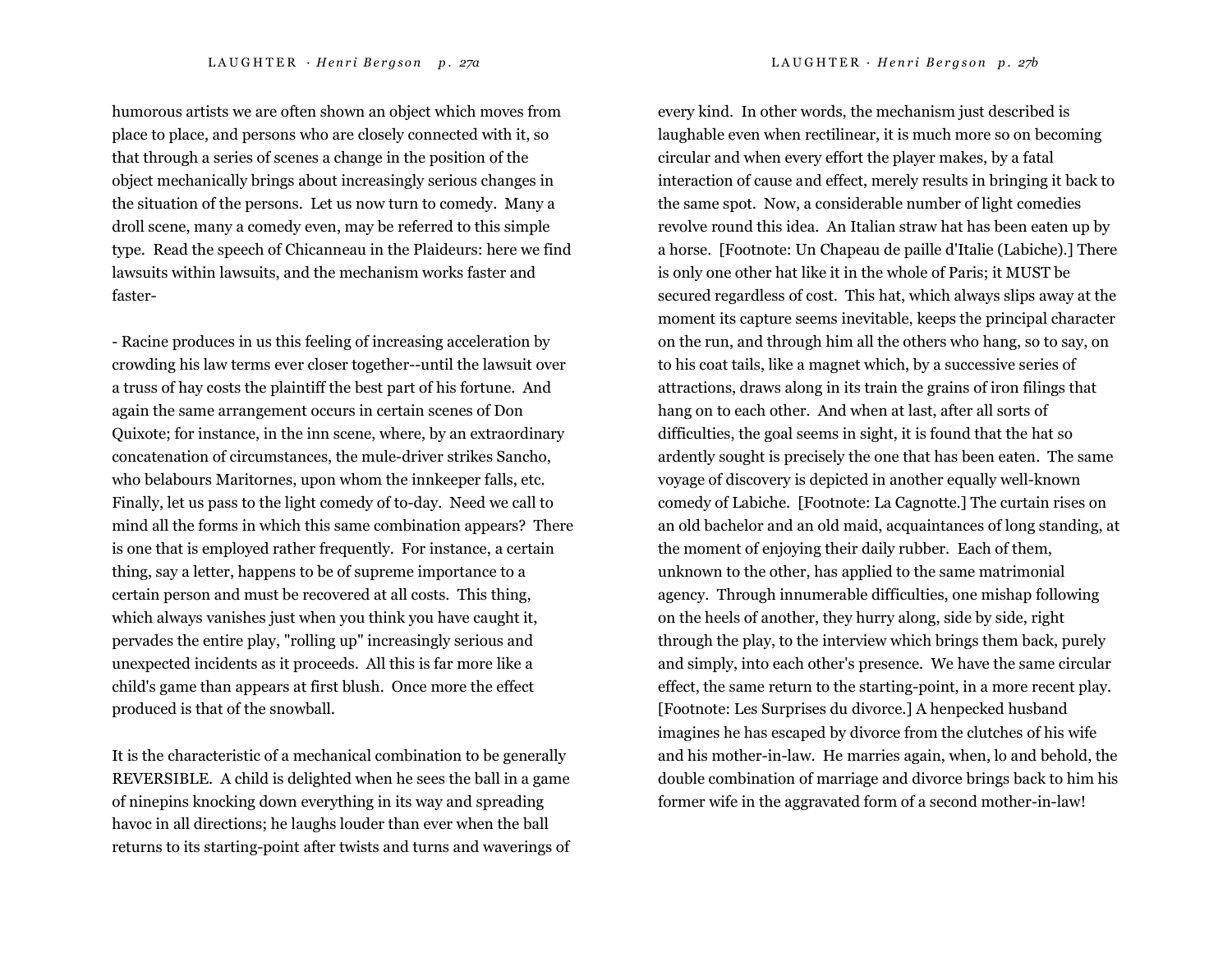When we think how intense and how common is this type of the comic, we understand why it has fascinated the imagination of certain philosophers. To cover a good deal of ground only to come back unwittingly to the starting-point, is to make a great effort for a result that is nil. So we might be tempted to define the comic in this latter fashion. And such, indeed, seems to be the idea of Herbert Spencer: according to him, laughter is the indication of an effort which suddenly encounters a void. Kant had already said something of the kind: "Laughter is the result of an expectation, which, of a sudden, ends in nothing." No doubt these definitions would apply to the last few examples given, although, even then, the formula needs the addition of sundry limitations, for we often make an ineffectual effort which is in no way provocative of laughter. While, however, the last few examples are illustrations of a great cause resulting in a small effect, we quoted others, immediately before, which might be defined inversely as a great effect springing from a small cause. The truth is, this second definition has scarcely more validity than the first. Lack of proportion between cause and effect, whether appearing in one or in the other, is never the direct source of laughter. What we do laugh at is something that this lack of proportion may in certain cases disclose, namely, a particular mechanical arrangement which it reveals to us, as through a glass, at the back of the series of effects and causes. Disregard this arrangement, and you let go the only clue capable of guiding you through the labyrinth of the comic. Any hypothesis you otherwise would select, while possibly applicable to a few carefully chosen cases, is liable at any moment to be met and overthrown by the first unsuitable instance that comes along.

But why is it we laugh at this mechanical arrangement? It is doubtless strange that the history of a person or of a group should sometimes appear like a game worked by strings, or gearings, or

LAUGHTER · Henri Bergson p. 28a LAUGHTER · Henri Bergson p. 28b

springs; but from what source does the special character of this strangeness arise? What is it that makes it laughable? To this question, which we have already propounded in various forms, our answer must always be the same. The rigid mechanism which we occasionally detect, as a foreign body, in the living continuity of human affairs is of peculiar interest to us as being a kind of ABSENTMINDEDNESS on the part of life. Were events unceasingly mindful of their own course, there would be no coincidences, no conjunctures and no circular series; everything would evolve and progress continuously. And were all men always attentive to life, were we constantly keeping in touch with others as well as with ourselves, nothing within us would ever appear as due to the working of strings or springs. The comic is that side of a person which reveals his likeness to a thing, that aspect of human events which, through its peculiar inelasticity, conveys the impression of pure mechanism, of automatism, of movement without life. Consequently it expresses an individual or collective imperfection which calls for an immediate corrective. This corrective is laughter, a social gesture that singles out and represses a special kind of absentmindedness in men and in events.

But this in turn tempts us to make further investigations. So far, we have spent our time in rediscovering, in the diversions of the grownup man, those mechanical combinations which amused him as a child. Our methods, in fact, have been entirely empirical. Let us now attempt to frame a full and methodical theory, by seeking, as it were, at the fountainhead, the changeless and simple archetypes of the manifold and transient practices of the comic stage. Comedy, we said, combines events so as to introduce mechanism into the outer forms of life. Let us now ascertain in what essential characteristics life, when viewed from without, seems to contrast with mere mechanism. We shall only have, then, to turn to the opposite characteristics, in order to discover the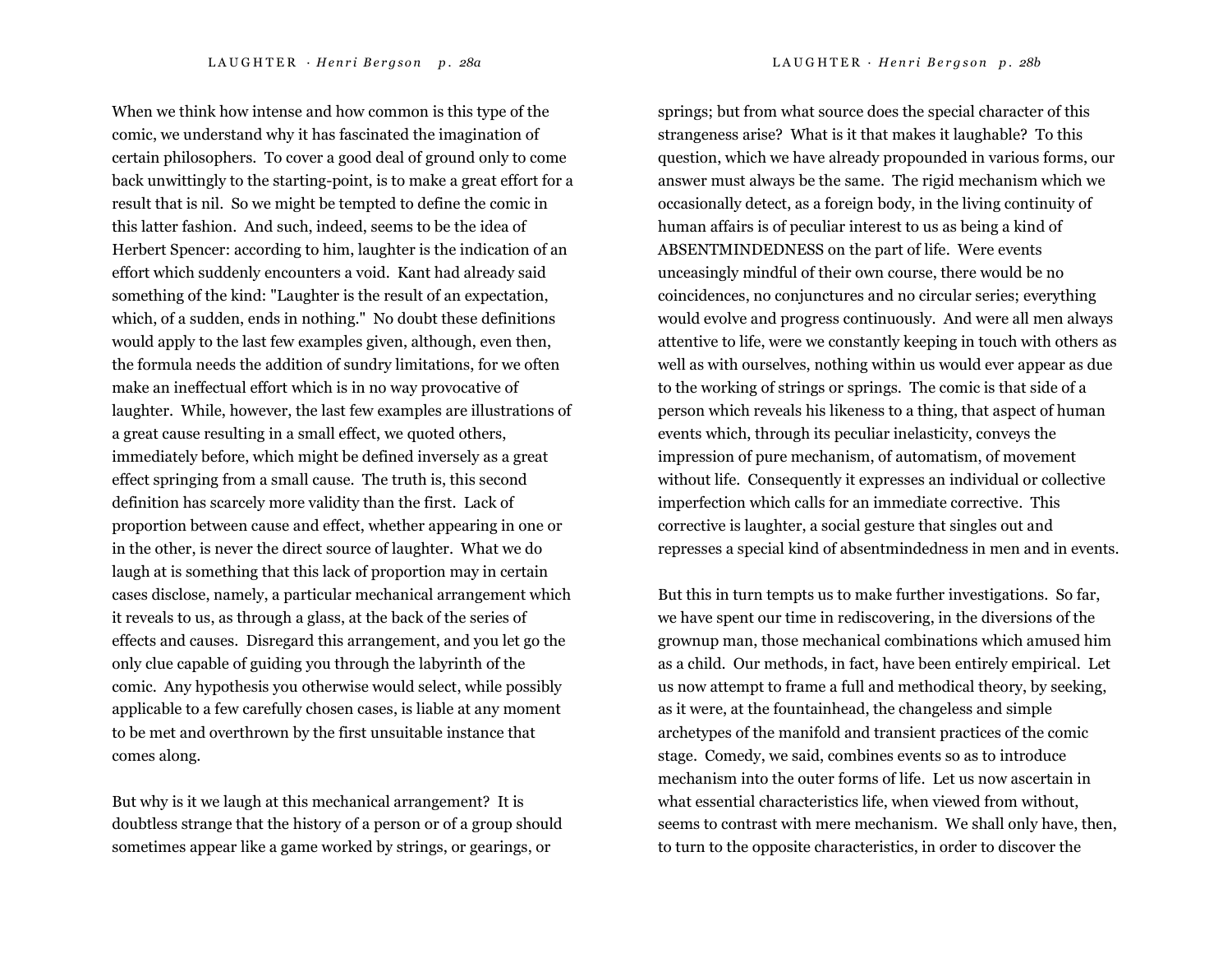abstract formula, this time a general and complete one, for every real and possible method of comedy.

Life presents itself to us as evolution in time and complexity in space. Regarded in time, it is the continuous evolution of a being ever growing older; it never goes backwards and never repeats anything. Considered in space, it exhibits certain coexisting elements so closely interdependent, so exclusively made for one another, that not one of them could, at the same time, belong to two different organisms: each living being is a closed system of phenomena, incapable of interfering with other systems. A continual change of aspect, the irreversibility of the order of phenomena, the perfect individuality of a perfectly self-contained series: such, then, are the outward characteristics--whether real or apparent is of little moment--which distinguish the living from the merely mechanical. Let us take the counterpart of each of these: we shall obtain three processes which might be called REPETITION, INVERSION, and RECIPROCAL INTERFERENCE OF SERIES. Now, it is easy to see that these are also the methods of light comedy, and that no others are possible.

As a matter of fact, we could discover them, as ingredients of varying importance, in the composition of all the scenes we have just been considering, and, a fortiori, in the children's games, the mechanism of which they reproduce. The requisite analysis would, however, delay us too long, and it is more profitable to study them in their purity by taking fresh examples. Nothing could be easier, for it is in their pure state that they are found both in classic comedy and in contemporary plays.

1. REPETITION.-Our present problem no longer deals, like the preceding one, with a word or a sentence repeated by an individual, but rather with a situation, that is, a combination of circumstances, which recurs several times in its original form and thus contrasts with the changing stream of life. Everyday experience supplies us with this type of the comic, though only in a rudimentary state. Thus, you meet a friend in the street whom you have not seen for an age; there is nothing comic in the situation. If, however, you meet, him again the same day, and then a third and a fourth time, you may laugh at the "coincidence." Now, picture to yourself a series of imaginary events which affords a tolerably fair illusion of life, and within this ever-moving series imagine one and the same scene reproduced either by the same characters or by different ones: again you will have a coincidence, though a far more extraordinary one.

Such are the repetitions produced on the stage. They are the more laughable in proportion as the scene repeated is more complex and more naturally introduced--two conditions which seem mutually exclusive, and which the play-writer must be clever enough to reconcile.

Contemporary light comedy employs this method in every shape and form. One of the best-known examples consists in bringing a group of characters, act after act, into the most varied surroundings, so as to reproduce, under ever fresh circumstances, one and the same series of incidents or accidents more or less symmetrically identical.

In several of Moliere's plays we find one and the same arrangement of events repeated right through the comedy from beginning to end. Thus, the Ecole des femmes does nothing more than reproduce and repeat a single incident in three tempi: first tempo, Horace tells Arnolphe of the plan he has devised to deceive Agnes's guardian, who turns out to be Arnolphe himself; second tempo, Arnolphe thinks he has checkmated the move; third tempo, Agnes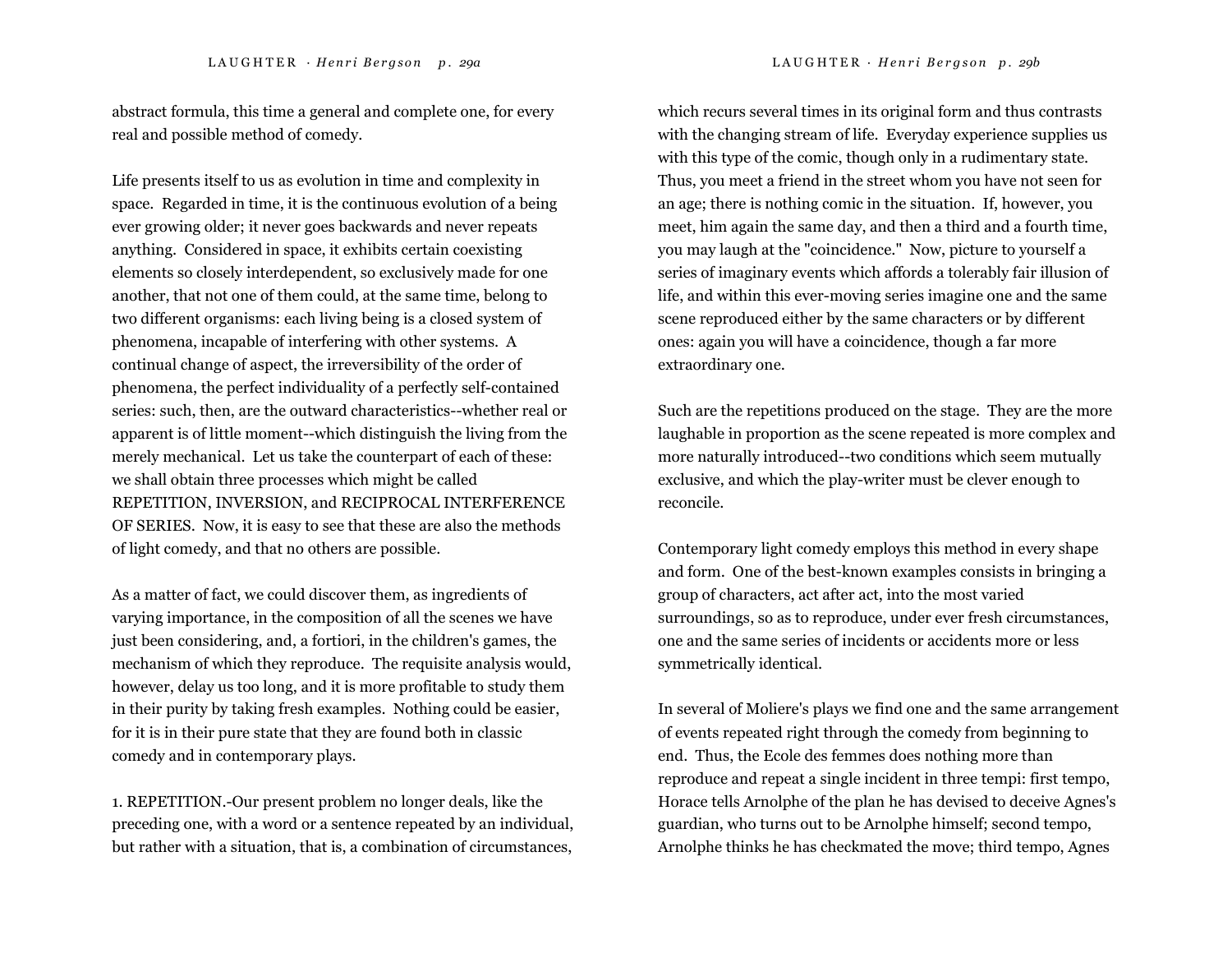contrives that Horace gets all the benefit of Arnolphe's precautionary measures. There is the same symmetrical repetition in the Ecole des marts, in L'Etourdi, and above all in George Dandin, where the same effect in three tempi is again met with: first tempo, George Dandin discovers that his wife is unfaithful; second tempo, he summons his father-- and mother-in-law to his assistance; third tempo, it is George Dandin himself, after all, who has to apologise.

At times the same scene is reproduced with groups of different characters. Then it not infrequently happens that the first group consists of masters and the second of servants. The latter repeat in another key a scene already played by the former, though the rendering is naturally less refined. A part of the Depit amoureux is constructed on this plan, as is also Amphitryon. In an amusing little comedy of Benedix, Der Eigensinn, the order is inverted: we have the masters reproducing a scene of stubbornness in which their servants have set the example.

But, quite irrespective of the characters who serve as pegs for the arrangement of symmetrical situations, there seems to be a wide gulf between classic comedy and the theatre of to-day. Both aim at introducing a certain mathematical order into events, while none the less maintaining their aspect of likelihood, that is to say, of life. But the means they employ are different. The majority of light comedies of our day seek to mesmerise directly the mind of the spectator. For, however extraordinary the coincidence, it becomes acceptable from the very fact that it is accepted; and we do accept it, if we have been gradually prepared for its reception. Such is often the procedure adopted by contemporary authors. In Moliere's plays, on the contrary, it is the moods of the persons on the stage, not of the audience, that make repetition seem natural. Each of the characters represents a certain force applied in a

certain direction, and it is because these forces, constant in direction, necessarily combine together in the same way, that the same situation is reproduced. Thus interpreted, the comedy of situation is akin to the comedy of character. It deserves to be called classic, if classic art is indeed that which does not claim to derive from the effect more than it has put into the cause.

2. Inversion.--This second method has so much analogy with the first that we will merely define it without insisting on illustrations. Picture to yourself certain characters in a certain situation: if you reverse the situation and invert the roles, you obtain a comic scene. The double rescue scene in Le Voyage de M. Perrichon belongs to this class. [Footnote: Labiche, "Le Voyage de M. Perrichon."] There is no necessity, however, for both the identical scenes to be played before us. We may be shown only one, provided the other is really in our minds. Thus, we laugh at the prisoner at the bar lecturing the magistrate; at a child presuming to teach its parents; in a word, at everything that comes under the heading of "topsyturvydom." Not infrequently comedy sets before us a character who lays a trap in which he is the first to be caught. The plot of the villain who is the victim of his own villainy, or the cheat cheated, forms the stock-in-trade of a good many plays. We find this even in primitive farce. Lawyer Pathelin tells his client of a trick to outwit the magistrate; the client employs the self-same trick to avoid paying the lawyer. A termagant of a wife insists upon her husband doing all the housework; she has put down each separate item on a "rota." Now let her fall into a copper, her husband will refuse to drag her out, for "that is not down on his 'rota.'" In modern literature we meet with hundreds of variations on the theme of the robber robbed. In every case the root idea involves an inversion of roles, and a situation which recoils on the head of its author.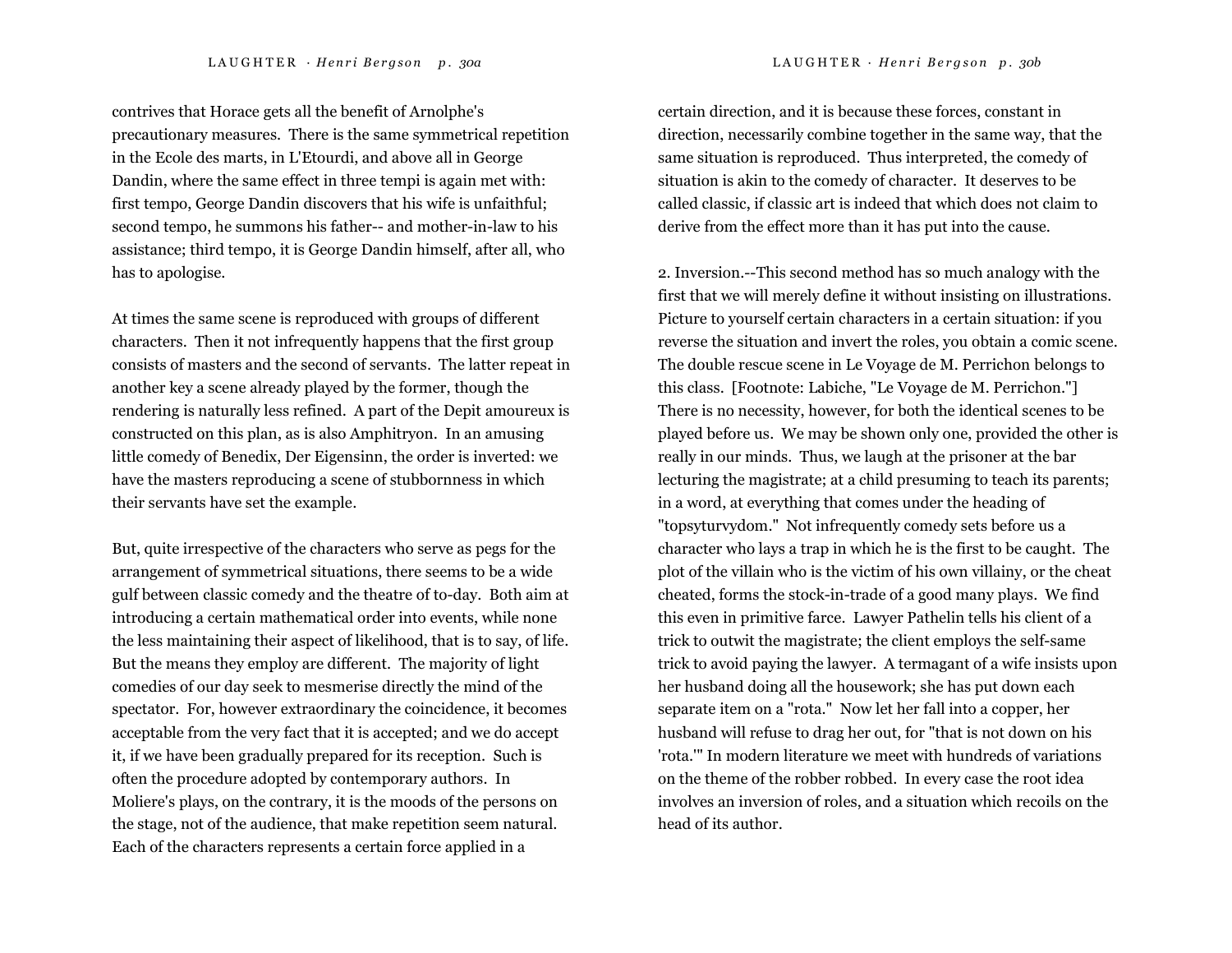Here we apparently find the confirmation of a law, some illustrations of which we have already pointed out. When a comic scene has been reproduced a number of times, it reaches the stage of being a classical type or model. It becomes amusing in itself, quite apart from the causes which render it amusing. Henceforth, new scenes, which are not comic de jure, may become amusing de facto, on account of their partial resemblance to this model. They call up in our mind a more or less confused image which we know to be comical. They range themselves in a category representing an officially recognised type of the comic. The scene of the "robber robbed" belongs to this class. It casts over a host of other scenes a reflection of the comic element it contains. In the end it renders comic any mishap that befalls one through one's own fault, no matter what the fault or mishap may be,--nay, an allusion to this mishap, a single word that recalls it, is sufficient. There would be nothing amusing in the saying, "It serves you right, George Dandin," were it not for the comic overtones that take up and reecho it.

3. We have dwelt at considerable length on repetition and inversion; we now come to the reciprocal interference [Footnote: The word "interference" has here the meaning given to it in Optics, where it indicates the partial superposition and neutralisation, by each other, of two series of light-waves.] of series. This is a comic effect, the precise formula of which is very difficult to disentangle, by reason of the extraordinary variety of forms in which it appears on the stage. Perhaps it might be defined as follows: A situation is invariably comic when it belongs simultaneously to two altogether independent series of events and is capable of being interpreted in two entirely different meanings at the same time.

You will at once think of an equivocal situation. And the equivocal situation is indeed one which permits of two different meanings at

the same time, the one merely plausible, which is put forward by the actors, the other a real one, which is given by the public. We see the real meaning of the situation, because care has been taken to show us every aspect of it; but each of the actors knows only one of these aspects: hence the mistakes they make and the erroneous judgments they pass both on what is going on around them and on what they are doing themselves. We proceed from this erroneous judgment to the correct one, we waver between the possible meaning and the real, and it is this mental seesaw between two contrary interpretations which is at first apparent in the enjoyment we derive from an equivocal situation. It is natural that certain philosophers should have been specially struck by this mental instability, and that some of them should regard the very essence of the ludicrous as consisting in the collision or coincidence of two judgments that contradict each other. Their definition, however, is far from meeting every case, and even when it does, it defines--not the principle of the ludicrous, but only one of its more or less distant consequences. Indeed, it is easy to see that the stage-made misunderstanding is nothing but a particular instance of a far more general phenomenon,--the reciprocal interference of independent series, and that, moreover, it is not laughable in itself, but only as a sign of such an interference.

As a matter of fact, each of the characters in every stage-made misunderstanding has his setting in an appropriate series of events which he correctly interprets as far as he is concerned, and which give the key-note to his words and actions. Each of the series peculiar to the several characters develop independently, but at a certain moment they meet under such conditions that the actions and words that belong to one might just as well belong to another. Hence arise the misunderstandings and the equivocal nature of the situation. But this latter is not laughable in itself, it is so only because it reveals the coincidence of the two independent series.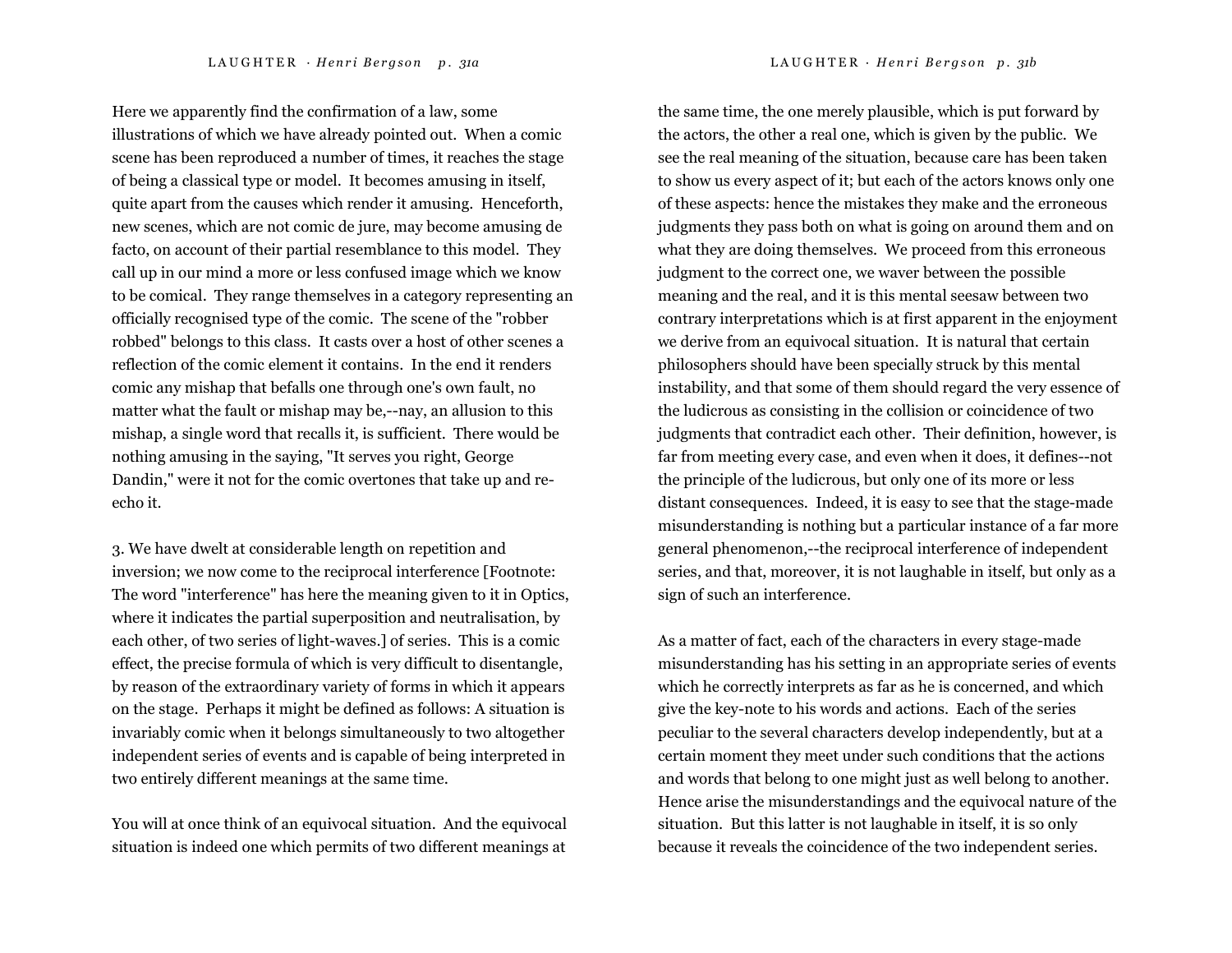The proof of this lies in the fact that the author must be continually taxing his ingenuity to recall our attention to the double fact of independence and coincidence. This he generally succeeds in doing by constantly renewing the vain threat of dissolving partnership between the two coinciding series. Every moment the whole thing threatens to break down, but manages to get patched up again; it is this diversion that excites laughter, far more than the oscillation of the mind between two contradictory ideas. It makes us laugh because it reveals to us the reciprocal interference of two independent series, the real source of the comic effect.

And so the stage-made misunderstanding is nothing more than one particular instance, one means--perhaps the most artificial--of illustrating the reciprocal interference of series, but it is not the only one. Instead of two contemporary series, you might take one series of events belonging to the past and another belonging to the present: if the two series happen to coincide in our imagination, there will be no resulting cross-purposes, and yet the same comic effect will continue to take place. Think of Bonivard, captive in the Castle of Chillon: one series of facts. Now picture to yourself Tartarin, travelling in Switzerland, arrested and imprisoned: second series, independent of the former. Now let Tartarin be manacled to Bonivard's chain, thus making the two stories seem for a moment to coincide, and you will get a very amusing scene, one of the most amusing that Daudet's imagination has pictured. [Tartarin sur les Alpes, by Daudet.] Numerous incidents of the mock-heroic style, if analysed, would reveal the same elements. The transposition from the ancient to the modern--always a laughable one--draws its inspiration from the same idea. Labiche has made use of this method in every shape and form. Sometimes he begins by building up the series separately, and then delights in making them interfere with one another: he takes an independent group--a wedding-party, for instance--and throws them into

altogether unconnected surroundings, into which certain coincidences allow of their being foisted for the time being. Sometimes he keeps one and the same set of characters right through the play, but contrives that certain of these characters have something to conceal--have, in fact, a secret understanding on the point--in short, play a smaller comedy within the principal one: at one moment, one of the two comedies is on the point of upsetting the other; the next, everything comes right and the coincidence between the two series is restored. Sometimes, even, he introduces into the actual series a purely immaterial series of events, an inconvenient past, for instance, that some one has an interest in concealing, but which is continually cropping up in the present, and on each occasion is successfully brought into line with situations with which it seemed destined to play havoc. But in every case we find the two independent series, and also their partial coincidence.

We will not carry any further this analysis of the methods of light comedy. Whether we find reciprocal interference of series, inversion, or repetition, we see that the objective is always the same--to obtain what we have called a MECHANISATION of life. You take a set of actions and relations and repeat it as it is, or turn it upside down, or transfer it bodily to another set with which it partially coincides--all these being processes that consist in looking upon life as a repeating mechanism, with reversible action and interchangeable parts. Actual life is comedy just so far as it produces, in a natural fashion, actions of the same kind,- consequently, just so far as it forgets itself, for were it always on the alert, it would be ever-changing continuity, irrevertible progress, undivided unity. And so the ludicrous in events may be defined as absentmindedness in things, just as the ludicrous in an individual character always results from some fundamental absentmindedness in the person, as we have already intimated and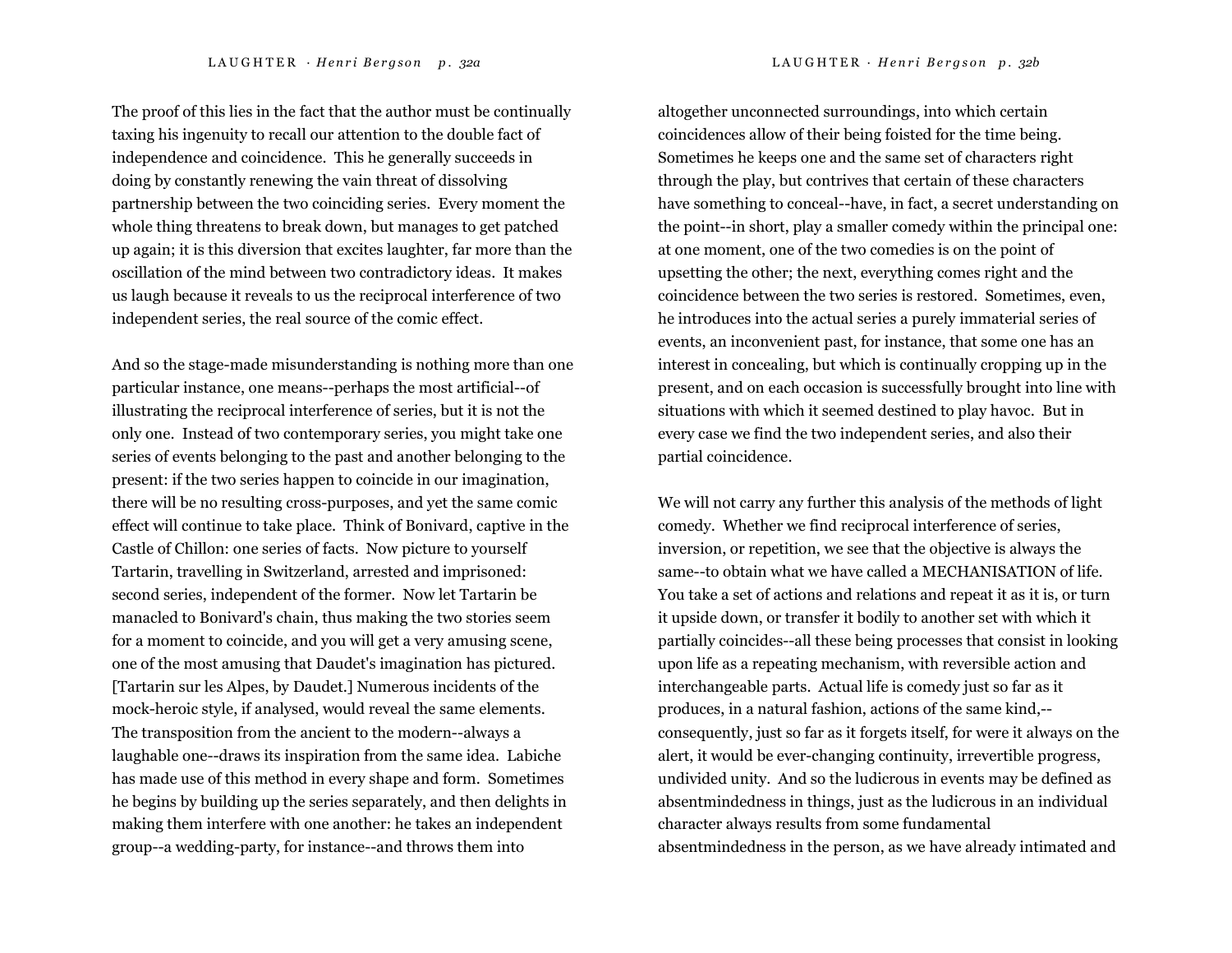shall prove later on. This absentmindedness in events, however, is exceptional. Its results are slight. At any rate it is incurable, so that it is useless to laugh at it. Therefore the idea would never have occurred to any one of exaggerating that absentmindedness, of converting it into a system and creating an art for it, if laughter were not always a pleasure and mankind did not pounce upon the slightest excuse for indulging in it. This is the real explanation of light comedy, which holds the same relation to actual life as does a jointed dancing-doll to a man walking,--being, as it is, an artificial exaggeration of a natural rigidity in things. The thread that binds it to actual life is a very fragile one. It is scarcely more than a game which, like all games, depends on a previously accepted convention. Comedy in character strikes far deeper roots into life. With that kind of comedy we shall deal more particularly in the final portion of our investigation. But we must first analyse a certain type of the comic, in many respects similar to that of light comedy: the comic in words.

#### II

There may be something artificial in making a special category for the comic in words, since most of the varieties of the comic that we have examined so far were produced through the medium of language. We must make a distinction, however, between the comic EXPRESSED and the comic CREATED by language. The former could, if necessary, be translated from one language into another, though at the cost of losing the greater portion of its significance when introduced into a fresh society different in manners, in literature, and above all in association of ideas. But it is generally impossible to translate the latter. It owes its entire being to the structure of the sentence or to the choice of the words. It does not set forth, by means of language, special cases of absentmindedness in man or in events. It lays stress on lapses of

attention in language itself. In this case, it is language itself that becomes comic.

Comic sayings, however, are not a matter of spontaneous generation; if we laugh at them, we are equally entitled to laugh at their author. This latter condition, however, is not indispensable, since the saying or expression has a comic virtue of its own. This is proved by the fact that we find it very difficult, in the majority of these cases, to say whom we are laughing at, although at times we have a dim, vague feeling that there is some one in the background.

Moreover, the person implicated is not always the speaker. Here it seems as though we should draw an important distinction between the WITTY (SPIRITUEL) and the COMIC. A word is said to be comic when it makes us laugh at the person who utters it, and witty when it makes us laugh either at a third party or at ourselves. But in most cases we can hardly make up our minds whether the word is comic or witty. All that we can say is that it is laughable.

Before proceeding, it might be well to examine more closely what is meant by ESPRIT. A witty saying makes us at least smile; consequently, no investigation into laughter would be complete did it not get to the bottom of the nature of wit and throw light on the underlying idea. It is to be feared, however, that this extremely subtle essence is one that evaporates when exposed to the light.

Let us first make a distinction between the two meanings of the word wit ESPRIT, the broader one and the more restricted. In the broader meaning of the word, it would seem that what is called wit is a certain DRAMATIC way of thinking. Instead of treating his ideas as mere symbols, the wit sees them, he hears them and, above all, makes them converse with one another like persons. He puts them on the stage, and himself, to some extent, into the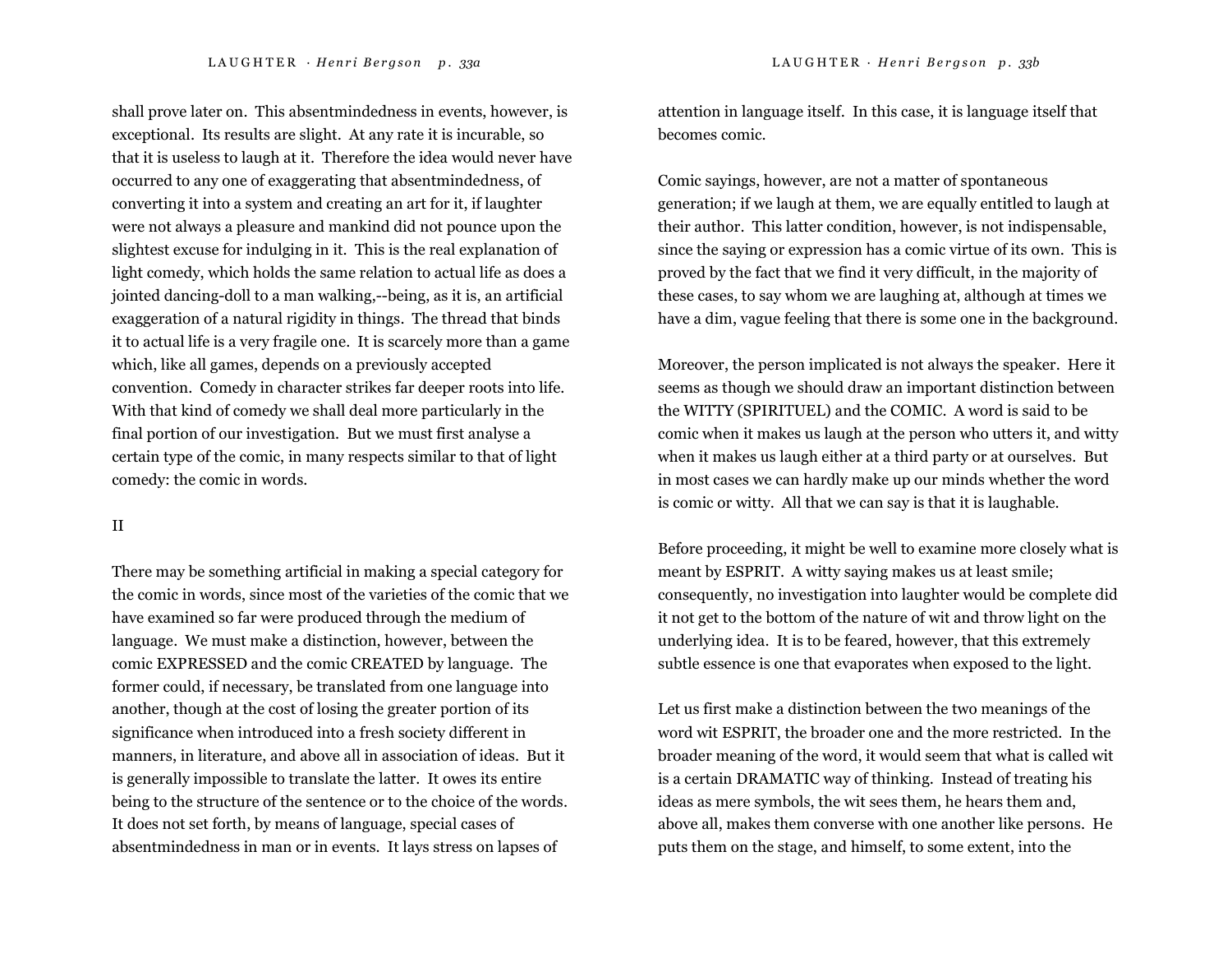bargain. A witty nation is, of necessity, a nation enamoured of the theatre. In every wit there is something of a poet--just as in every

good reader there is the making of an actor. This comparison is made purposely, because a proportion might easily be established between the four terms. In order to read well we need only the intellectual side of the actor's art; but in order to act well one must be an actor in all one's soul and body. In just the same way, poetic creation calls for some degree of self-forgetfulness, whilst the wit does not usually err in this respect. We always get a glimpse of the latter behind what he says and does. He is not wholly engrossed in the business, because he only brings his intelligence into play. So any poet may reveal himself as a wit when he pleases. To do this there will be no need for him to acquire anything; it seems rather as though he would have to give up something. He would simply have to let his ideas hold converse with one another "for nothing, for the mere joy of the thing!" [Footnote: "Pour rien, pour le plaisir" is a quotation from Victor Hugo's Marion Delorme] He would only have to unfasten the double bond which keeps his ideas in touch with his feelings and his soul in touch with life. In short, he would turn into a wit by simply resolving to be no longer a poet in feeling, but only in intelligence.

But if wit consists, for the most part, in seeing things SUB SPECIE THEATRI, it is evidently capable of being specially directed to one variety of dramatic art, namely, comedy. Here we have a more restricted meaning of the term, and, moreover, the only one that interests us from the point of view of the theory of laughter. What is here called WIT is a gift for dashing off comic scenes in a few strokes--dashing them off, however, so subtly, delicately and rapidly, that all is over as soon as we begin to notice them.

Who are the actors in these scenes? With whom has the wit to deal? First of all, with his interlocutors themselves, when his

witticism is a direct retort to one of them. Often with an absent person whom he supposes to have spoken and to whom he is replying. Still oftener, with the whole world,--in the ordinary meaning of the term,--which he takes to task, twisting a current idea into a paradox, or making use of a hackneyed phrase, or parodying some quotation or proverb. If we compare these scenes in miniature with one another, we find they are almost always variations of a comic theme with which we are well acquainted, that of the "robber robbed." You take up a metaphor, a phrase, an argument, and turn it against the man who is, or might be, its author, so that he is made to say what he did not mean to say and lets himself be caught, to some extent, in the toils of language. But the theme of the "robber robbed" is not the only possible one. We have gone over many varieties of the comic, and there is not one of them that is incapable of being volatilised into a witticism.

Every witty remark, then, lends itself to an analysis, whose chemical formula, so to say, we are now in a position to state. It runs as follows: Take the remark, first enlarge it into a regular scene, then find out the category of the comic to which the scene evidently belongs: by this means you reduce the witty remark to its simplest elements and obtain a full explanation of it.

Let us apply this method to a classic example. "Your chest hurts me" (J'AI MAL A VOTRE POITRINE) wrote Mme. De Sevigne to her ailing daughter--clearly a witty saying. If our theory is correct, we need only lay stress upon the saying, enlarge and magnify it, and we shall see it expand into a comic scene. Now, we find this very scene, ready made, in the AMOUR MEDECIN of Moliere. The sham doctor, Clitandre, who has been summoned to attend Sganarelle's daughter, contents himself with feeling Sganarelle's own pulse, whereupon, relying on the sympathy there must be between father and daughter, he unhesitatingly concludes: "Your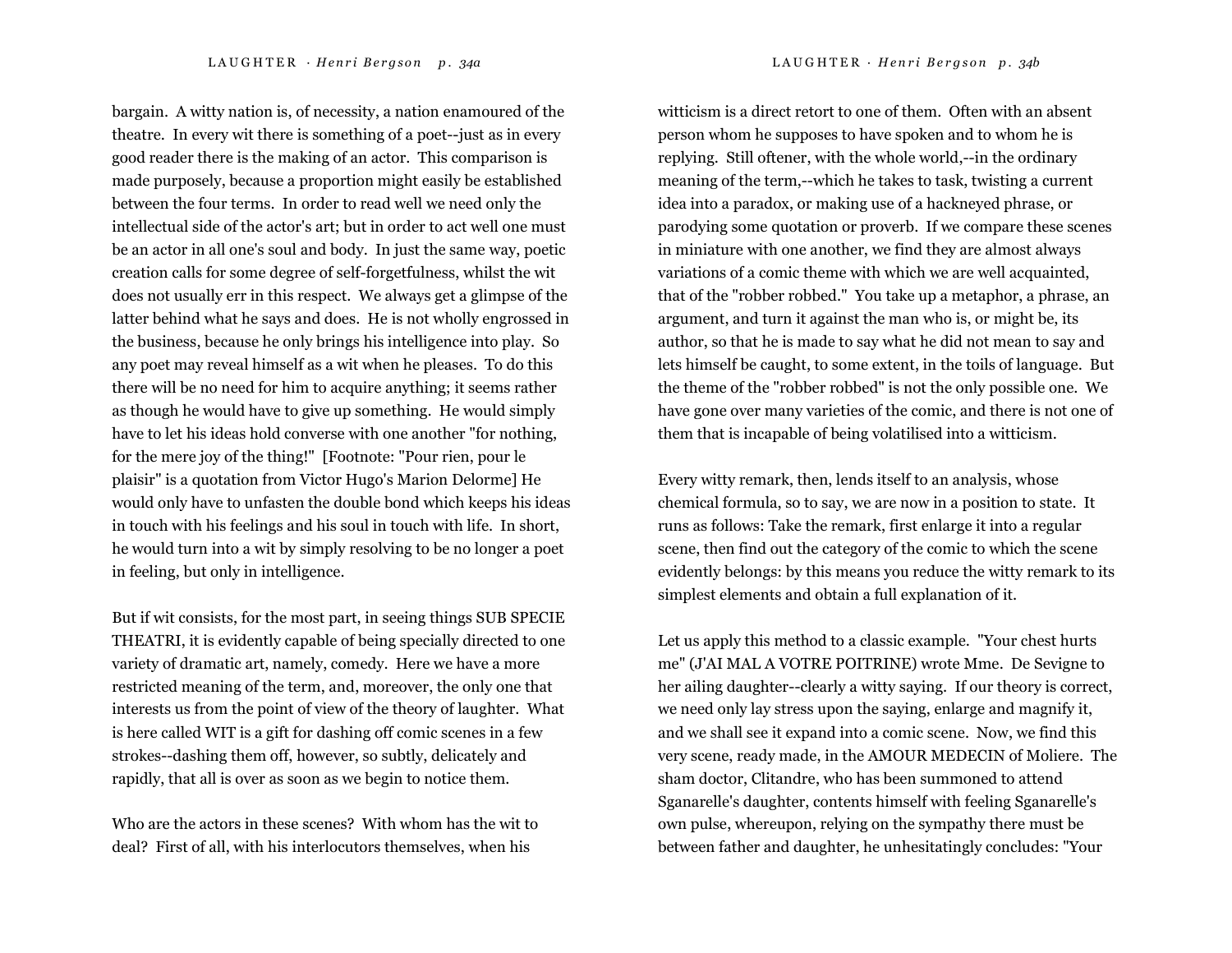daughter is very ill!" Here we have the transition from the witty to the comical. To complete our analysis, then, all we have to do is to discover what there is comical in the idea of giving a diagnosis of the child after sounding the father or the mother. Well, we know that one essential form of comic fancy lies in picturing to ourselves a living person as a kind of jointed dancing-doll, and that frequently, with the object of inducing us to form this mental picture, we are shown two or more persons speaking and acting as though attached to one another by invisible strings. Is not this the idea here suggested when we are led to materialise, so to speak, the sympathy we postulate as existing between father and daughter?

We now see how it is that writers on wit have perforce confined themselves to commenting on the extraordinary complexity of the things denoted by the term without ever succeeding in defining it. There are many ways of being witty, almost as many as there are of being the reverse. How can we detect what they have in common with one another, unless we first determine the general relationship between the witty and the comic? Once, however, this relationship is cleared up, everything is plain sailing. We then find the same connection between the comic and the witty as exists between a regular scene and the fugitive suggestion of a possible one. Hence, however numerous the forms assumed by the comic, wit will possess an equal number of corresponding varieties. So that the comic, in all its forms, is what should be defined first, by discovering (a task which is already quite difficult enough) the clue that leads from one form to the other. By that very operation wit will have been analysed, and will then appear as nothing more than the comic in a highly volatile state. To follow the opposite plan, however, and attempt directly to evolve a formula for wit, would be courting certain failure. What should we think of a chemist who, having ever so many jars of a certain substance in his laboratory,

would prefer getting that substance from the atmosphere, in which merely infinitesimal traces of its vapour are to be found?

But this comparison between the witty and the comic is also indicative of the line we must take in studying the comic in words. On the one hand, indeed, we find there is no essential difference between a word that is comic and one that is witty; on the other hand, the latter, although connected with a figure of speech, invariably calls up the image, dim or distinct, of a comic scene. This amounts to saying that the comic in speech should correspond, point by point, with the comic in actions and in situations, and is nothing more, if one may so express oneself, than their projection on to the plane of words. So let us return to the comic in actions and in situations, consider the chief methods by which it is obtained, and apply them to the choice of words and the building up of sentences. We shall thus have every possible form of the comic in words as well as every variety of wit.

1. Inadvertently to say or do what we have no intention of saying or doing, as a result of inelasticity or momentum, is, as we are aware, one of the main sources of the comic. Thus, absentmindedness is essentially laughable, and so we laugh at anything rigid, readymade, mechanical in gesture, attitude and even facial expression. Do we find this kind of rigidity in language also? No doubt we do, since language contains ready-made formulas and stereotyped phrases. The man who always expressed himself in such terms would invariably be comic. But if an isolated phrase is to be comic in itself, when once separated from the person who utters it, it must be something more than ready-made, it must bear within itself some sign which tells us, beyond the possibility of doubt, that it was uttered automatically. This can only happen when the phrase embodies some evident absurdity, either a palpable error or a contradiction in terms. Hence the following general rule: A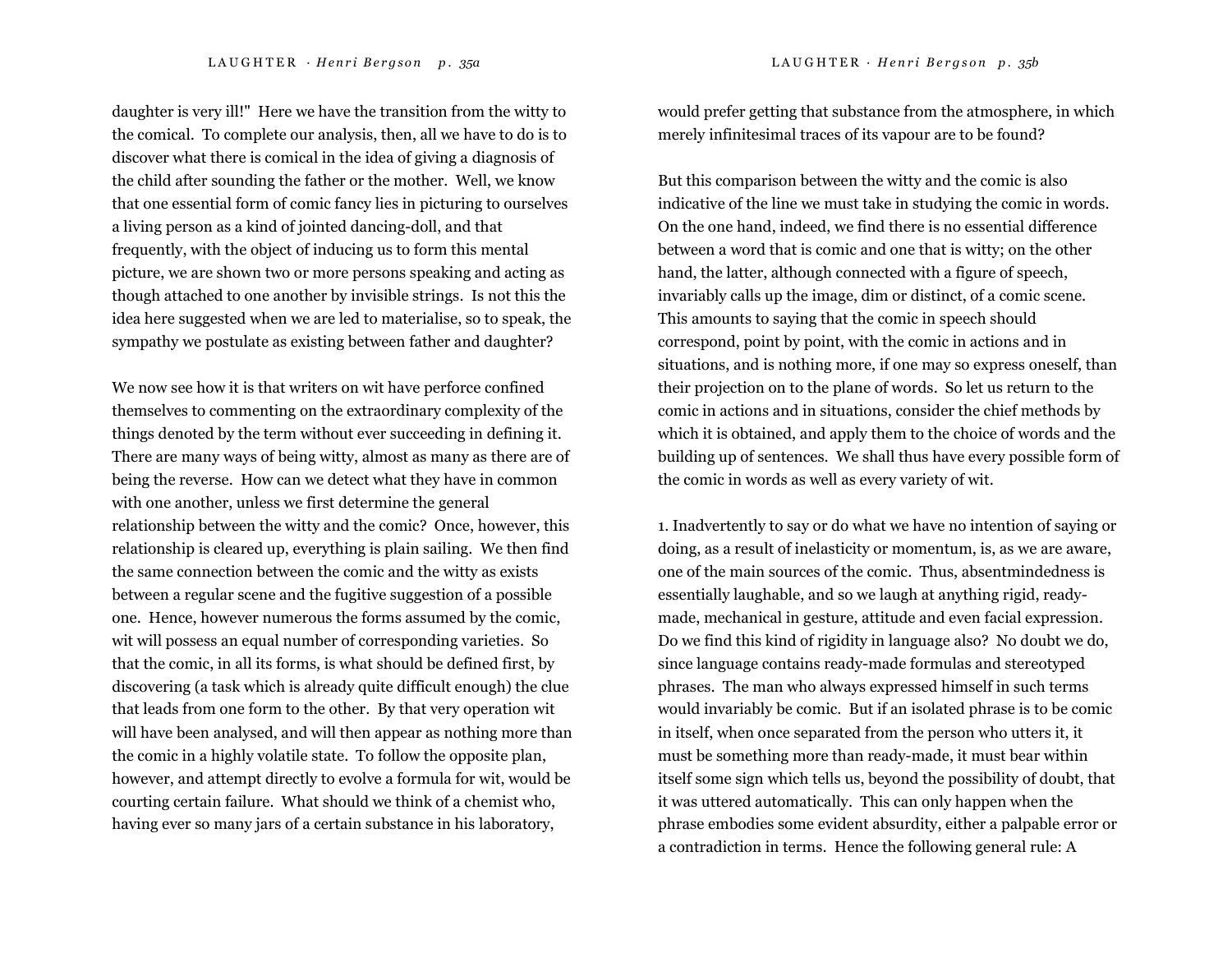# COMIC MEANING IS INVARIABLY OBTAINED WHEN AN ABSURD IDEA IS FITTED INTO A WELL- ESTABLISHED PHRASE-FORM.

"Ce sabre est le plus beau jour de ma vie," said M. Prudhomme. Translate the phrase into English or German and it becomes purely absurd, though it is comic enough in French. The reason is that "le plus beau jour de ma vie" is one of those ready-made phraseendings to which a Frenchman's ear is accustomed. To make it comic, then, we need only clearly indicate the automatism of the person who utters it. This is what we get when we introduce an absurdity into the phrase. Here the absurdity is by no means the source of the comic, it is only a very simple and effective means of making it obvious.

We have quoted only one saying of M. Prudhomme, but the majority of those attributed to him belong to the same class. M. Prudhomme is a man of ready-made phrases. And as there are ready-made phrases in all languages, M. Prudhomme is always capable of being transposed, though seldom of being translated. At times the commonplace phrase, under cover of which the absurdity slips in, is not so readily noticeable. "I don't like working between meals," said a lazy lout. There would be nothing amusing in the saying did there not exist that salutary precept in the realm of hygiene: "One should not eat between meals."

Sometimes, too, the effect is a complicated one. Instead of one commonplace phrase-form, there are two or three which are dovetailed into each other. Take, for instance, the remark of one of the characters in a play by Labiche, "Only God has the right to kill His fellow-creature." It would seem that advantage is here taken of two separate familiar sayings; "It is God who disposes of the lives of men," and, "It is criminal for a man to kill his fellow-creature."

But the two sayings are combined so as to deceive the ear and leave the impression of being one of those hackneyed sentences that are accepted as a matter of course. Hence our attention nods, until we are suddenly aroused by the absurdity of the meaning. These examples suffice to show how one of the most important types of the comic can be projected--in a simplified form--on the plane of speech. We will now proceed to a form which is not so general.

2. "We laugh if our attention is diverted to the physical in a person when it is the moral that is in question," is a law we laid down in the first part of this work. Let us apply it to language. Most words might be said to have a PHYSICAL and a MORAL meaning, according as they are interpreted literally or figuratively. Every word, indeed, begins by denoting a concrete object or a material action; but by degrees the meaning of the word is refined into an abstract relation or a pure idea. If, then, the above law holds good here, it should be stated as follows: "A comic effect is obtained whenever we pretend to take literally an expression which was used figuratively"; or, "Once our attention is fixed on the material aspect of a metaphor, the idea expressed becomes comic."

In the phrase, "Tous les arts sont freres" (all the arts are brothers), the word "frere" (brother) is used metaphorically to indicate a more or less striking resemblance. The word is so often used in this way, that when we hear it we do not think of the concrete, the material connection implied in every relationship. We should notice it more if we were told that "Tous les arts sont cousins," for the word "cousin" is not so often employed in a figurative sense; that is why the word here already assumes a slight tinge of the comic. But let us go further still, and suppose that our attention is attracted to the material side of the metaphor by the choice of a relationship which is incompatible with the gender of the two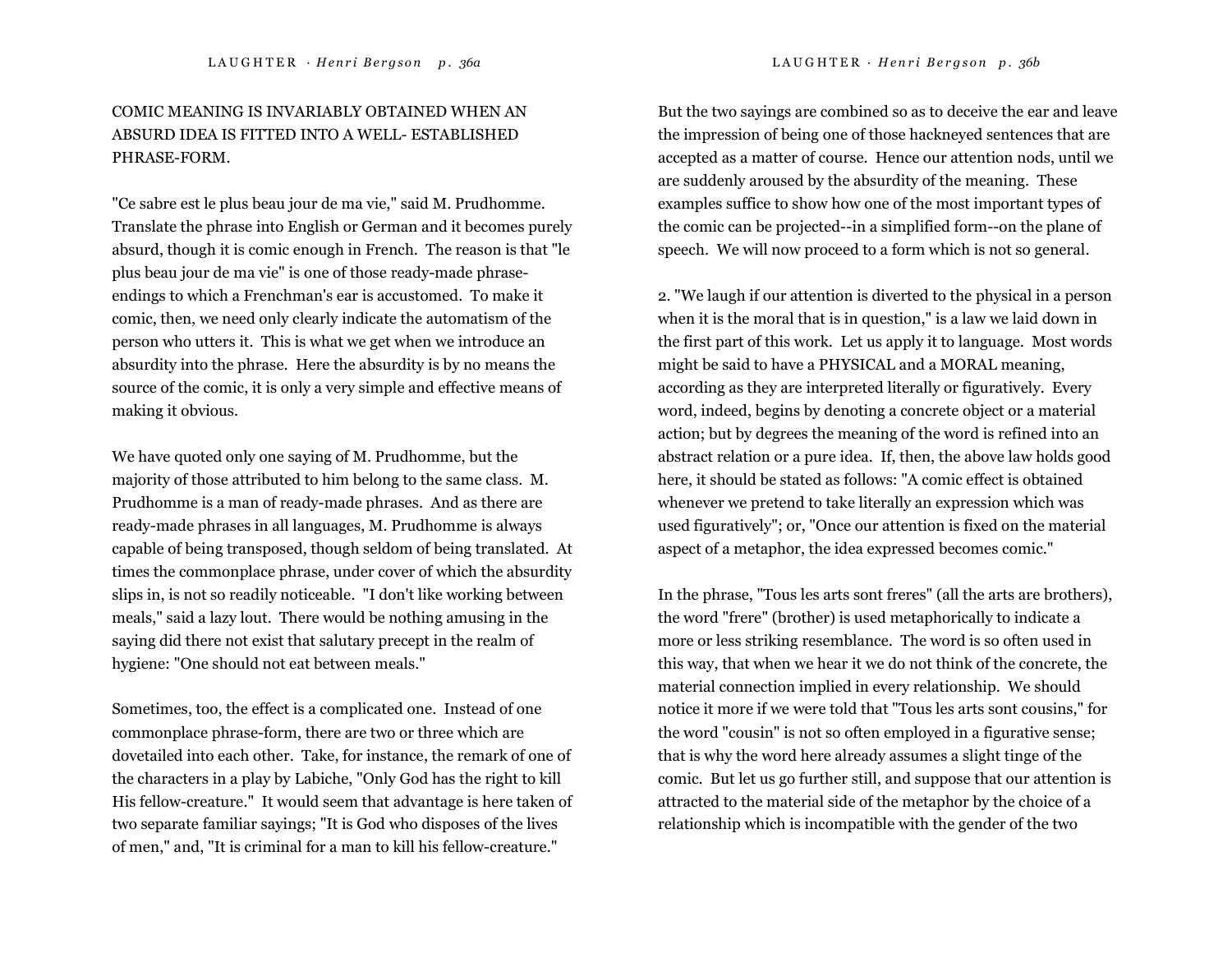words composing the metaphorical expression: we get a laughable result. Such is the well-known saying, also attributed to

M. Prudhomme, "Tous les arts (masculine) sont soeurs (feminine)." "He is always running after a joke," was said in Boufflers' presence regarding a very conceited fellow. Had Boufflers replied, "He won't catch it," that would have been the beginning of a witty saying, though nothing more than the beginning, for the word "catch" is interpreted figuratively almost as often as the word "run"; nor does it compel us more strongly than the latter to materialise the image of two runners, the one at the heels of the other. In order that the rejoinder may appear to be a thoroughly witty one, we must borrow from the language of sport an expression so vivid and concrete that we cannot refrain from witnessing the race in good earnest. This is what Boufflers does when he retorts, "I'll back the joke!"

We said that wit often consists in extending the idea of one's interlocutor to the point of making him express the opposite of what he thinks and getting him, so to say, entrapt by his own words. We must now add that this trap is almost always some metaphor or comparison the concrete aspect of which is turned against him. You may remember the dialogue between a mother and her son in the Faux Bonshommes: "My dear boy, gambling on 'Change is very risky. You win one day and lose the next."--"Well, then, I will gamble only every other day." In the same play too we find the following edifying conversation between two companypromoters: "Is this a very honourable thing we are doing? These unfortunate shareholders, you see, we are taking the money out of their very pockets...."--"Well, out of what do you expect us to take it?"

An amusing result is likewise obtainable whenever a symbol or an emblem is expanded on its concrete side, and a pretence is made of retaining the same symbolical value for this expansion as for the emblem itself. In a very lively comedy we are introduced to a Monte Carlo official, whose uniform is covered with medals, although he has only received a single decoration. "You see, I staked my medal on a number at roulette," he said, "and as the number turned up, I was entitled to thirty-six times my stake." This reasoning is very similar to that offered by Giboyer in the Effrontes. Criticism is made of a bride of forty summers who is wearing orange-blossoms with her wedding costume: "Why, she was entitled to oranges, let alone orange-blossoms!" Remarked Giboyer.

But we should never cease were we to take one by one all the laws we have stated, and try to prove them on what we have called the plane of language. We had better confine ourselves to the three general propositions of the preceding section. We have shown that "series of events" may become comic either by repetition, by inversion, or by reciprocal interference. Now we shall see that this is also the case with series of words.

To take series of events and repeat them in another key or another environment, or to invert them whilst still leaving them a certain meaning, or mix them up so that their respective meanings jostle one another, is invariably comic, as we have already said, for it is getting life to submit to be treated as a machine. But thought, too, is a living thing. And language, the translation of thought, should be just as living. We may thus surmise that a phrase is likely to become comic if, though reversed, it still makes sense, or if it expresses equally well two quite independent sets of ideas, or, finally, if it has been obtained by transposing an idea into some key other than its own. Such, indeed, are the three fundamental laws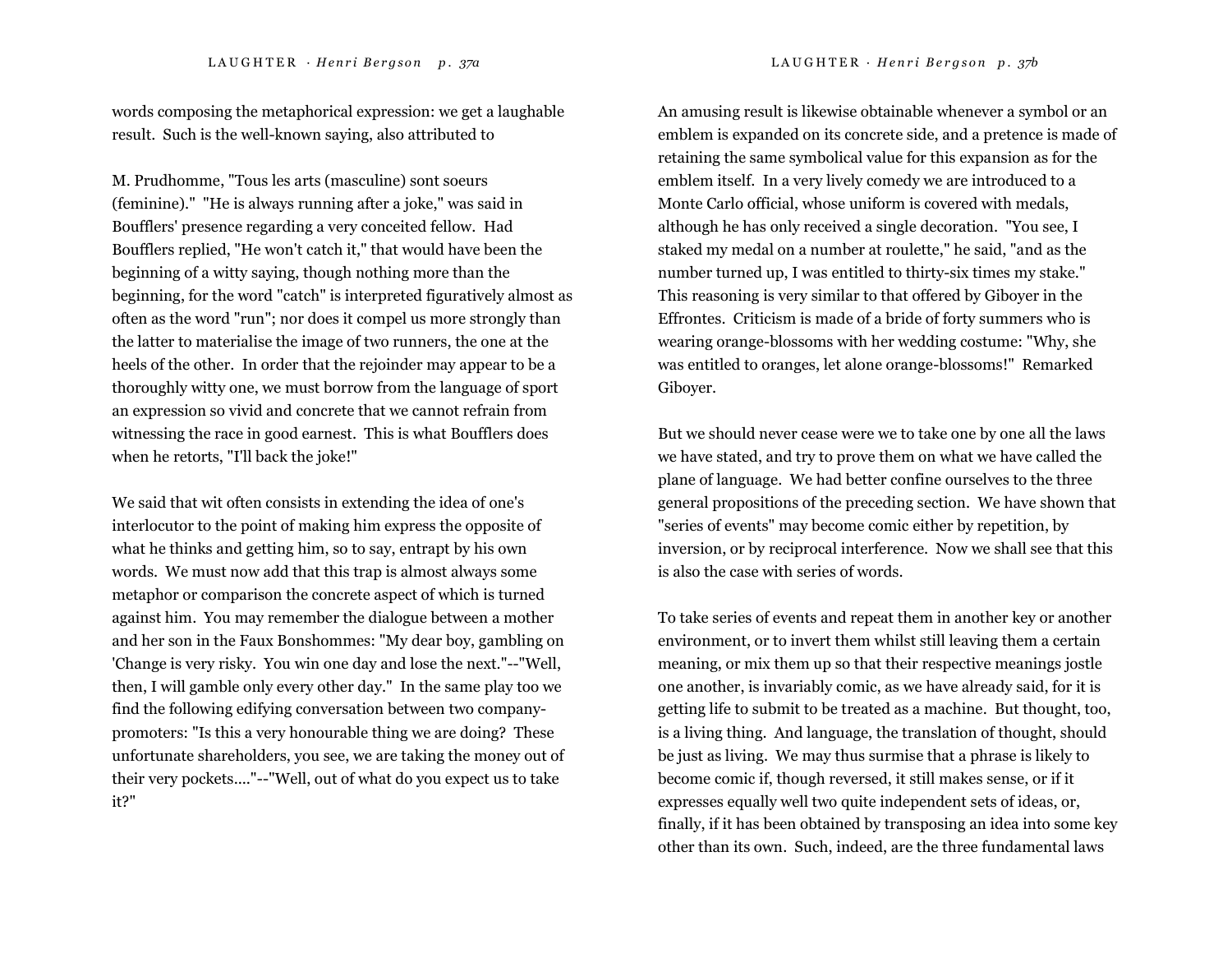of what might be called THE COMIC TRANSFORMATION OF SENTENCES, as we shall show by a few examples.

Let it first be said that these three laws are far from being of equal importance as regards the theory of the ludicrous. INVERSION is the least interesting of the three. It must be easy of application, however, for it is noticeable that, no sooner do professional wits hear a sentence spoken than they experiment to see if a meaning cannot be obtained by reversing it,--by putting, for instance, the subject in place of the object, and the object in place of the subject. It is not unusual for this device to be employed for refuting an idea in more or less humorous terms. One of the characters in a comedy of Labiche shouts out to his neighbour on the floor above, who is in the habit of dirtying his balcony, "What do you mean by emptying your pipe on to my terrace?" The neighbour retorts, "What do you mean by putting your terrace under my pipe?" There is no necessity to dwell upon this kind of wit, instances of which could easily be multiplied. The RECIPROCAL INTERFERENCE of two sets of ideas in the same sentence is an inexhaustible source of amusing varieties. There are many ways of bringing about this interference, I mean of bracketing in the same expression two independent meanings that apparently tally. The least reputable of these ways is the pun. In the pun, the same sentence appears to offer two independent meanings, but it is only an appearance; in reality there are two different sentences made up of different words, but claiming to be one and the same because both have the same sound. We pass from the pun, by imperceptible stages, to the true play upon words. Here there is really one and the same sentence through which two different sets of ideas are expressed, and we are confronted with only one series of words; but advantage is taken of the different meanings a word may have, especially when used figuratively instead of literally. So that in fact there is often only a slight difference between the play upon words on the

one hand, and a poetic metaphor or an illuminating comparison on the other. Whereas an illuminating comparison and a striking image always seem to reveal the close harmony that exists between language and nature, regarded as two parallel forms of life, the play upon words makes us think somehow of a negligence on the part of language, which, for the time being, seems to have forgotten its real function and now claims to accommodate things to itself instead of accommodating itself to things. And so the play upon words always betrays a momentary LAPSE OF ATTENTION in language, and it is precisely on that account that it is amusing.

INVERSION and RECIPROCAL INTERFERENCE, after all, are only a certain playfulness of the mind which ends at playing upon words. The comic in TRANSPOSITION is much more farreaching. Indeed, transposition is to ordinary language what repetition is to comedy.

We said that repetition is the favourite method of classic comedy. It consists in so arranging events that a scene is reproduced either between the same characters under fresh circumstances or between fresh characters under the same circumstances. Thus we have, repeated by lackeys in less dignified language, a scene already played by their masters. Now, imagine ideas expressed in suitable style and thus placed in the setting of their natural environment. If you think of some arrangement whereby they are transferred to fresh surroundings, while maintaining their mutual relations, or, in other words, if you can induce them to express themselves in an altogether different style and to transpose themselves into another key, you will have language itself playing a comedy--language itself made comic. There will be no need, moreover, actually to set before us both expressions of the same ideas, the transposed expression and the natural one. For we are acquainted with the natural one--the one which we should have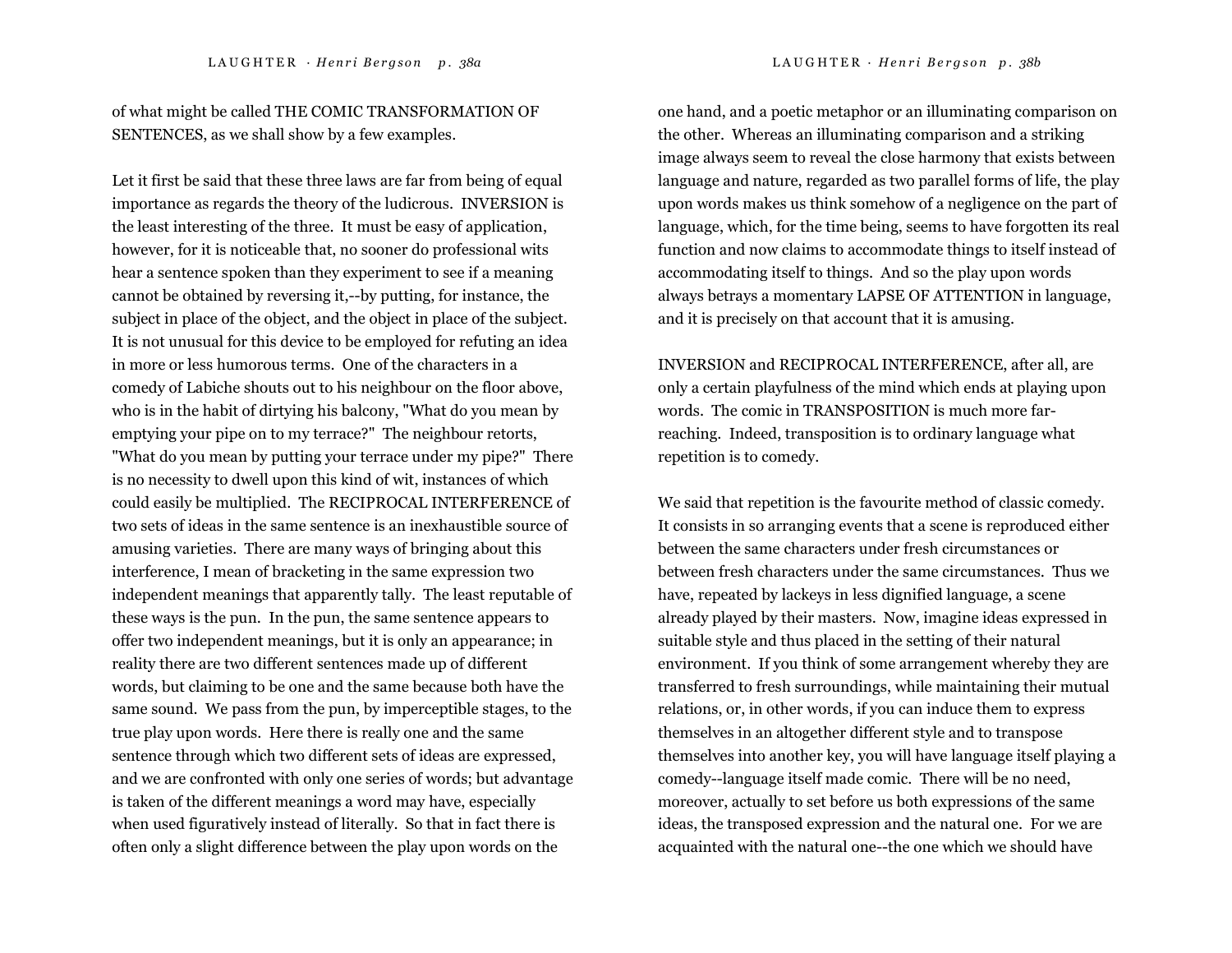chosen instinctively. So it will be enough if the effort of comic invention bears on the other, and on the other alone. No sooner is the second set before us than we spontaneously supply the first. Hence the following general rule: A COMIC EFFECT IS ALWAYS OBTAINABLE BY TRANSPOSING THE NATURE EXPRESSION OF AN IDEA INTO ANOTHER KEY.

The means of transposition are so many and varied, language affords so rich a continuity of themes and the comic is here capable of passing through so great a number of stages, from the most insipid buffoonery up to the loftiest forms of humour and irony, that we shall forego the attempt to make out a complete list. Having stated the rule, we will simply, here and there, verify its main applications.

In the first place, we may distinguish two keys at the extreme ends of the scale, the solemn and the familiar. The most obvious effects are obtained by merely transposing the one into the other, which thus provides us with two opposite currents of comic fancy.

Transpose the solemn into the familiar and the result is parody. The effect of parody, thus defined, extends to instances in which the idea expressed in familiar terms is one that, if only in deference to custom, ought to be pitched in another key. Take as an example the following description of the dawn, quoted by Jean Paul Richter: "The sky was beginning to change from black to red, like a lobster being boiled." Note that the expression of old-world matters in terms of modern life produces the same effect, by reason of the halo of poetry which surrounds classical antiquity.

It is doubtless the comic in parody that has suggested to some philosophers, and in particular to Alexander Bain, the idea of defining the comic, in general, as a species of DEGRADATION. They describe the laughable as causing something to appear mean that was formerly dignified. But if our analysis is correct, degradation is only one form of transposition, and transposition itself only one of the means of obtaining laughter. There is a host of others, and the source of laughter must be sought for much further back. Moreover, without going so far, we see that while the transposition from solemn to trivial, from better to worse, is comic, the inverse transposition may be even more so.

It is met with as often as the other, and, apparently, we may distinguish two main forms of it, according as it refers to the PHYSICAL DIMENSIONS of an object or to its MORAL VALUE.

To speak of small things as though they were large is, in a general way, TO EXAGGERATE. Exaggeration is always comic when prolonged, and especially when systematic; then, indeed, it appears as one method of transposition. It excites so much laughter that some writers have been led to define the comic as exaggeration, just as others have defined it as degradation. As a matter of fact, exaggeration, like degradation, is only one form of one kind of the comic. Still, it is a very striking form. It has given birth to the mock-heroic poem, a rather old-fashioned device, I admit, though traces of it are still to be found in persons inclined to exaggerate methodically. It might often be said of braggadocio that it is its mock-heroic aspect which makes us laugh.

Far more artificial, but also far more refined, is the transposition upwards from below when applied to the moral value of things, not to their physical dimensions. To express in reputable language some disreputable idea, to take some scandalous situation, some low-class calling or disgraceful behaviour, and describe them in terms of the utmost "RESPECTABILITY," is generally comic. The English word is here purposely employed, as the practice itself is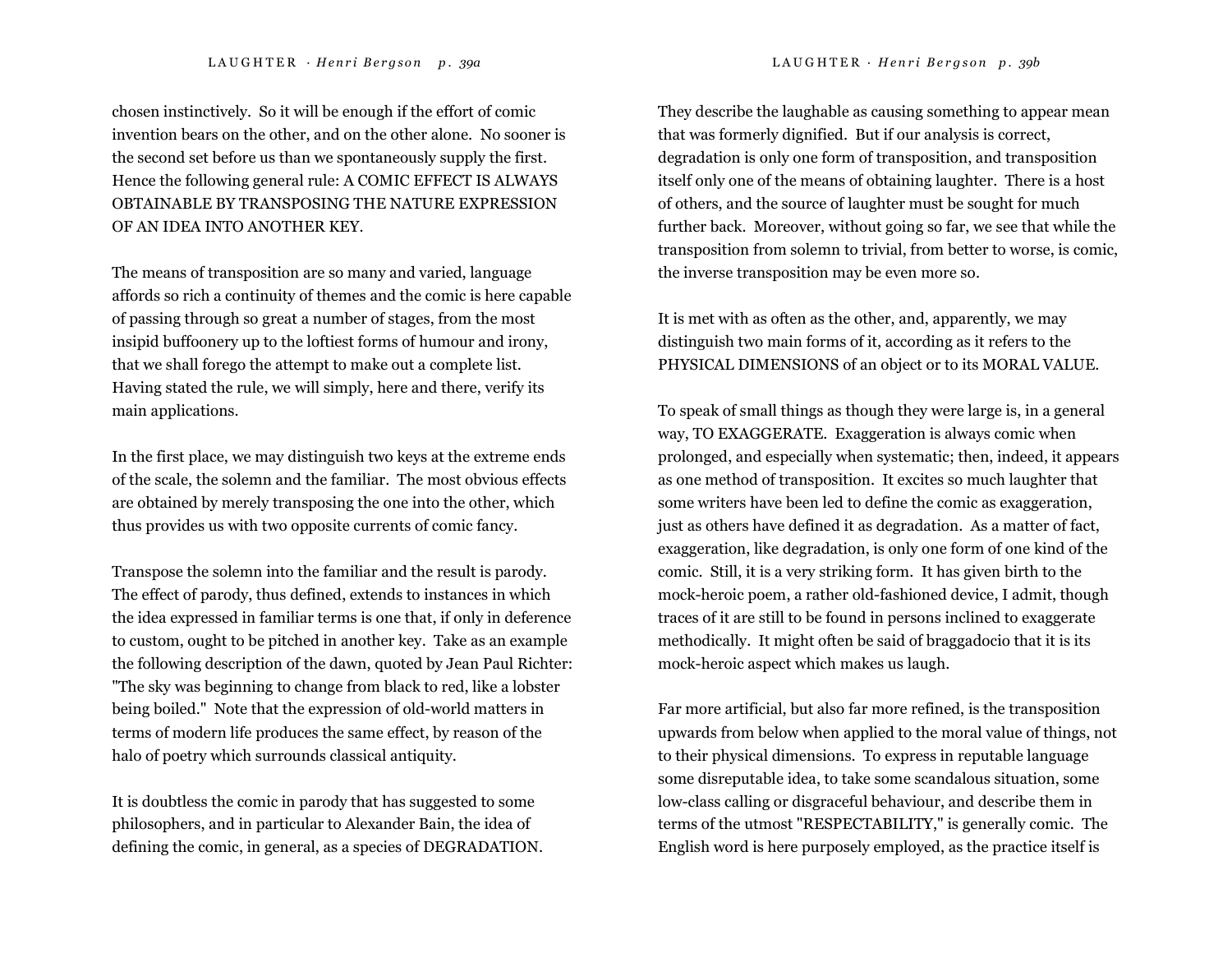characteristically English. Many instances of it may be found in Dickens and Thackeray, and in English literature generally. Let us remark, in passing, that the intensity of the effect does not here depend on its length. A word is sometimes sufficient, provided it gives us a glimpse of an entire system of transposition accepted in certain social circles and reveals, as it were, a moral organisation of immorality. Take the following remark made by an official to one of his subordinates in a novel of Gogol's, "Your peculations are too extensive for an official of your rank."

Summing up the foregoing, then, there are two extreme terms of comparison, the very large and the very small, the best and the worst, between which transposition may be effected in one direction or the other. Now, if the interval be gradually narrowed, the contrast between the terms obtained will be less and less violent, and the varieties of comic transposition more and more subtle.

The most common of these contrasts is perhaps that between the real and the ideal, between what is and what ought to be. Here again transposition may take place in either direction. Sometimes we state what ought to be done, and pretend to believe that this is just what is actually being done; then we have IRONY. Sometimes, on the contrary, we describe with scrupulous minuteness what is being done, and pretend to believe that this is just what ought to be done; such is often the method of HUMOUR. Humour, thus denned, is the counterpart of irony. Both are forms of satire, but irony is oratorical in its nature, whilst humour partakes of the scientific. Irony is emphasised the higher we allow ourselves to be uplifted by the idea of the good that ought to be: thus irony may grow so hot within us that it becomes a kind of high-pressure eloquence. On the other hand, humour is the more emphasised the deeper we go down into an evil that actually is, in order t o set

down its details in the most cold-blooded indifference. Several authors, Jean Paul amongst them, have noticed that humour delights in concrete terms, technical details, definite facts. If our analysis is correct, this is not an accidental trait of humour, it is its very essence. A humorist is a moralist disguised as a scientist, something like an anatomist who practises dissection with the sole object of filling us with disgust; so that humour, in the restricted sense in which we are here regarding the word, is really a transposition from the moral to the scientific.

By still further curtailing the interval between the terms transposed, we may now obtain more and more specialised types of comic transpositions. Thus, certain professions have a technical vocabulary: what a wealth of laughable results have been obtained by transposing the ideas of everyday life into this professional jargon! Equally comic is the extension of business phraseology to the social relations of life,--for instance, the phrase of one of Labiche's characters in allusion to an invitation he has received, "Your kindness of the third ult.," thus transposing the commercial formula, "Your favour of the third instant." This class of the comic, moreover, may attain a special profundity of its own when it discloses not merely a professional practice, but a fault in character. Recall to mind the scenes in the Faux Bonshommes and the Famille Benoiton, where marriage is dealt with as a business affair, and matters of sentiment are set down in strictly commercial language.

Here, however, we reach the point at which peculiarities of language really express peculiarities of character, a closer investigation of which we must hold over to the next chapter. Thus, as might have been expected and may be seen from the foregoing, the comic in words follows closely on the comic in situation and is finally merged, along with the latter, in the comic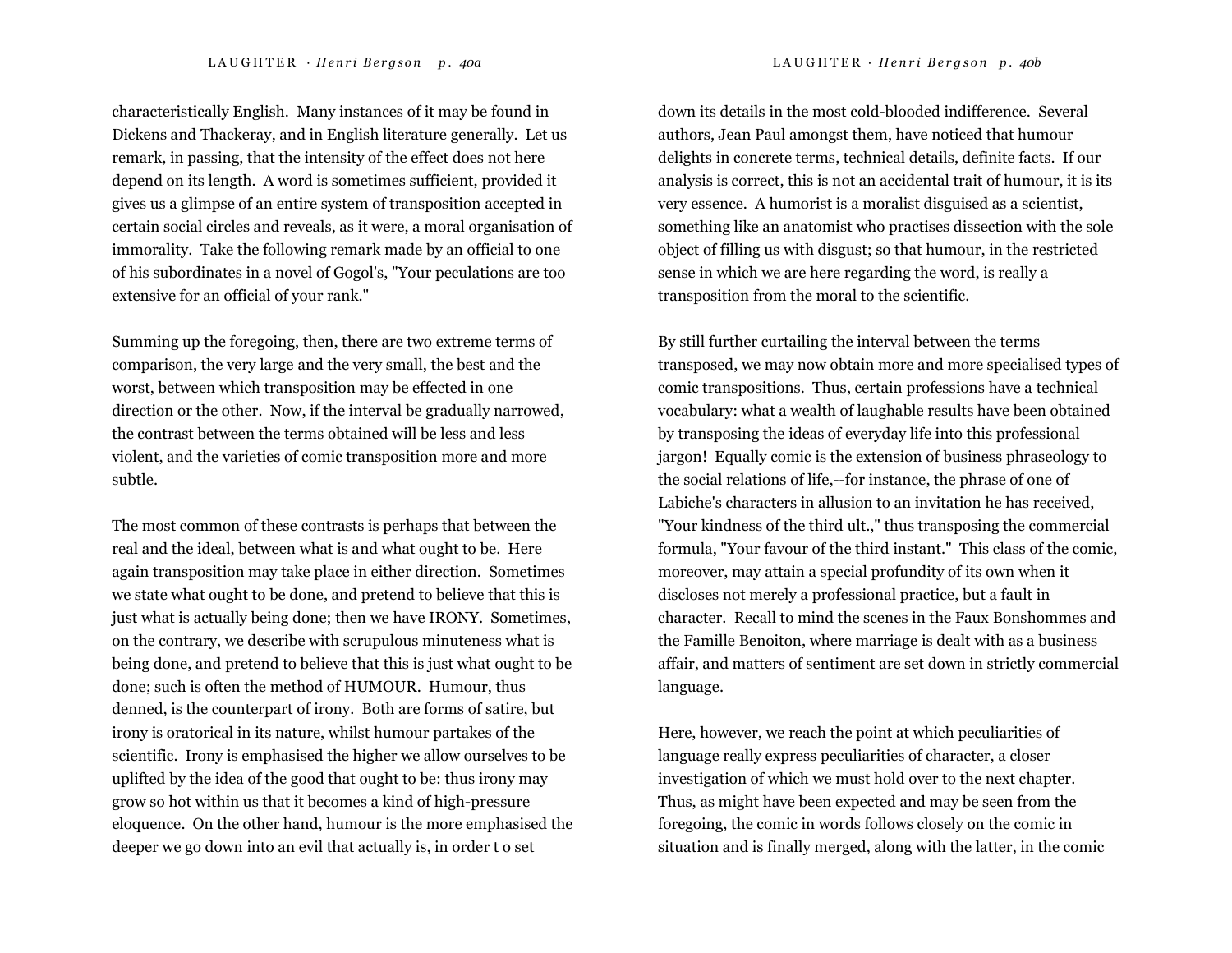in character. Language only attains laughable results because it is a human product, modelled as exactly as possible on the forms of the human mind. We feel it contains some living element of our own life; and if this life of language were complete and perfect, if there were nothing stereotype in it, if, in short, language were an absolutely unified organism incapable of being split up into independent organisms, it would evade the comic as would a soul whose life was one harmonious whole, unruffled as the calm surface of a peaceful lake. There is no pool, however, which has not some dead leaves floating on its surface, no human soul upon which there do not settle habits that make it rigid against itself by making it rigid against others, no language, in short, so subtle and instinct with life, so fully alert in each of its parts as to eliminate the ready-made and oppose the mechanical operations of inversion, transposition, etc., which one would fain perform upon it as on some lifeless thing. The rigid, the ready-- made, the mechanical, in contrast with the supple, the ever-changing and the living, absentmindedness in contrast with attention, in a word, automatism in contrast with free activity, such are the defects that laughter singles out and would fain correct. We appealed to this idea to give us light at the outset, when starting upon the analysis of the ludicrous. We have seen it shining at every decisive turning in our road. With its help, we shall now enter upon a more important investigation, one that will, we hope, be more instructive. We purpose, in short, studying comic characters, or rather determining the essential conditions of comedy in character, while endeavouring to bring it about that this study may contribute to a better understanding of the real nature of art and the general relation between art and life.

#### CHAPTER III

#### THE COMIC IN CHARACTER

I

We have followed the comic along many of its winding channels in an endeavour to discover how it percolates into a form, an attitude, or a gesture; a situation, an action, or an expression. The analysis of comic CHARACTERS has now brought us to the most important part of our task. It would also be the most difficult, had we yielded to the temptation of defining the laughable by a few striking--and consequently obvious--examples; for then, in proportion as we advanced towards the loftiest manifestations of the comic, we should have found the facts slipping between the over-wide meshes of the definition intended to retain them. But, as a matter of fact, we have followed the opposite plan, by throwing light on the subject from above. Convinced that laughter has a social meaning and import, that the comic expresses, above all else, a special lack of adaptability to society, and that, in short, there is nothing comic apart from man, we have made man and character generally our main objective. Our chief difficulty, therefore, has lain in explaining how we come to laugh at anything else than character, and by what subtle processes of fertilisation, combination or amalgamation, the comic can worm its way into a mere movement, an impersonal situation, or an independent phrase. This is what we have done so far. We started with the pure metal, and all our endeavours have been directed solely towards reconstructing the ore. It is the metal itself we are now about to study. Nothing could be easier, for this time we have a simple element to deal with. Let us examine it closely and see how it reacts upon everything else.

There are moods, we said, which move us as soon us as soon as we perceive them, joys and sorrows with which we sympathise, passions and vices which call forth painful astonishment, terror or pity, in the beholder; in short, sentiments that are prolonged in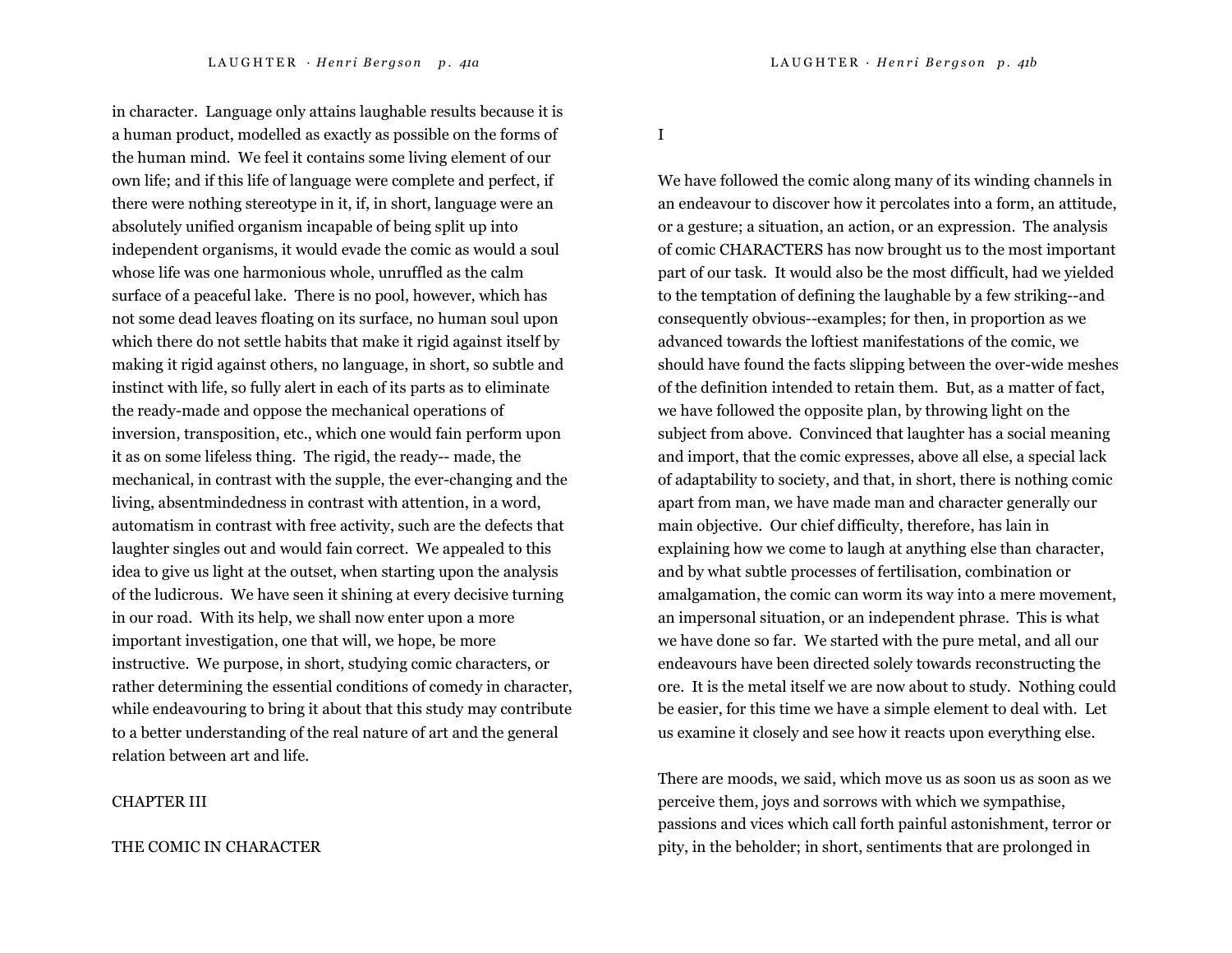LAUGHTER · Henri Bergson p. 42a LAUGHTER · Henri Bergson p. 42b

sentimental overtones from mind to mind. All this concerns the essentials of life. All this is serious, at times even tragic. Comedy can only begin at the point where our neighbour's personality ceases to affect us. It begins, in fact, with what might be called a growing callousness to social life. Any individual is comic who automatically goes his own way without troubling himself about getting into touch with the rest of his fellow-beings. It is the part of laughter to reprove his absentmindedness and wake him out of his dream. If it is permissible to compare important things with trivial ones, we would call to mind what happens when a youth enters one of our military academies. After getting through the dreaded ordeal of the examination, he finds the has other ordeals to face, which his seniors have arranged with the object of fitting him for the new life he is entering upon, or, as they say, of "breaking him into harness." Every small society that forms within the larger is thus impelled, by a vague kind of instinct, to devise some method of discipline or "breaking in," so as to deal with the rigidity of habits that have been formed elsewhere and have now to undergo a partial modification. Society, properly so-called, proceeds in exactly the same way. Each member must be ever attentive to his social surroundings; he must model himself on his environment; in short, he must avoid shutting himself up in his own peculiar character as a philosopher in his ivory tower. Therefore society holds suspended over each individual member, if not the threat of correction, at all events the prospect of a snubbing, which, although it is slight, is none the less dreaded. Such must be the function of laughter. Always rather humiliating for the one against whom it is directed, laughter is, really and truly, a kind of social "ragging."

Hence the equivocal nature of the comic. It belongs neither altogether to art nor altogether to life. On the one hand, characters in real life would never make us laugh were we not capable of

watching their vagaries in the same way as we look down at a play from our seat in a box; they are only comic in our eyes because they perform a kind of comedy before us. But, on the other hand, the pleasure caused by laughter, even on the stage, is not an unadulterated enjoyment; it is not a pleasure that is exclusively esthetic or altogether disinterested. It always implies a secret or unconscious intent, if not of each one of us, at all events of society as a whole. In laughter we always find an unavowed intention to humiliate, and consequently to correct our neighbour, if not in his will, at least in his deed. This is the reason a comedy is far more like real life than a drama is. The more sublime the drama, the more profound the analysis to which the poet has had to subject the raw materials of daily life in order to obtain the tragic element in its unadulterated form. On the contrary, it is only in its lower aspects, in light comedy and farce, that comedy is in striking contrast to reality: the higher it rises, the more it approximates to life; in fact, there are scenes in real life so closely bordering on high-class comedy that the stage might adopt them without changing a single word.

Hence it follows that the elements of comic character on the stage and in actual life will be the same. What are these elements? We shall find no difficulty in deducing them. It has often been said that it is the TRIFLING faults of our fellow-men that make us laugh.

Evidently there is a considerable amount of truth in this opinion; still, it cannot be regarded as altogether correct. First, as regards faults, it is no easy matter to draw the line between the trifling and the serious; maybe it is not because a fault is trifling that it makes us laugh, but rather because it makes us laugh that we regard it as trifling, for there is nothing disarms us like laughter. But we may go even farther, and maintain that there are faults at which we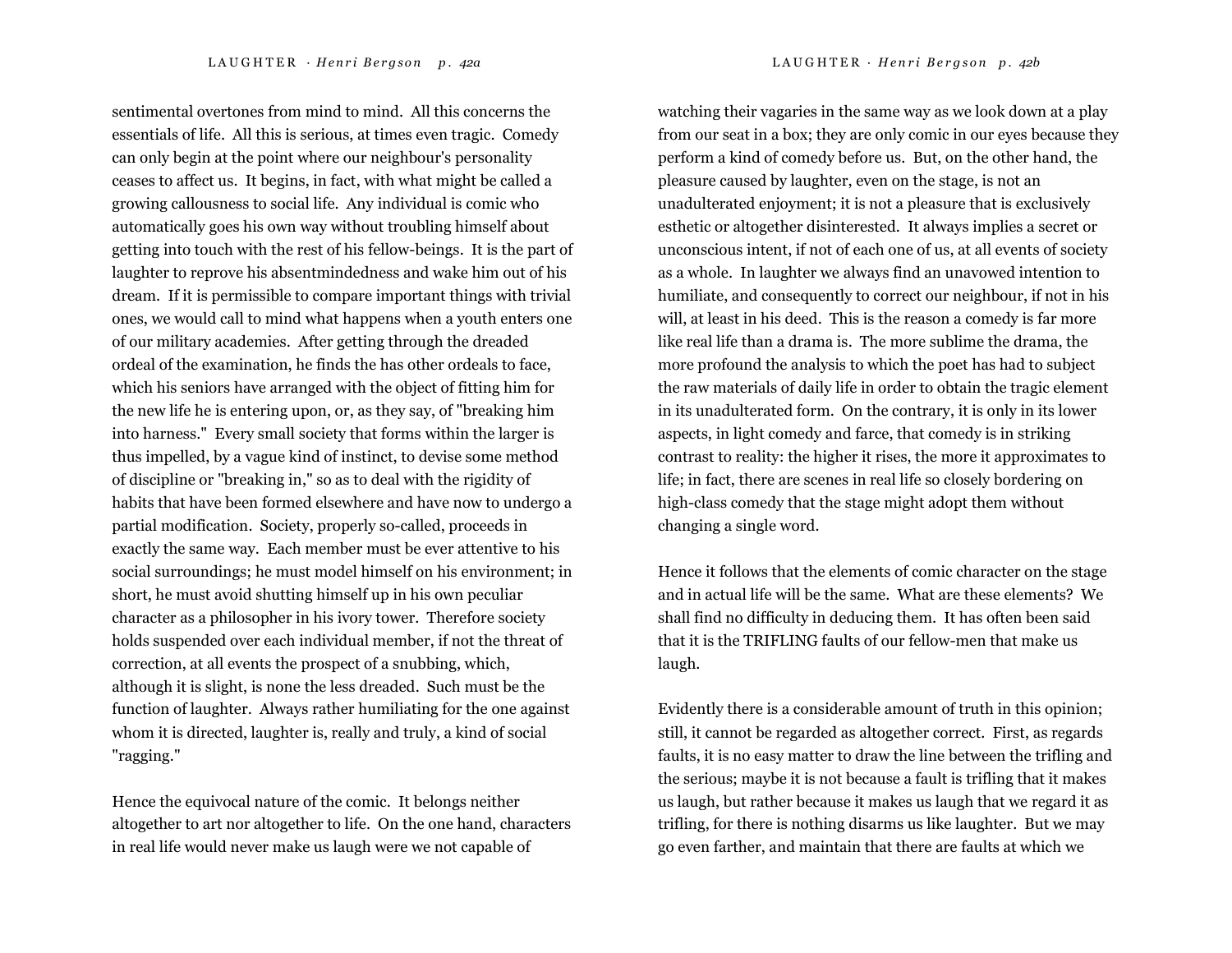laugh, even though fully aware that they are serious,--Harpagon's avarice, for instance. And then, we may as well confess--though somewhat reluctantly--that we laugh not only at the faults of our fellow-men, but also, at times, at their good qualities. We laugh at Alceste. The objection may be urged that it is not the earnestness of Alceste that is ludicrous, but rather the special aspect which earnestness assumes in his case, and, in short, a certain eccentricity that mars it in our eyes. Agreed; but it is none the less true that this eccentricity in Alceste, at which we laugh, MAKES HIS EARNESTNESS LAUGHABLE, and that is the main point. So we may conclude that the ludicrous is not always an indication of a fault, in the moral meaning of the word, and if critics insist on seeing a fault, even though a trifling one, in the ludicrous, they must point out what it is here that exactly distinguishes the trifling from the serious.

The truth is, the comic character may, strictly speaking, be quite in accord with stern morality. All it has to do is to bring itself into accord with society. The character of Alceste is that of a thoroughly honest man. But then he is unsociable, and, on that very account, ludicrous. A flexible vice may not be so easy to ridicule as a rigid virtue. It is rigidity that society eyes with suspicion. Consequently, it is the rigidity of Alceste that makes us laugh, though here rigidity stands for honesty. The man who withdraws into himself is liable to ridicule, because the comic is largely made up of this very withdrawal. This accounts for the comic being so frequently dependent on the manners or ideas, or, to put it bluntly, on the prejudices, of a society.

It must be acknowledged, however, to the credit of mankind, that there is no essential difference between the social ideal and the rule, that it is the faults of others that make us laugh, provided we add that they make us laugh by reason of their UNSOCIABILITY

rather than of their IMMORALITY. What, then, are the faults capable of becoming ludicrous, and in what circumstances do we regard them as being too serious to be laughed at?

We have already given an implicit answer to this question. The comic, we said, appeals to the intelligence, pure and simple; laughter is incompatible with emotion. Depict some fault, however trifling, in such a way as to arouse sympathy, fear, or pity; the mischief is done, it is impossible for us to laugh. On the other hand, take a downright vice,--even one that is, generally speaking, of an odious nature,--you may make it ludicrous if, by some suitable contrivance, you arrange so that it leaves our emotions unaffected. Not that the vice must then be ludicrous, but it MAY, from that time forth, become so. IT MUST NOT AROUSE OUR FEELINGS; that is the sole condition really necessary, though assuredly it is not sufficient.

But, then, how will the comic poet set to work to prevent our feelings being moved? The question is an embarrassing one. To clear it up thoroughly, we should have to enter upon a rather novel line of investigation, to analyse the artificial sympathy which we bring with us to the theatre, and determine upon the circumstances in which we accept and those in which we refuse to share imaginary joys and sorrows. There is an art of lulling sensibility to sleep and providing it with dreams, as happens in the case of a mesmerised person. And there is also an art of throwing a wet blanket upon sympathy at the very moment it might arise, the result being that the situation, though a serious one, is not taken seriously. This latter art would appear to be governed by two methods, which are applied more or less unconsciously by the comic poet. The first consists in ISOLATING, within the soul of the character, the feeling attributed to him, and making it a parasitic organism, so to speak, endowed with an independent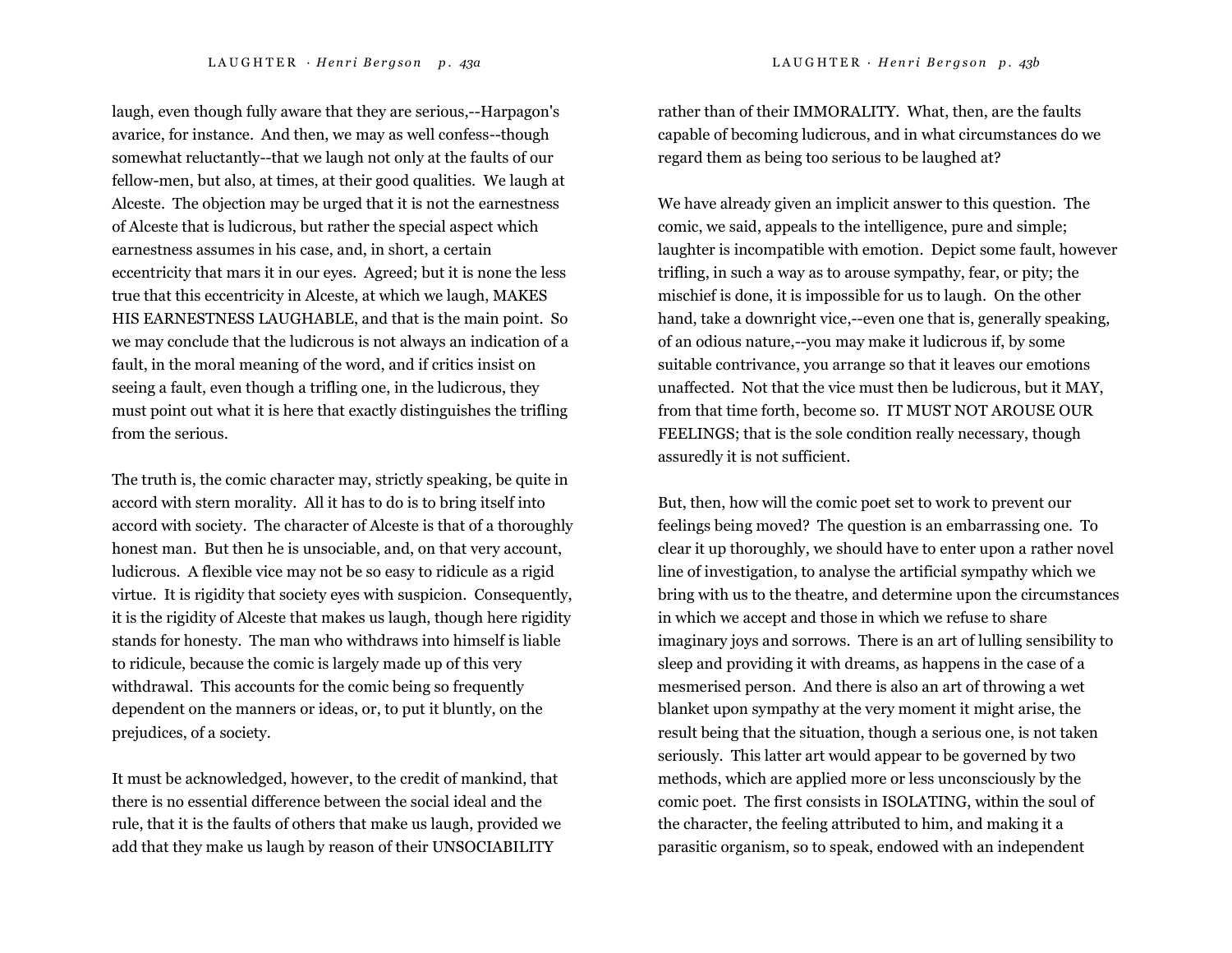existence. As a general rule, an intense feeling successively encroaches upon all other mental states and colours them with its own peculiar hue; if, then, we are made to witness this gradual impregnation, we finally become impregnated ourselves with a corresponding emotion. To employ a different image, an emotion may be said to be dramatic and contagious when all the harmonics in it are heard along with the fundamental note. It is because the actor thus thrills throughout his whole being that the spectators themselves feel the thrill. On the contrary, in the case of emotion that leaves us indifferent and that is about to become comic, there is always present a certain rigidity which prevents it from establishing a connection with the rest of the soul in which it has taken up its abode. This rigidity may be manifested, when the time comes, by puppet-like movements, and then it will provoke laughter; but, before that, it had already alienated our sympathy: how can we put ourselves in tune with a soul which is not in tune with itself? In Moliere's L'Avare we have a scene bordering upon drama. It is the one in which the borrower and the usurer, who have never seen each other, meet face to face and find that they are son and father. Here we should be in the thick of a drama, if only greed and fatherly affection, conflicting with each other in the soul of Harpagon, had effected a more or less original combination. But such is not the case. No sooner has the interview come to an end than the father forgets everything. On meeting his son again he barely alludes to the scene, serious though it has been: "You, my son, whom I am good enough to forgive your recent escapade, etc." Greed has thus passed close to all other feelings ABSENTMINDEDLY, without either touching them or being touched. Although it has taken up its abode in the soul and become master of the house, none the less it remains a stranger. Far different would be avarice of a tragic sort. We should find it attracting and absorbing, transforming and assimilating the divers energies of the man: feelings and affections, likes and dislikes,

vices and virtues, would all become something into which avarice would breathe a new kind of life. Such seems to be the first essential difference between high-class comedy and drama.

There is a second, which is far more obvious and arises out of the first. When a mental state is depicted to us with the object of making it dramatic, or even merely of inducing us to take it seriously, it gradually crystallises into ACTIONS which provide the real measure of its greatness. Thus, the miser orders his whole life with a view to acquiring wealth, and the pious hypocrite, though pretending to have his eyes fixed upon heaven, steers most skilfully his course here below. Most certainly, comedy does not shut out calculations of this kind; we need only take as an example the very machinations of Tartuffe. But that is what comedy has in common with drama; and in order to keep distinct from it, to prevent our taking a serious action seriously, in short, in order to prepare us for laughter, comedy utilises a method, the formula of which may be given as follows: INSTEAD OF CONCENTRATING OUR ATTENTION ON ACTIONS, COMEDY DIRECTS IT RATHER TO GESTURES. By GESTURES we here mean the attitudes, the movements and even the language by which a mental state expresses itself outwardly without any aim or profit, from no other cause than a kind of inner itching. Gesture, thus defined, is profoundly different from action. Action is intentional or, at any rate, conscious; gesture slips out unawares, it is automatic. In action, the entire person is engaged; in gesture, an isolated part of the person is expressed, unknown to, or at least apart from, the whole of the personality. Lastly--and here is the essential point- action is in exact proportion to the feeling that inspires it: the one gradually passes into the other, so that we may allow our sympathy or our aversion to glide along the line running from feeling to action and become increasingly interested. About gesture, however, there is something explosive, which awakes our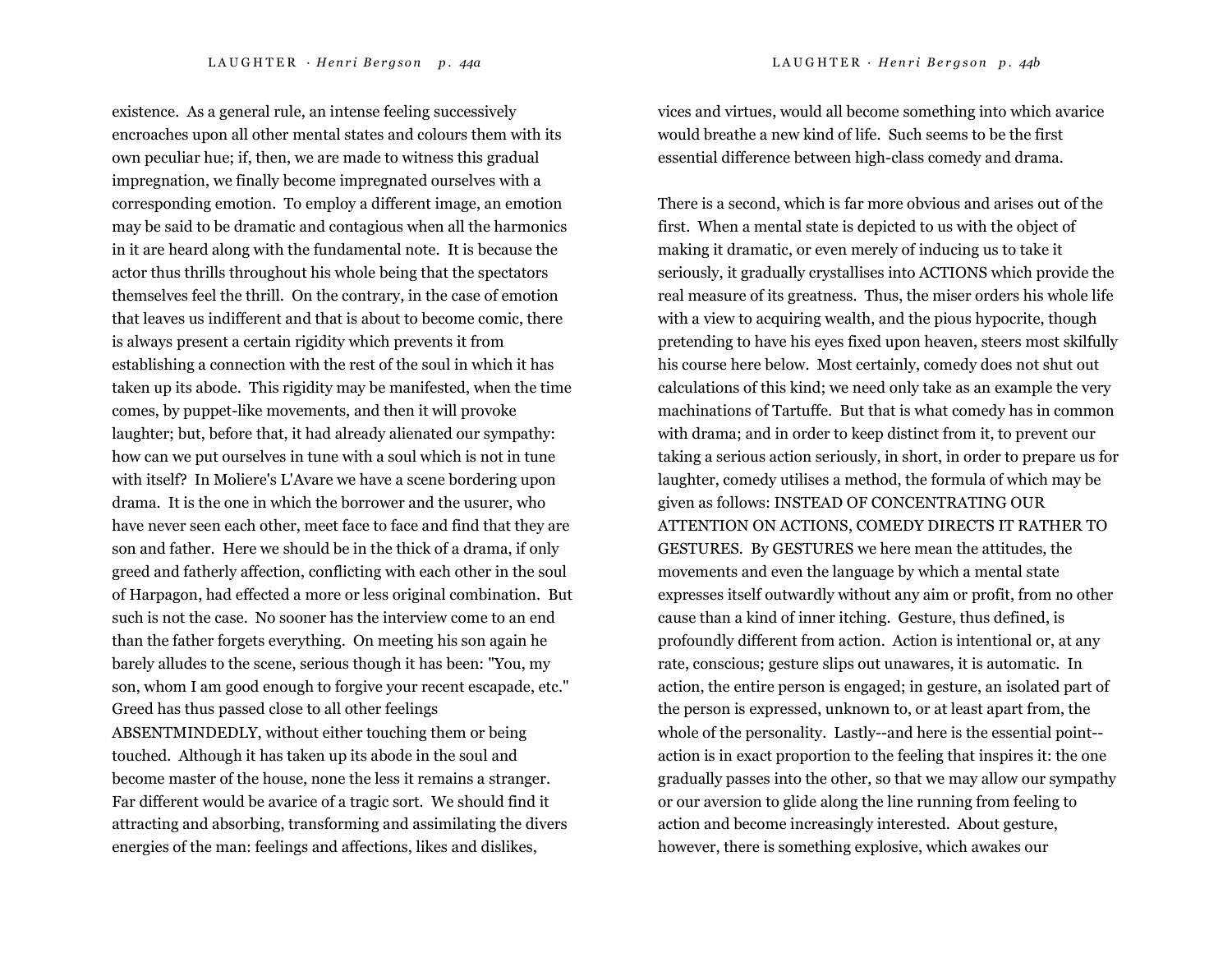sensibility when on the point of being lulled to sleep and, by thus rousing us up, prevents our taking matters seriously. Thus, as soon as our attention is fixed on gesture and not on action, we are in the realm of comedy. Did we merely take his actions into account, Tartuffe would belong to drama: it is only when we take his gestures into consideration that we find him comic. You may remember how he comes on to the stage with the words: "Laurent, lock up my hair-shirt and my scourge." He knows Dorine is listening to him, but doubtless he would say the same if she were not there. He enters so thoroughly into the role of a hypocrite that he plays it almost sincerely. In this way, and this way only, can he become comic. Were it not for this material sincerity, were it not for the language and attitudes that his long-standing experience as a hypocrite has transformed into natural gestures, Tartuffe would be simply odious, because we should only think of what is meant and willed in his conduct. And so we see why action is essential in drama, but only accessory in comedy. In a comedy, we feel any other situation might equally well have been chosen for the purpose of introducing the character; he would still have been the same man though the situation were different. But we do not get this impression in a drama. Here characters and situations are welded together, or rather, events form part and parcel with the persons, so that were the drama to tell us a different story, even though the actors kept the same names, we should in reality be dealing with other persons.

To sum up, whether a character is good or bad is of little moment: granted he is unsociable, he is capable of becoming comic. We now see that the seriousness of the case is of no importance either: whether serious or trifling, it is still capable of making us laugh, provided that care be taken not to arouse our emotions. Unsociability in the performer and insensibility in the spectator- such, in a word, are the two essential conditions. There is a third,

implicit in the other two, which so far it has been the aim of our analysis to bring out.

This third condition is automatism. We have pointed it out from the outset of this work, continually drawing attention to the following point: what is essentially laughable is what is done automatically. In a vice, even in a virtue, the comic is that element by which the person unwittingly betrays himself--the involuntary gesture or the unconscious remark. Absentmindedness is always comical. Indeed, the deeper the absentmindedness the higher the comedy. Systematic absentmindedness, like that of Don Quixote, is the most comical thing imaginable: it is the comic itself, drawn as nearly as possible from its very source. Take any other comic character: however unconscious he may be of what he says or does, he cannot be comical unless there be some aspect of his person of which he is unaware, one side of his nature which he overlooks; on that account alone does he make us laugh. [Footnote: When the humorist laughs at himself, he is really acting a double part; the self who laughs is indeed conscious, but not the self who is laughed at.] Profoundly comic sayings are those artless ones in which some vice reveals itself in all its nakedness: how could it thus expose itself were it capable of seeing itself as it is? It is not uncommon for a comic character to condemn in general terms a certain line of conduct and immediately afterwards afford an example of it himself: for instance, M. Jourdain's teacher of philosophy flying into a passion after inveighing against anger; Vadius taking a poem from his pocket after heaping ridicule on readers of poetry, etc. What is the object of such contradictions except to help us to put our finger on the obliviousness of the characters to their own actions? Inattention to self, and consequently to others, is what we invariably find. And if we look at the matter closely, we see that inattention is here equivalent to what we have called unsociability. The chief cause of rigidity is the neglect to look around--and more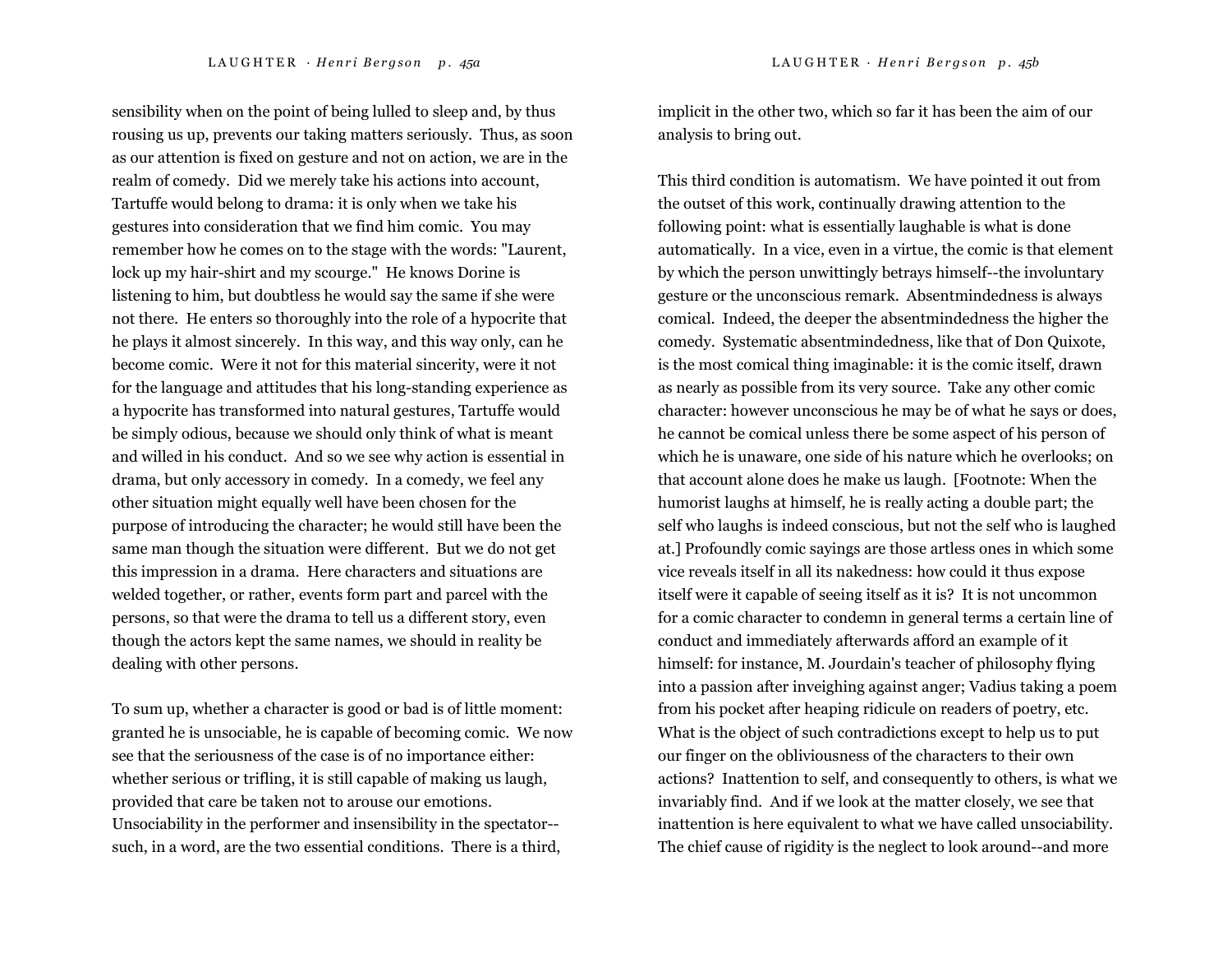especially within oneself: how can a man fashion his personality after that of another if he does not first study others as well as himself? Rigidity, automatism, absent-mindedness and unsociability are all inextricably entwined; and all serve as ingredients to the making up of the comic in character.

In a word, if we leave on one side, when dealing with human personality, that portion which interests our sensibility or appeals to our feeling, all the rest is capable of becoming comic, and the comic will be proportioned to the rigidity. We formulated this idea at the outset of this work. We have verified it in its main results, and have just applied it to the definition of comedy. Now we must get to closer quarters, and show how it enables us to delimitate the exact position comedy occupies among all the other arts. In one sense it might be said that all character is comic, provided we mean by character the ready-made element in our personality, that mechanical element which resembles a piece of clockwork wound up once for all and capable of working automatically. It is, if you will, that which causes us to imitate ourselves. And it is also, for that very reason, that which enables others to imitate us. Every comic character is a type. Inversely, every resemblance to a type has something comic in it. Though we may long have associated with an individual without discovering anything about him to laugh at, still, if advantage is t taken of some accidental analogy to dub him with the name of a famous hero of romance or drama, he will in our eyes border upon the ridiculous, if only for a moment. And yet this hero of romance may not be a comic character at all. But then it is comic to be like him. It is comic to wander out of one's own self. It is comic to fall into a ready-made category. And what is most comic of all is to become a category oneself into which others will fall, as into a ready-made frame; it is to crystallise into a stock character.

Thus, to depict characters, that is to say, general types, is the object of high-class comedy. This has often been said. But it is as well to repeat it, since there could be no better definition of comedy. Not only are we entitled to say that comedy gives us general types, but we might add that it is the ONLY one of all the arts that aims at the general; so that once this objective has been attributed to it, we have said all that it is and all that the rest cannot be. To prove that such is really the essence of comedy, and that it is in this respect opposed to tragedy, drama and the other forms of art, we should begin by defining art in its higher forms: then, gradually coming down to comic poetry, we should find that this latter is situated on the border-line between art and life, and that, by the generality of its subject-matter, it contrasts with the rest of the arts. We cannot here plunge into so vast a subject of investigation; but we needs must sketch its main outlines, lest we overlook what, to our mind, is essential on the comic stage.

What is the object of art? Could reality come into direct contact with sense and consciousness, could we enter into immediate communion with things and with ourselves, probably art would be useless, or rather we should all be artists, for then our soul would continually vibrate in perfect accord with nature. Our eyes, aided by memory, would carve out in space and fix in time the most inimitable of pictures. Hewn in the living marble of the human form, fragments of statues, beautiful as the relics of antique statuary, would strike the passing glance. Deep in our souls we should hear the strains of our inner life's unbroken melody,--a music that is ofttimes gay, but more frequently plaintive and always original. All this is around and within us, and yet no whit of it do we distinctly perceive. Between nature and ourselves, nay, between ourselves and our own consciousness a veil is interposed: a veil that is dense and opaque for the common herd,--thin, almost transparent, for the artist and the poet. What fairy wove that veil?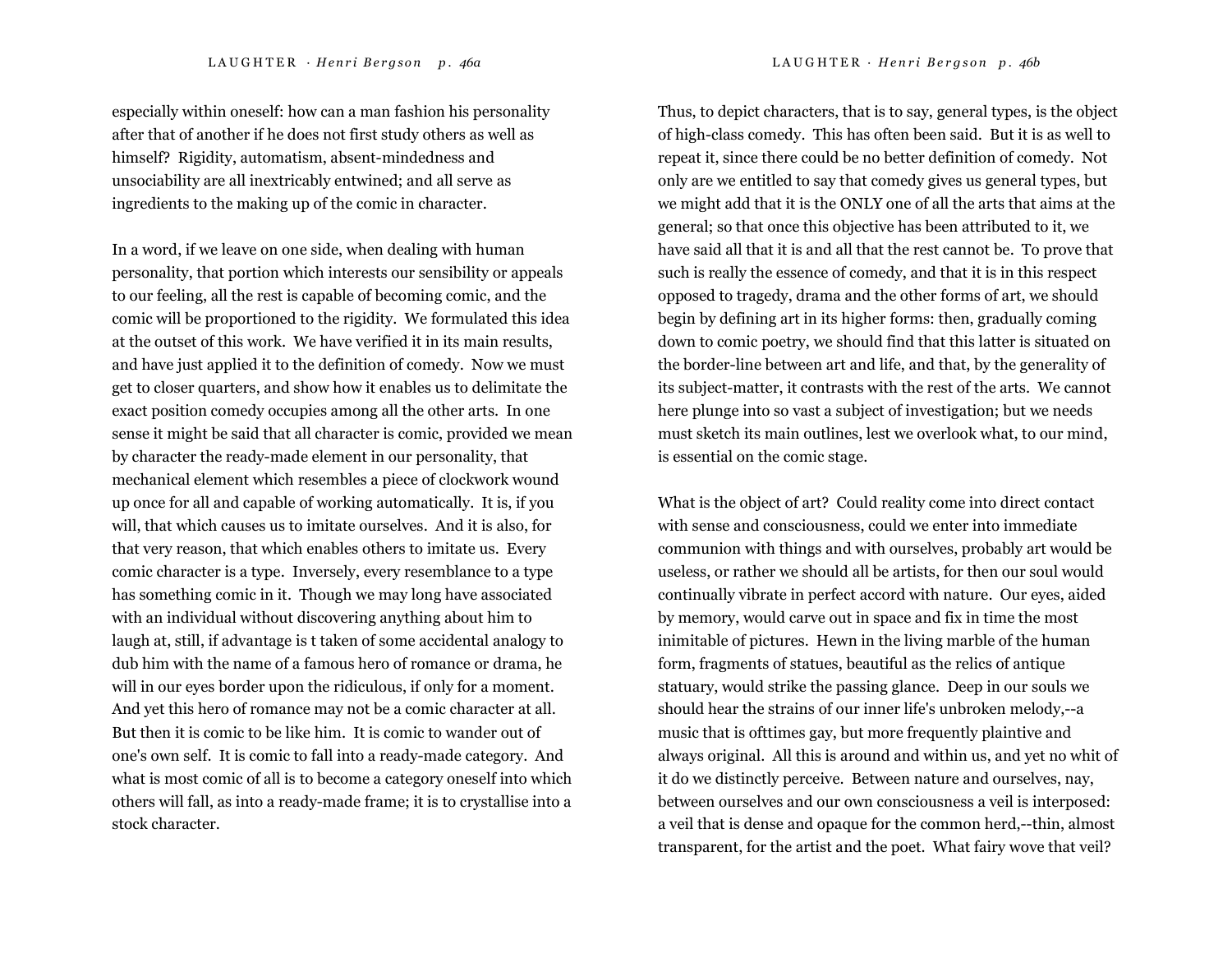L A U G H T E R · *H <sup>e</sup> <sup>n</sup> <sup>r</sup> i B <sup>e</sup> <sup>r</sup> g <sup>s</sup> <sup>o</sup> <sup>n</sup> p . 47a* LAUGHTER *· H <sup>e</sup> <sup>n</sup> <sup>r</sup> i B <sup>e</sup> <sup>r</sup> g <sup>s</sup> <sup>o</sup> <sup>n</sup> p . 47b*  Was it done in malice or in friendliness? We had to live, and life demands that we grasp things in their relations to our own needs. Life is action. Life implies the acceptance only of the UTILITARIAN side of things in order to respond to them by appropriate reactions: all other impressions must be dimmed or

else reach us vague and blurred. I look and I think I see, I listen and I think I hear, I examine myself and I think I am reading the very depths of my heart. But what I see and hear of the outer world is purely and simply a selection made by my senses to serve as a light to my conduct; what I know of myself is what comes to the surface, what participates in my actions. My senses and my consciousness, therefore, give me no more than a practical simplification of reality. In the vision they furnish me of myself and of things, the differences that are useless to man are obliterated, the resemblances that are useful to him are emphasised; ways are traced out for me in advance, along which my activity is to travel. These ways are the ways which all mankind has trod before me. Things have been classified with a view to the use I can derive from them. And it is this classification I perceive, far more clearly than the colour and the shape of things. Doubtless man is vastly superior to the lower animals in this respect. It is not very likely that the eye of a wolf makes any distinction between a kid and a lamb; both appear t o the wolf as the same identical quarry, alike easy to pounce upon, alike good to devour. We, for our part, make a distinction between a goat and a sheep; but can we tell one goat from another, one sheep from another? The INDIVIDUALITY of things or of beings escapes us, unless it is materially to our advantage to perceive it. Even when we do take note of it--as when we distinguish one man from another--it is not the individuality itself that the eye grasps, i.e., an entirely original harmony of forms and colours, but only one or two features that will make practical recognition easier.

In short, we do not see the actual things themselves; in most cases we confine ourselves to reading the labels affixed to them. This tendency, the result of need, has become even more pronounced under the influence of speech; for words--with the exception of proper nouns--all denote genera. The word, which only takes note of the most ordinary function and commonplace aspect of the thing, intervenes between it and ourselves, and would conceal its form from our eyes, were that form not already masked beneath the necessities that brought the word into existence. Not only external objects, but even our own mental states, are screened from us in their inmost, their personal aspect, in the original life they possess. When we feel love or hatred, when we are gay or sad, is it really the feeling itself that reaches our consciousness with those innumerable fleeting shades of meaning and deep resounding echoes that make it something altogether our own? We should all, were it so, be novelists or poets or musicians. Mostly, however, we perceive nothing but the outward display of our mental state. We catch only the impersonal aspect of our feelings, that aspect which speech has set down once for all because it is almost the same, in the same conditions, for all men. Thus, even in our own individual, individuality escapes our ken. We move amidst generalities and symbols, as within a tilt-yard in which our force is effectively pitted against other forces; and fascinated by action, tempted by it, for our own good, on to the field it has selected, we live in a zone midway between things and ourselves, externally to things, externally also to ourselves. From time to time, however, in a fit of absentmindedness, nature raises up souls that are more detached from life. Not with that intentional, logical, systematical detachment--the result of reflection and philosophy--but rather with natural detachment, one innate in the structure of sense or consciousness, which at once reveals itself by a virginal manner, so to speak, of seeing, hearing or thinking. Were this detachment complete, did the soul no longer cleave to action by any of its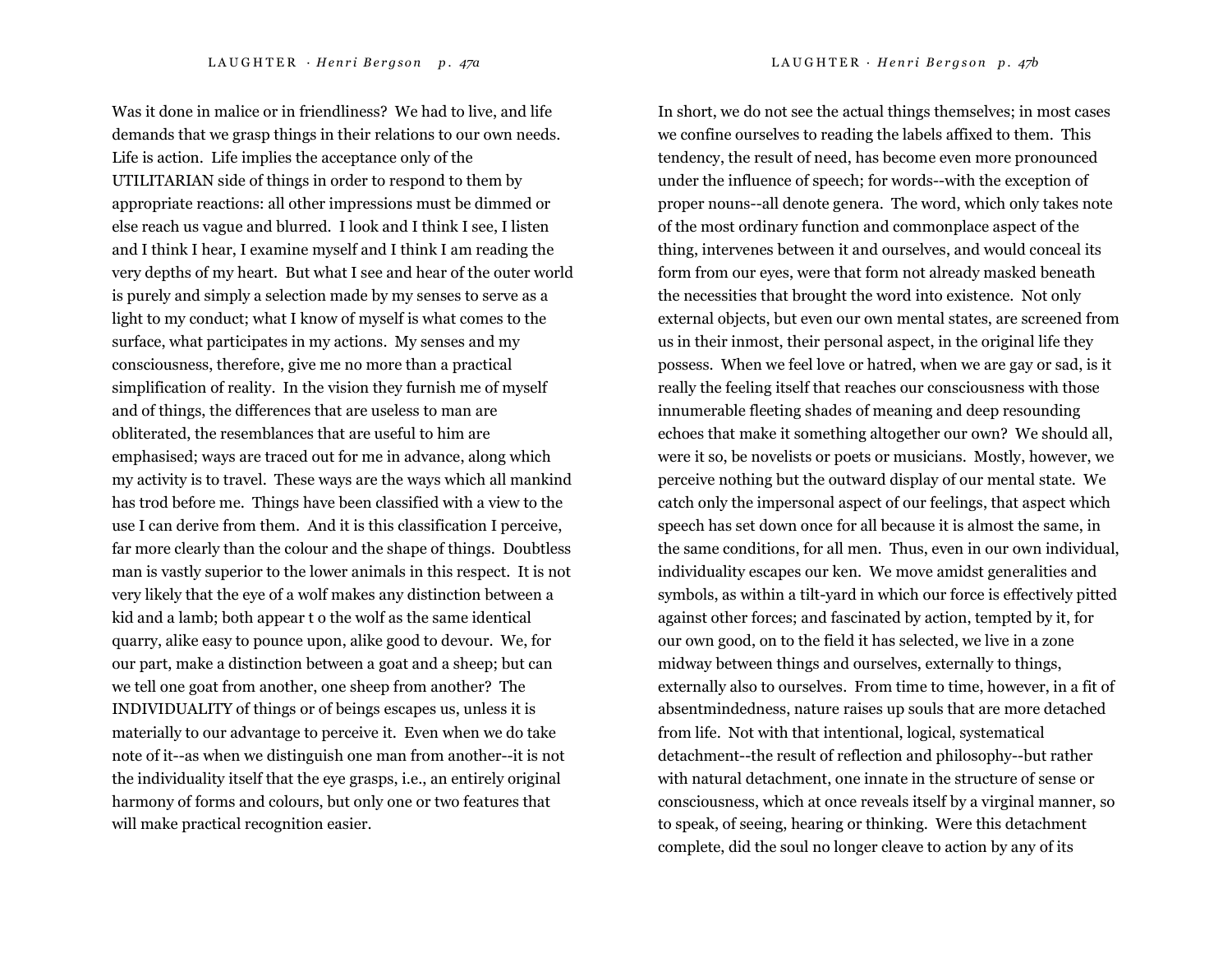perceptions, it would be the soul of an artist such as the world has never yet seen. It would excel alike in every art at the same time; or rather, it would fuse them all into one. It would perceive all things in their native purity: the forms, colours, sounds of the physical world as well as the subtlest movements of the inner life. But this is asking too much of nature. Even for such of us as she has made artists, it is by accident, and on one side only, that she has lifted the veil. In one direction only has she forgotten to rivet the perception to the need. And since each direction corresponds to what we call a SENSE--through one of his senses, and through that sense alone, is the artist usually wedded to art. Hence, originally, the diversity of arts. Hence also the speciality of predispositions. This one applies himself to colours and forms, and since he loves colour for colour and form for form, since he perceives them for their sake and not for his own, it is the inner life of things that he sees appearing through their forms and colours. Little by little he insinuates it into our own perception, baffled though we may be at the outset. For a few moments at least, he diverts us from the prejudices of form and colour that come

between ourselves and reality. And thus he realises the loftiest ambition of art, which here consists in revealing to us nature. Others, again, retire within themselves. Beneath the thousand rudimentary actions which are the outward and visible signs of an emotion, behind the commonplace, conventional expression that both reveals and conceals an individual mental state, it is the emotion, the original mood, to which they attain in its undefiled essence. And then, to induce us to make the same effort ourselves, they contrive to make us see something of what they have seen: by rhythmical arrangement of words, which thus become organised and animated with a life of their own, they tell us--or rather suggest-- things that speech was not calculated to express. Others delve yet deeper still. Beneath these joys and sorrows which can, at a pinch, be translated into language, they grasp something that has

nothing in common with language, certain rhythms of life and breath that. Are closer to man than his inmost feelings, being the living law-- varying with each individual--of his enthusiasm and despair, his hopes and regrets. By setting free and emphasising this music, they force it upon our attention; they compel us, willynilly, to fall in with it, like passers-by who join in a dance. And thus they impel us to set in motion, in the depths of our being, some secret chord which was only waiting to thrill. So art, whether it be painting or sculpture, poetry or music, has no other object than to brush aside the utilitarian symbols, the conventional and socially accepted generalities, in short, everything that veils reality from us, in order to bring us face to face with reality itself. It is from a misunderstanding on this point that the dispute between realism and idealism in art has arisen. Art is certainly only a more direct vision of reality. But this purity of perception implies a break with utilitarian convention, an innate and specially localised disinterestedness of sense or consciousness, in short, a certain immateriality of life, which is what has always been called idealism. So that we might say, without in any way playing upon the meaning of the words, that realism is in the work when idealism is in the soul, and that it is only through ideality that we can resume contact with reality.

Dramatic art forms no exception to this law. What drama goes forth to discover and brings to light, is a deep-seated reality that is veiled from us, often in our own interests, by the necessities of life. What is this reality? What are these necessities? Poetry always expresses inward states. But amongst these states some arise mainly from contact with our fellow-men. They are the most intense as well as the most violent. As contrary electricities attract each other and accumulate between the two plates of the condenser from which the spark will presently flash, so, by simply bringing people together, strong attractions and repulsions take place,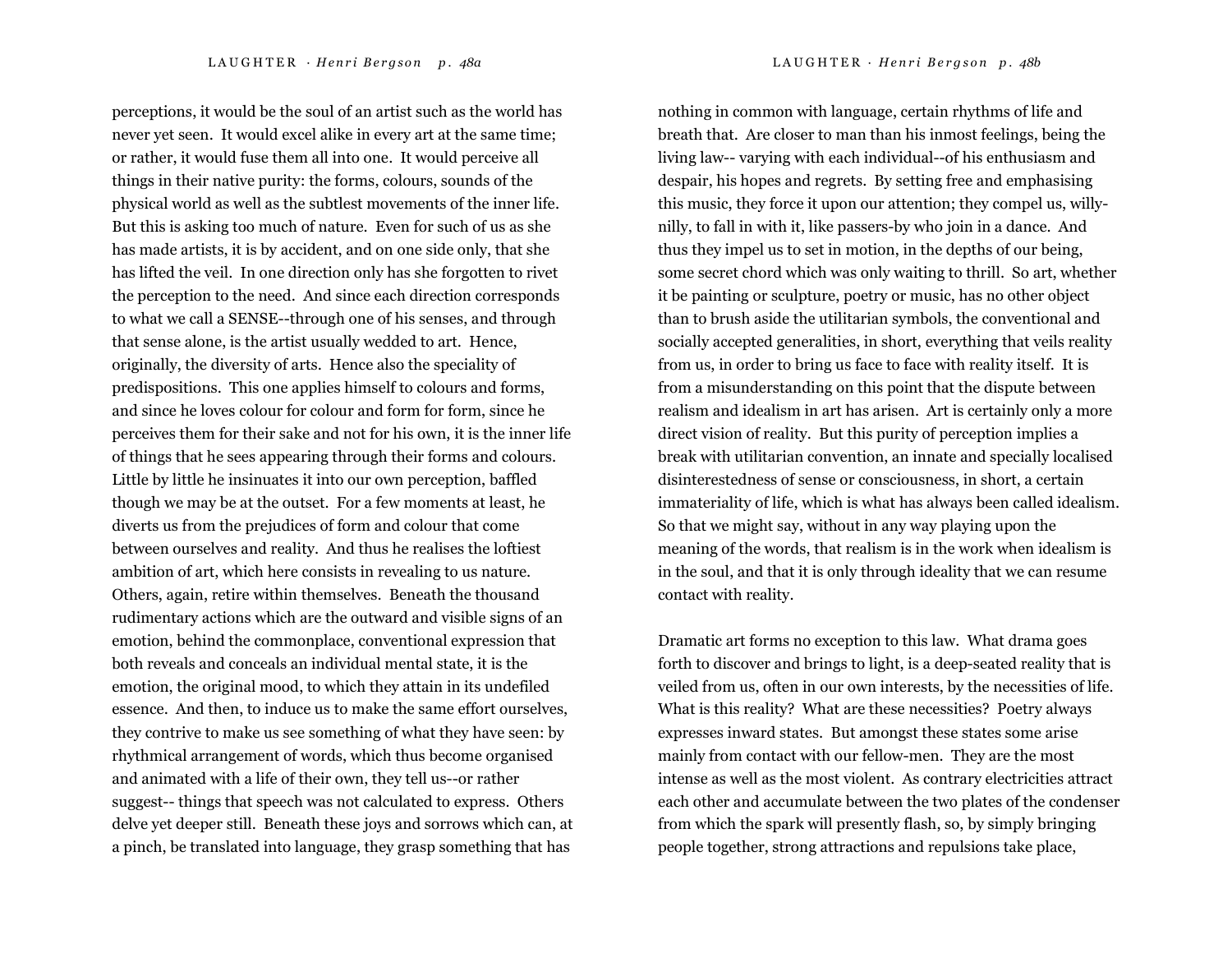followed by an utter loss of balance, in a word, by that electrification of the soul known as passion. Were man to give way to the impulse of his natural feelings, were there neither social nor moral law, these outbursts of violent feeling would be the ordinary rule in life. But utility demands that these outbursts should be foreseen and averted. Man must live in society, and consequently submit to rules. And what interest advises, reason commands: duty calls, and we have to obey the summons. Under this dual influence has perforce been formed an outward layer of feelings and ideas which make for permanence, aim at becoming common to all men, and cover, when they are not strong enough to extinguish it, the inner fire of individual passions. The slow progress of mankind in the direction of an increasingly peaceful social life has gradually consolidated this layer, just as the life of our planet itself has been one long effort to cover over with a cool and solid crust the fiery mass of seething metals. But volcanic eruptions occur. And if the earth were a living being, as mythology has feigned, most likely when in repose it would take delight in dreaming of these sudden explosions, whereby it suddenly resumes possession of its innermost nature. Such is just the kind of pleasure that is provided for us by drama. Beneath the quiet humdrum life that reason and society have fashioned for us, it stirs something within us which luckily does not explode, but which it makes us feel in its inner tension. It offers nature her revenge upon society. Sometimes it makes straight for the goal, summoning up to the surface, from the depths below, passions that produce a general upheaval. Sometimes it effects a flank movement, as is often the case in contemporary drama; with a skill that is frequently sophistical, it shows up the inconsistencies of society; it exaggerates the shams and shibboleths of the social law; and so indirectly, by merely dissolving or corroding the outer crust, it again brings us back to the inner core. But, in both cases, whether it weakens society or strengthens nature, it has the same

end in view: that of laying bare a secret portion of ourselves,--what might be called the tragic element in our character.

This is indeed the impression we get after seeing a stirring drama. What has just interested us is not so much what we have been told about others as the glimpse we have caught of ourselves--a whole host of ghostly feelings, emotions and events that would fain have come into real existence, but, fortunately for us, did not. It also seems as if an appeal had been made within us to certain ancestral memories belonging to a far-away past--memories so deep-seated and so foreign to our present life that this latter, for a moment, seems something unreal and conventional, for which we shall have to serve a fresh apprenticeship. So it is indeed a deeper reality that drama draws up from beneath our superficial and utilitarian attainments, and this art has the same end in view as all the others.

Hence it follows that art always aims at what is INDIVIDUAL. What the artist fixes on his canvas is something he has seen at a certain spot, on a certain day, at a certain hour, with a colouring that will never be seen again. What the poet sings of is a certain mood which was his, and his alone, and which will never return. What the dramatist unfolds before us is the life-history of a soul, a living tissue of feelings and events--something, in short, which has once happened and can never be repeated. We may, indeed, give general names to these feelings, but they cannot be the same thing in another soul. They are INDIVIDUALISED. Thereby, and thereby only, do they belong to art; for generalities, symbols or even types, form the current coin of our daily perception. How, then, does a misunderstanding on this point arise?

The reason lies in the fact that two very different things have been mistaken for each other: the generality of things and that of the opinions we come to regarding them. Because a feeling is generally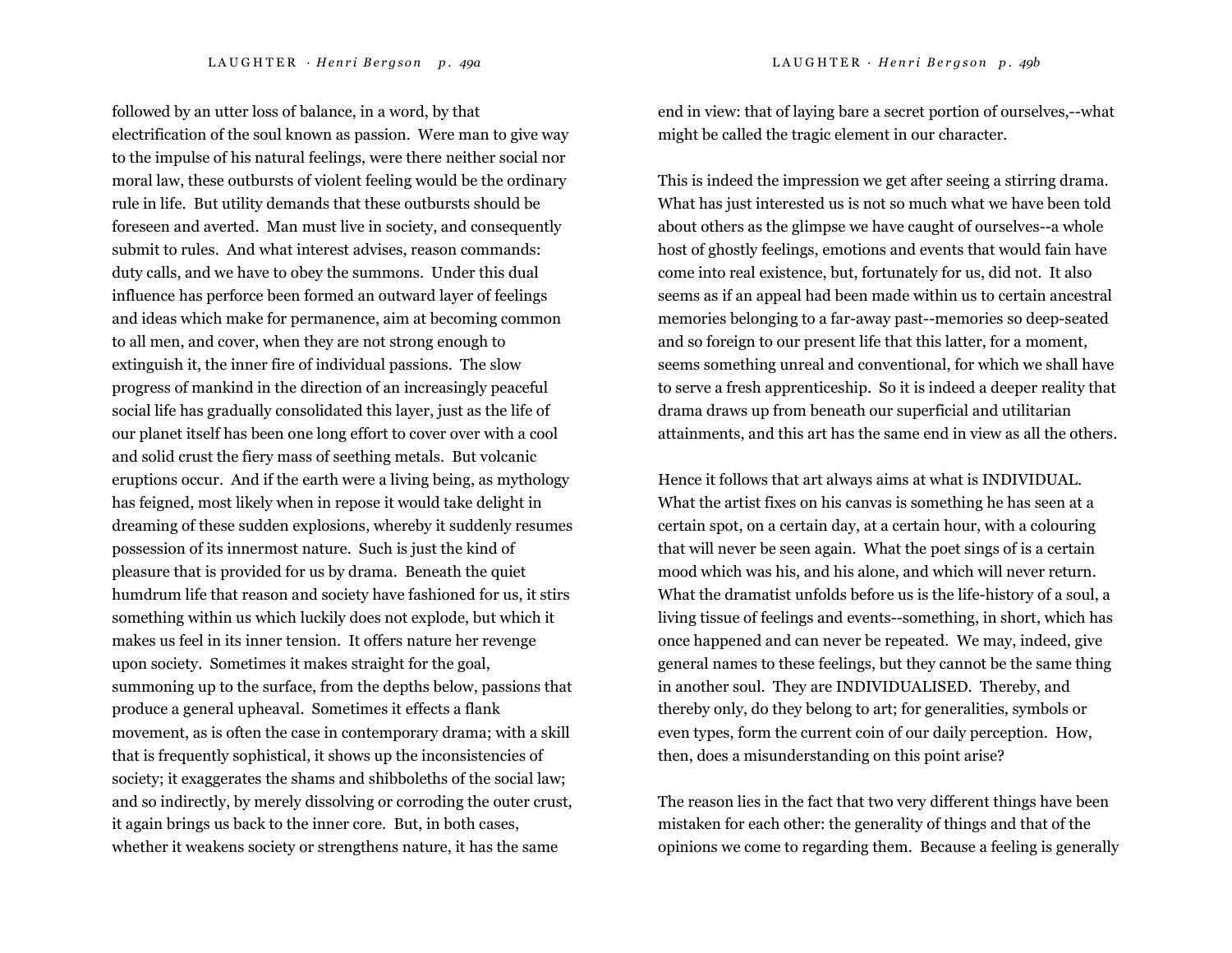recognised as true, it does not follow that it is a general feeling. Nothing could be more unique than the character of Hamlet. Though he may resemble other men in some respects, it is clearly not on that account that he interests us most. But he is universally accepted and regarded as a living character. In this sense only is he universally true. The same holds good of all the other products of art. Each of them is unique, and yet, if it bear the stamp of genius, it will come to be accepted by everybody. Why will it be accepted? And if it is unique of its kind, by what sign do we know it to be genuine? Evidently, by the very effort it forces us to make against our predispositions in order to see sincerely. Sincerity is contagious. What the artist has seen we shall probably never see again, or at least never see in exactly the same way; but if he has actually seen it, the attempt he has made to lift the veil compels our imitation. His work is an example which we take as a lesson. And the efficacy of the lesson is the exact standard of the genuineness of the work. Consequently, truth bears within itself a power of conviction, nay, of conversion, which is the sign that enables us to recognise it. The greater the work and the more profound the dimly apprehended truth, the longer may the effect be in coming, but, on the other hand, the more universal will that effect tend to become. So the universality here lies in the effect produced, and not in the cause.

Altogether different is the object of comedy. Here it is in the work itself that the generality lies. Comedy depicts characters we have already come across and shall meet with again. It takes note of similarities. It aims at placing types before our eyes. It even creates new types, if necessary. In this respect it forms a contrast to all the other arts.

The very titles of certain classical comedies are significant in themselves. Le Misanthrope, l'Avare, le Joueur, le Distrait, etc., are names of whole classes of people; and even when a character comedy has a proper noun as its title, this proper noun is speedily swept away, by the very weight of its contents, into the stream of common nouns. We say "a Tartuffe," but we should never say "a Phedre" or "a Polyeucte."

Above all, a tragic poet will never think of grouping around the chief character in his play secondary characters to serve as simplified copies, so to speak, of the former. The hero of a tragedy represents an individuality unique of its kind. It may be possible to imitate him, but then we shall be passing, whether consciously or not, from the tragic to the comic. No one is like him, because he is like no one. But a remarkable instinct, on the contrary, impels the comic poet, once he has elaborated his central character, to cause other characters, displaying the same general traits, to revolve as satellites round him. Many comedies have either a plural noun or some collective term as their title. "Les Femmes savantes," "Les Precieuses ridicules," "Le Monde ou l'on s'ennuie," etc., represent so many rallying points on the stage adopted by different groups of characters, all belonging to one identical type. It would be interesting to analyse this tendency in comedy. Maybe dramatists have caught a glimpse of a fact recently brought forward by mental pathology, viz. That cranks of the same kind are drawn, by a secret attraction, to seek each other's company. Without precisely coming within the province of medicine, the comic individual, as we have shown, is in some way absentminded, and the transition from absent- mindedness to crankiness is continuous. But there is also another reason. If the comic poet's object is to offer us types, that is to say, characters capable of self-repetition, how can he set about it better than by showing us, in each instance, several different copies of the same model? That is just what the naturalist does in order to define a species. He enumerates and describes its main varieties.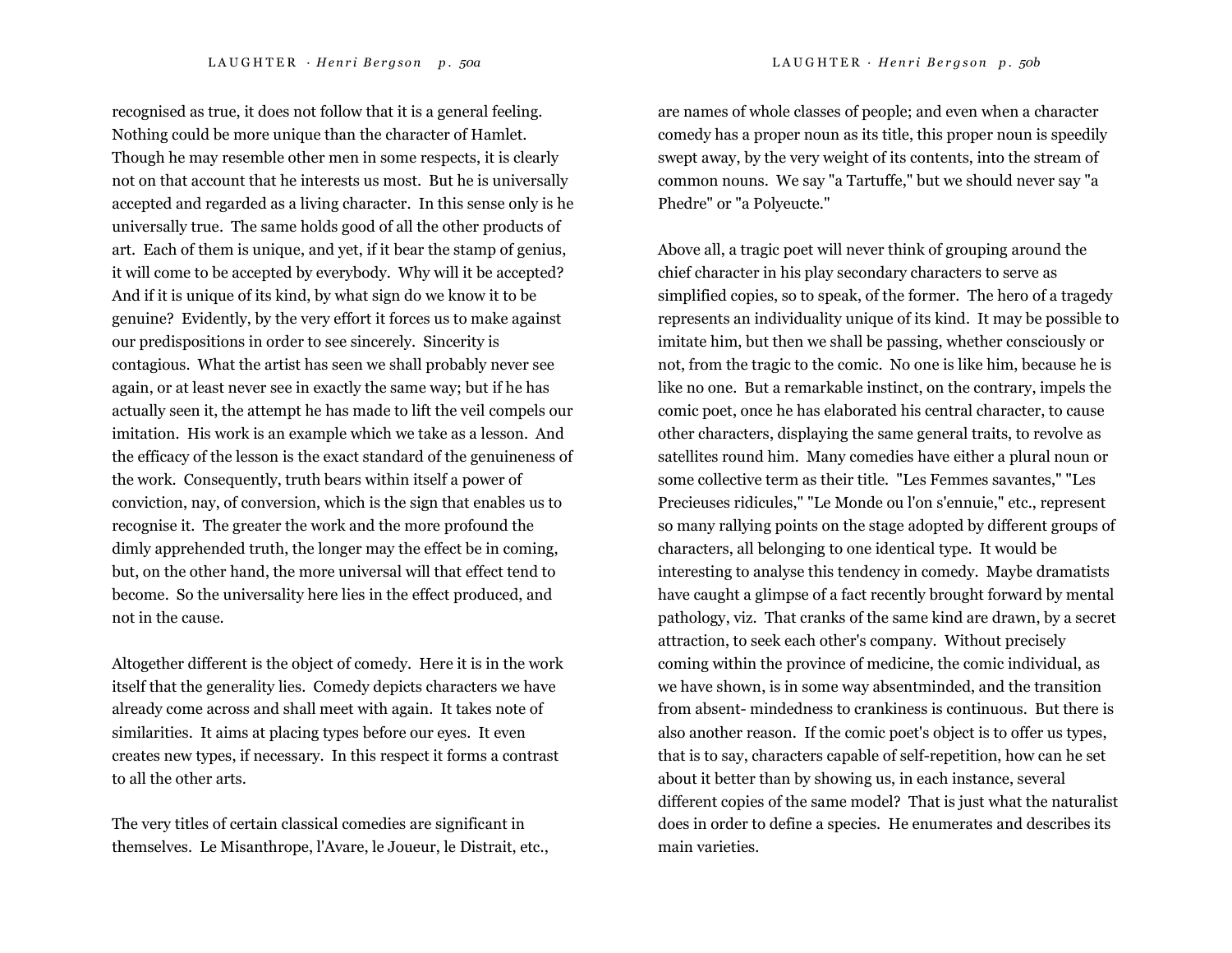This essential difference between tragedy and comedy, the former being concerned with individuals and the latter with classes, is revealed in yet another way. It appears in the first draft of the work. From the outset it is manifested by two radically different methods of observation.

Though the assertion may seem paradoxical, a study of other men is probably not necessary to the tragic poet. We find some of the great poets have lived a retiring, homely sort of life, without having a chance of witnessing around them an outburst of the passions they have so faithfully depicted. But, supposing even they had witnessed such a spectacle, it is doubtful whether they would have found it of much use. For what interests us in the work of the poet is the glimpse we get of certain profound moods or inner struggles. Now, this glimpse cannot be obtained from without. Our souls are impenetrable to one another. Certain signs of passion are all that we ever apperceive externally. These we interpret--though always, by the way, defectively--only by analogy with what we have ourselves experienced. So what we experience is the main point, and we cannot become thoroughly acquainted with anything but our own heart-- supposing we ever get so far. Does this mean that the poet has experienced what he depicts, that he has gone through the various situations he makes his characters traverse, and lived the whole of their inner life? Here, too, the biographies of poets would contradict such a supposition. How, indeed, could the same man have been Macbeth, Hamlet, Othello, King Lear, and many others? But then a distinction should perhaps here be made between the personality WE HAVE and all those we might have had. Our character is the result of a choice that is continually being renewed. There are points--at all events there seem to be--all along the way, where we may branch off, and we perceive many possible directions though we are unable to take more than one.

To retrace one's steps, and follow to the end the faintly distinguishable directions, appears to be the essential element in poetic imagination. Of course, Shakespeare was neither Macbeth, nor Hamlet, nor Othello; still, he MIGHT HAVE BEEN these several characters if the circumstances of the case on the one hand, and the consent of his will on the other, had caused to break out into explosive action what was nothing more than an inner prompting. We are strangely mistaken as to the part played by poetic imagination, if we think it pieces together its heroes out of fragments filched from right and left, as though it were patching together a harlequin's motley. Nothing living would result from that. Life cannot be recomposed; it can only be looked at and reproduced. Poetic imagination is but a fuller view of reality. If the characters created by a poet give us the impression of life, it is only because they are the poet himself,--multiplication or division of the poet,--the poet plumbing the depths of his own nature in so powerful an effort of inner observation that he lays hold of the potential in the real, and takes up what nature has left as a mere outline or sketch in his soul in order to make of it a finished work of art.

Altogether different is the kind of observation from which comedy springs. It is directed outwards. However interested a dramatist may be in the comic features of human nature, he will hardly go, I imagine, to the extent of trying to discover his own. Besides, he would not find them, for we are never ridiculous except in some point that remains hidden from our own consciousness. It is on others, then, that such observation must perforce be practised. But it; will, for this very reason, assume a character of generality that it cannot have when we apply it to ourselves. Settling on the surface, it will not be more than skin-deep, dealing with persons at the point at which they come into contact and become capable of resembling one another. It will go no farther. Even if it could, it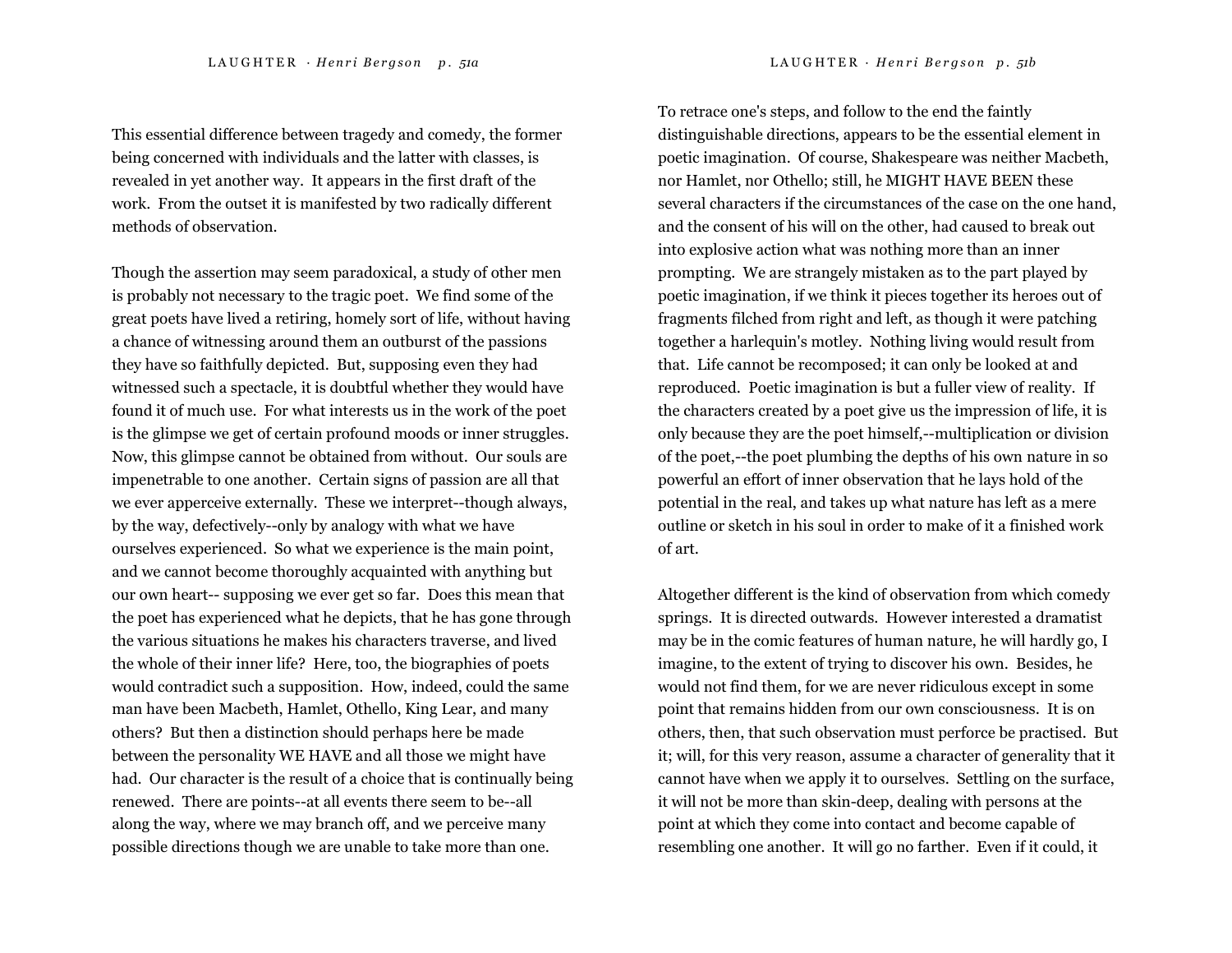would not desire to do so, for it would have nothing to gain in the process.

To penetrate too far into the personality, to couple the outer effect with causes that are too deep-seated, would mean to endanger and in the end to sacrifice all that was laughable in the effect. In order that we may be tempted to laugh at it, we must localise its cause in some intermediate region of the soul. Consequently, the effect must appear to us as an average effect, as expressing an average of mankind. And, like all averages, this one is obtained by bringing together scattered data, by comparing analogous cases and extracting their essence, in short by a process of abstraction and generalisation similar to that which the physicist brings to bear upon facts with the object of grouping them under laws. In a word, method and object are here of the same nature as in the inductive sciences, in that observation is always external and the result always general.

And so we come back, by a roundabout way, to the double conclusion we reached in the course of our investigations. On the one hand, a person is never ridiculous except through some mental attribute resembling absent-mindedness, through something that lives upon him without forming part of his organism, after the fashion of a parasite; that is the reason this state of mind is observable from without and capable of being corrected. But, on the other hand, just because laughter aims at correcting, it is expedient that the correction should reach as great a number of persons as possible. This is the reason comic observation instinctively proceeds to what is general. It chooses such peculiarities as admit of being reproduced and consequently are not indissolubly bound up with the individuality of a single person,--a possibly common sort of uncommonness, so to say,- peculiarities that are held in common. By transferring them to the

stage, it creates works which doubtless belong to art in that their only visible aim is to please, but which will be found to contrast with other works of art by reason of their generality and also of their scarcely confessed or scarcely conscious intention to correct and instruct. So we were probably right in saying that comedy lies midway between art and life. It is not disinterested as genuine art is. By organising laughter, comedy accepts social life as a natural environment, it even obeys an impulse of social life. And in this respect it turns its back upon art, which is a breaking away from society and a return to pure nature.

### II

Now let us see, in the light of what has gone before, the line to take for creating an ideally comic type of character, comic in itself, in its origin, and in all its manifestations. It must be deep-rooted, so as to supply comedy with inexhaustible matter, and yet superficial, in order that it may remain within the scope of comedy; invisible to its actual owner, for the comic ever partakes of the unconscious, but visible to everybody else, so that it may call forth general laughter, extremely considerate to its own self, so that it may be displayed without scruple, but troublesome to others, so that they may repress it without pity; immediately repressible, so that our laughter may not have been wasted, but sure of reappearing under fresh aspects, so that laughter may always find something to do; inseparable from social life, although insufferable to society; capable--in order that it may assume the greatest imaginable variety of forms--of being tacked on to all the vices and even to a good many virtues. Truly a goodly number of elements to fuse together! But a chemist of the soul, entrusted with this elaborate preparation, would be somewhat disappointed when pouring out the contents of his retort. He would find he had taken a vast deal of trouble to compound a mixture which may be found ready-made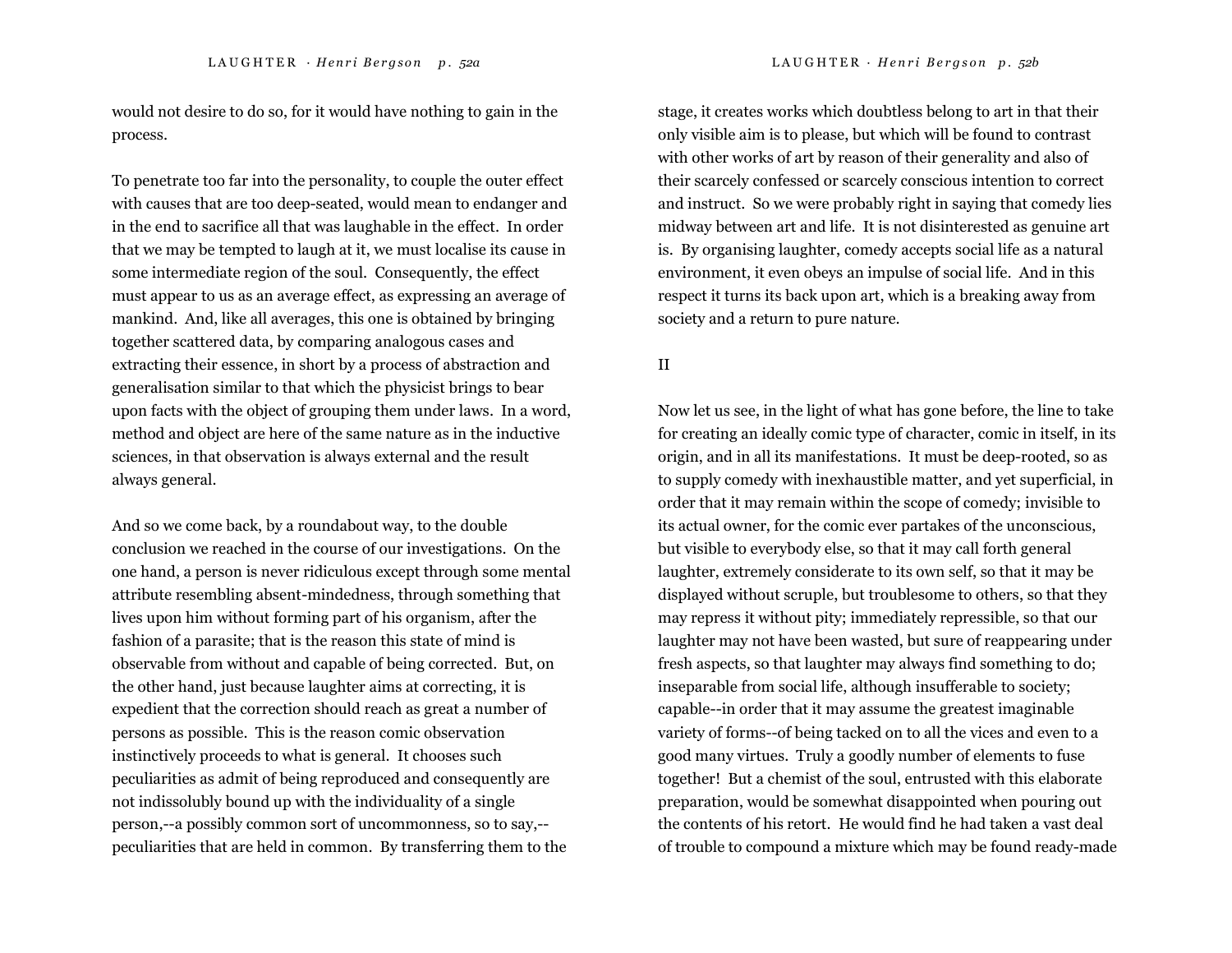and free of expense, for it is as widespread throughout mankind as air throughout nature.

This mixture is vanity. Probably there is not a single failing that is more superficial or more deep-rooted. The wounds it receives are never very serious, and yet they are seldom healed. The services rendered to it are the most unreal of all services, and yet they are the very ones that meet with lasting gratitude. It is scarcely a vice, and yet all the vices are drawn into its orbit and, in proportion as they become more refined and artificial, tend to be nothing more than a means of satisfying it. The outcome of social life, since it is an admiration of ourselves based on the admiration we think we are inspiring in others, it is even more natural, more universally innate than egoism; for egoism may be conquered by nature, whereas only by reflection do we get the better of vanity. It does not seem, indeed, as if men were ever born modest, unless we dub with the name of modesty a sort of purely physical bashfulness, which is nearer to pride than is generally supposed. True modesty can be nothing but a meditation on vanity. It springs from the sight of others' mistakes and the dread of being similarly deceived. It is a sort of scientific cautiousness with respect to what we shall say and think of ourselves. It is made up of improvements and after- touches. In short, it is an acquired virtue.

It is no easy matter to define the point at which the anxiety to become modest may be distinguished from the dread of becoming ridiculous. But surely, at the outset, this dread and this anxiety are one and the same thing. A complete investigation into the illusions of vanity, and into the ridicule that clings to them, would cast a strange light upon the whole theory of laughter. We should find laughter performing, with mathematical regularity, one of its main functions--that of bringing back to complete self- consciousness a certain self-admiration which is almost automatic, and thus

obtaining the greatest possible sociability of characters. We should see that vanity, though it is a natural product of social life, is an inconvenience to society, just as certain slight poisons, continually secreted by the human organism, would destroy it in the long run, if they were not neutralised by other secretions. Laughter is unceasingly doing work of this kind. In this respect, it might be said that the specific remedy for vanity is laughter, and that the one failing that is essentially laughable is vanity.

While dealing with the comic in form and movement, we showed how any simple image, laughable in itself, is capable of worming its way into other images of a more complex nature and instilling into them something of its comic essence; thus, the highest forms of the comic can sometimes be explained by the lowest. The inverse process, however, is perhaps even more common, and many coarse comic effects are the direct result of a drop from some very subtle comic element. For instance, vanity, that higher form of the comic, is an element we are prone to look for, minutely though unconsciously, in every manifestation of human activity. We look for it if only to laugh at it. Indeed, our imagination often locates it where it has no business to be. Perhaps we must attribute to this source the altogether coarse comic element in certain effects which psychologists have very inadequately explained by contrast: a short man bowing his head to pass beneath a large door; two individuals, one very tall the other a mere dwarf, gravely walking along arm-inarm, etc. By scanning narrowly this latter image, we shall probably find that the shorter of the two persons seems as though he were trying TO RAISE HIMSELF to the height of the taller, like the frog that wanted to make itself as large as the ox.

III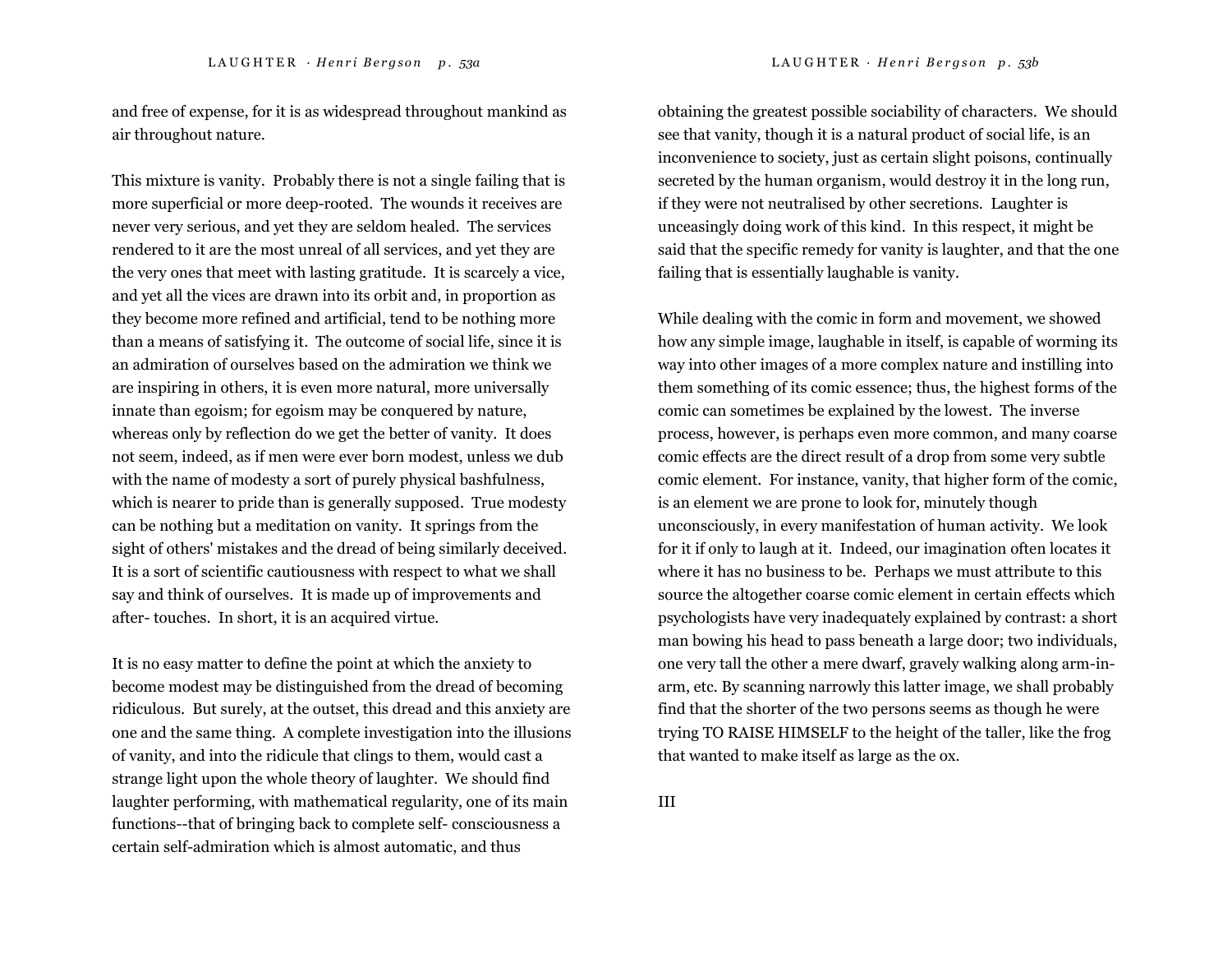It would be quite impossible to go through all the peculiarities of character that either coalesce or compete with vanity in order to force themselves upon the attention of the comic poet. We have shown that all failings may become laughable, and even, occasionally, many a good quality. Even though a list of all the peculiarities that have ever been found ridiculous were drawn up, comedy would manage to add to them, not indeed by creating artificial ones, but by discovering lines of comic development that had hitherto gone unnoticed; thus does imagination isolate ever fresh figures in the intricate design of one and the same piece of tapestry. The essential condition, as we know, is that the peculiarity observed should straightway appear as a kind of CATEGORY into which a number of individuals can step.

Now, there are ready-made categories established by society itself, and necessary to it because it is based on the division of labour. We mean the various trades, public services and professions. Each particular profession impresses on its corporate members certain habits of mind and peculiarities of character in which they resemble each other and also distinguish themselves from the rest. Small societies are thus formed within the bosom of Society at large. Doubtless they arise from the very organisation of Society as a whole. And yet, if they held too much aloof, there would be a risk of their proving harmful to sociability.

Now, it is the business of laughter to repress any separatist tendency. Its function is to convert rigidity into plasticity, to readapt the individual to the whole, in short, to round off the corners wherever they are met with. Accordingly, we here find a species of the comic whose varieties might be calculated beforehand. This we shall call the PROFESSIONAL COMIC.

Instead of taking up these varieties in detail, we prefer to lay stress upon what they have in common. In the forefront we find professional vanity. Each one of M. Jourdain's teachers exalts his own art above all the rest. In a play of Labiche there is a character who cannot understand how it is possible to be anything else than a timber merchant. Naturally he is a timber merchant himself. Note that vanity here tends to merge into SOLEMNITY, in proportion to the degree of quackery there is in the profession under consideration. For it is a remarkable fact that the more questionable an art, science or occupation is, the more those who practise it are inclined to regard themselves as invested with a kind of priesthood and to claim that all should bow before its mysteries. Useful professions are clearly meant for the public, but those whose utility is more dubious can only justify their existence by assuming that the public is meant for them: now, this is just the illusion that lies at the root of solemnity. Almost everything comic in Moliere's doctors comes from this source. They treat the patient as though he had been made for the doctors, and nature herself as an appendage to medicine.

Another form of this comic rigidity is what may be called PROFESSIONAL CALLOUSNESS. The comic character is so tightly jammed into the rigid frame of his functions that he has no room to move or to be moved like other men. Only call to mind the answer Isabelle receives from Perrin Dandin, the judge, when she asks him how he can bear to look on when the poor wretches are being tortured: Bah! Cela fait toujours passer une heure ou deux.

[Footnote: Bah! It always helps to while away an hour or two.]

Does not Tartuffe also manifest a sort of professional callousness when he says--it is true, by the mouth of Orgon: Et je verrais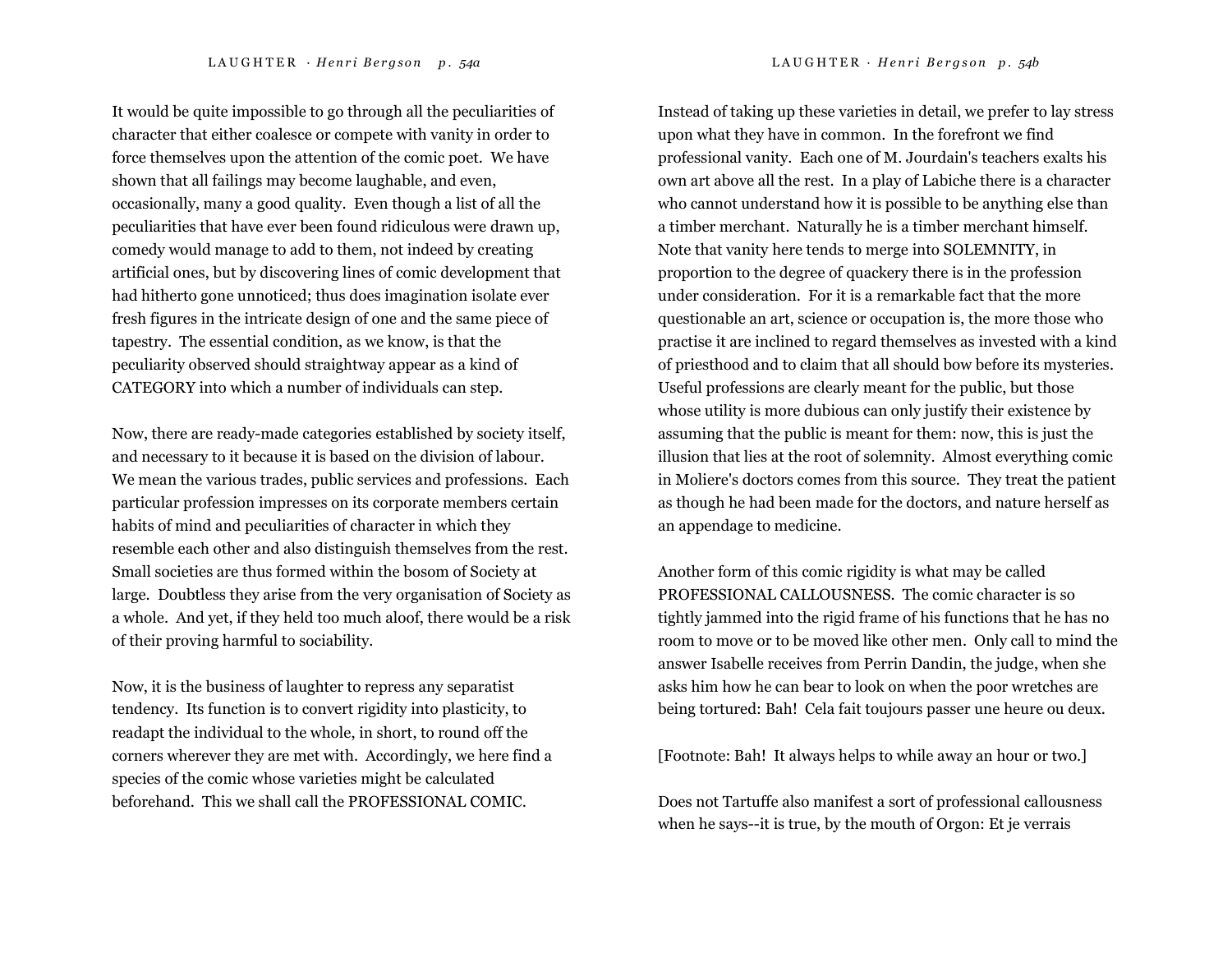mourir frere, enfants, mere et femme, Que je m'en soucierais autant que de cela!

[Footnote: Let brother, children, mother and wife all die, what should I care!]

The device most in use, however, for making a profession ludicrous is to confine it, so to say, within the four corners of its own particular jargon. Judge, doctor and soldier are made to apply the language of law, medicine and strategy to the everyday affairs of life, as though they had became incapable of talking like ordinary people. As a rule, this kind of the ludicrous is rather coarse. It becomes more refined, however, as we have already said, if it reveals some peculiarity of character in addition to a professional habit. We will instance only Regnard's Joueur, who expresses himself with the utmost originality in terms borrowed from gambling, giving his valet the name of Hector, and calling his betrothed Pallas, du nom connu de la Dame de Pique; [Footnote: Pallas, from the well- known name of the Queen of Spades.] or Moliere's Femmes savantes, where the comic element evidently consists largely in the translation of ideas of a scientific nature into terms of feminine sensibility: "Epicure me plait..." (Epicurus is charming), "J'aime les tourbillons" (I dote on vortices), etc. You have only to read the third act to find that Armande, Philaminte and Belise almost invariably express themselves in this style.

Proceeding further in the same direction, we discover that there is also such a thing as a professional logic, i.e. certain ways of reasoning that are customary in certain circles, which are valid for these circles, but untrue for the rest of the public. Now, the contrast between these two kinds of logic--one particular, the other universal--produces comic effects of a special nature, on which we may advantageously dwell at greater length. Here we touch upon a

point of some consequence in the theory of laughter. We propose, therefore, to give the question a wider scope and consider it in its most general aspect.

#### IV

Eager as we have been to discover the deep-seated cause of the comic, we have so far had to neglect one of its most striking phenomena. We refer to the logic peculiar to the comic character and the comic group, a strange kind of logic, which, in some cases, may include a good deal of absurdity.

Theophile Gautier said that the comic in its extreme form was the logic of the absurd. More than one philosophy of laughter revolves round a like idea. Every comic effect, it is said, implies contradiction in some of its aspects. What makes us laugh is alleged to be the absurd realised in concrete shape, a "palpable absurdity";--or, again, an apparent absurdity, which we swallow for the moment only to rectify it immediately afterwards;--or, better still, something absurd from one point of view though capable of a natural explanation from another, etc. All these theories may contain some portion of the truth; but, in the first place, they apply only to certain rather obvious comic effects, and then, even where they do apply, they evidently take no account of the characteristic element of the laughable, that is, the PARTICULAR KIND of absurdity the comic contains when it does contain something absurd. Is an immediate proof of this desired? You have only to choose one of these definitions and make up effects in accordance with the formula: twice out of every three times there will be nothing laughable in the effect obtained. So we see that absurdity, when met with in the comic, is not absurdity IN GENERAL. It is an absurdity of a definite kind. It does not create the comic; rather, we might say that the comic infuses into it its own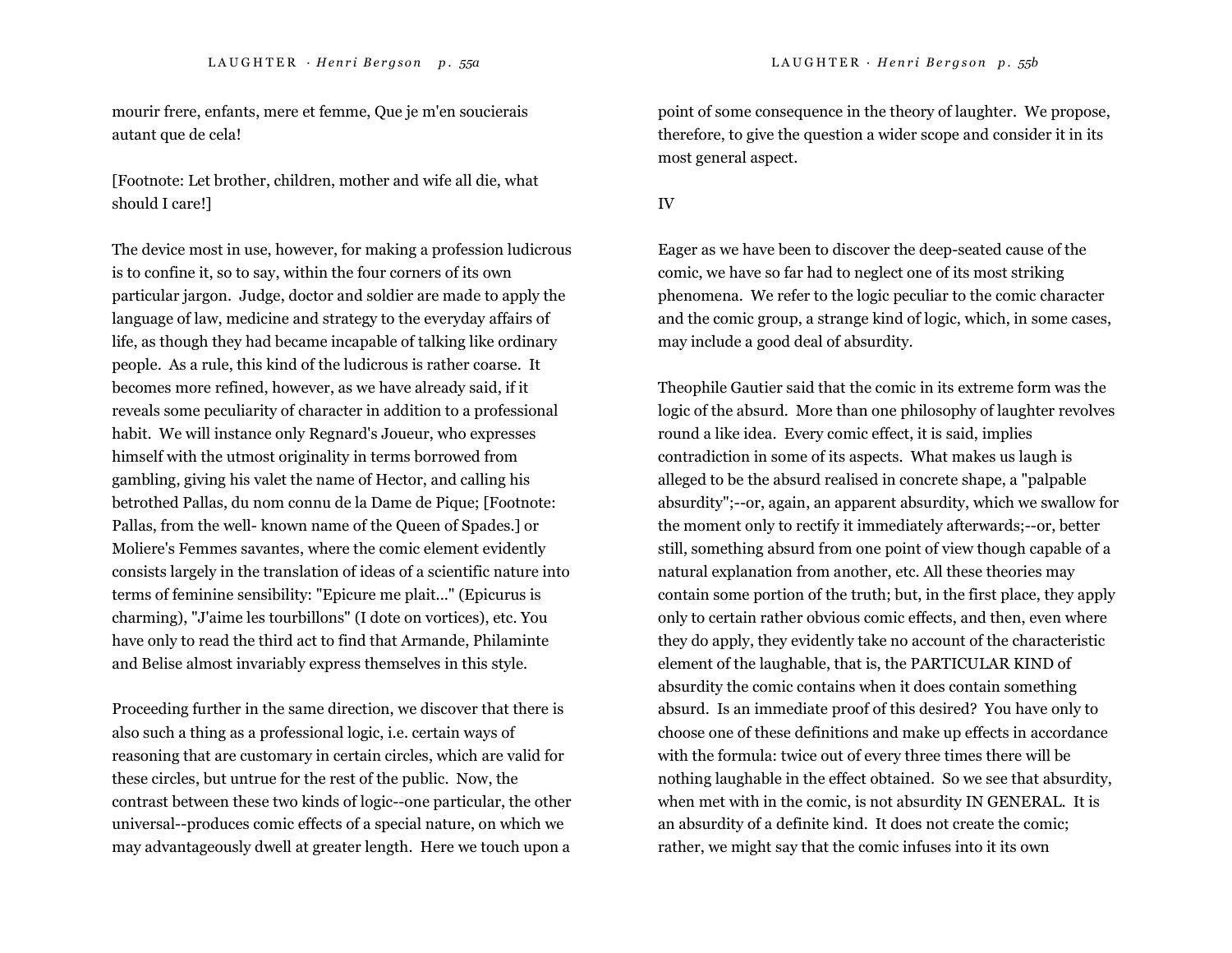particular essence. It is not a cause, but an effect--an effect of a very special kind, which reflects the special nature of its cause. Now, this cause is known to us; consequently we shall have no trouble in understanding the nature of the effect.

Assume, when out for a country walk, that you notice on the top of a hill something that bears a faint resemblance to a large motionless body with revolving arms. So far you do not know what it is, but you begin to search amongst your IDEAS--that is to say, in the present instance, amongst the recollections at your disposal- for that recollection which will best fit in with what you see. Almost immediately the image of a windmill comes into your mind: the object before you is a windmill. No matter if, before leaving the house, you have just been reading fairy-tales telling of giants with enormous arms; for although common sense consists mainly in being able to remember, it consists even more in being able to forget. Common sense represents the endeavour of a mind continually adapting itself anew and changing ideas when it changes objects. It is the mobility of the intelligence conforming exactly to the mobility of things. It is the moving continuity of our attention to life. But now, let us take Don Quixote setting out for the wars. The romances he has been reading all tell of knights encountering, on the way, giant adversaries. He therefore must needs encounter a giant. This idea of a giant is a privileged recollection which has taken its abode in his mind and lies there in wait, motionless, watching for an opportunity to sally forth and become embodied in a thing. It IS BENT on entering the material world, and so the very first object he sees bearing the faintest resemblance to a giant is invested with the form of one. Thus Don Quixote sees giants where we see windmills. This is comical; it is also absurd. But is it a mere absurdity,--an absurdity of an indefinite kind?

It is a very special inversion of common sense. It consists in seeking to mould things on an idea of one's own, instead of moulding one's ideas on things,--in seeing before us what we are thinking of, instead of thinking of what we see. Good sense would have us leave all our memories in their proper rank and file; then the appropriate memory will every time answer the summons of the situation of the moment and serve only to interpret it. But in Don Quixote, on the contrary, there is one group of memories in command of all the rest and dominating the character itself: thus it is reality that now has to bow to imagination, its only function being to supply fancy with a body. Once the illusion has been created, Don Quixote develops it logically enough in all its consequences; he proceeds with the certainty and precision of a somnambulist who is acting his dream. Such, then, is the origin of his delusions, and such the particular logic which controls this particular absurdity. Now, is this logic peculiar to Don Quixote?

We have shown that the comic character always errs through obstinacy of mind or of disposition, through absentmindedness, in short, through automatism. At the root of the comic there is a sort of rigidity which compels its victims to keep strictly to one path, to follow it straight along, to shut their ears and refuse to listen. In Moliere's plays how many comic scenes can be reduced to this simple type: A CHARACTER FOLLOWING UP HIS ONE IDEA, and continually recurring to it in spite of incessant interruptions! The transition seems to take place imperceptibly from the man who will listen to nothing to the one who will see nothing, and from this latter to the one who sees only what he wants to see. A stubborn spirit ends by adjusting things to its own way of thinking, instead of accommodating its thoughts to the things. So every comic character is on the highroad to the above-mentioned illusion, and Don Quixote furnishes us with the general type of comic absurdity.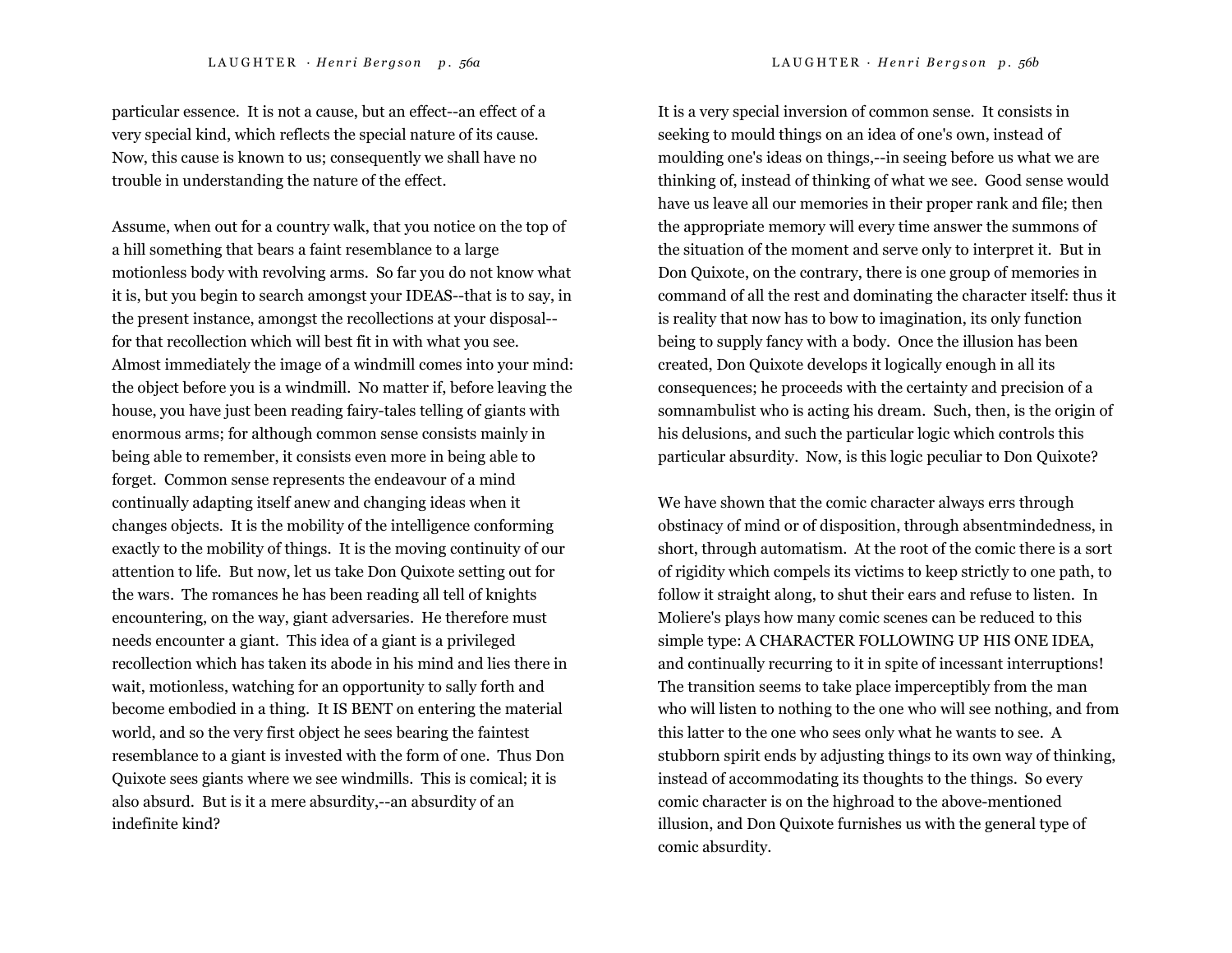Is there a name for this inversion of common sense? Doubtless it may be found, in either an acute or a chronic form, in certain types of insanity. In many of its aspects it resembles a fixed idea. But neither insanity in general, nor fixed ideas in particular, are provocative of laughter: they are diseases, and arouse our pity.

Laughter, as we have seen, is incompatible with emotion. If there exists a madness that is laughable, it can only be one compatible with the general health of the mind,--a sane type of madness, one might say. Now, there is a sane state of the mind that resembles madness in every respect, in which we find the same associations of ideas as we do in lunacy, the same peculiar logic as in a fixed idea. This state is that of dreams. So either our analysis is incorrect, or it must be capable of being stated in the following theorem: Comic absurdity is of the same nature as that of dreams.

The behaviour of the intellect in a dream is exactly what we have just been describing. The mind, enamoured of itself, now seeks in the outer world nothing more than a pretext for realising its imaginations. A confused murmur of sounds still reaches the ear, colours enter the field of vision, the senses are not completely shut in. But the dreamer, instead of appealing to the whole of his recollections for the interpretation of what his senses perceive, makes use of what he perceives to give substance to the particular recollection he favours: thus, according to the mood of the dreamer and the idea that fills his imagination at the time, a gust of wind blowing down the chimney becomes the howl of a wild beast or a tuneful melody. Such is the ordinary mechanism of illusion in dreams.

Now, if comic illusion is similar to dream illusion, if the logic of the comic is the logic of dreams, we may expect to discover in the logic

of the laughable all the peculiarities of dream logic. Here, again, we shall find an illustration of the law with which we are well acquainted: given one form of the laughable, other forms that are lacking in the same comic essence become laughable from their outward resemblance to the first. Indeed, it is not difficult to see that any PLAY OF IDEAS may afford us amusement if only it bring back to mind, more or less distinctly, the play of dreamland.

We shall first call attention to a certain general relaxation of the rules of reasoning. The reasonings at which we laugh are those we know to be false, but which we might accept as true were we to hear them in a dream. They counterfeit true reasoning just sufficiently to deceive a mind dropping off to sleep. There is still an element of logic in them, if you will, but it is a logic lacking in tension and, for that very reason, affording us relief from intellectual effort. Many "witticisms" are reasonings of this kind, considerably abridged reasonings, of which we are given only the beginning and the end. Such play upon ideas evolves in the direction of a play upon words in proportion as the relations set up between the ideas become more superficial: gradually we come to take no account of the meaning of the words we hear, but only of their sound. It might be instructive to compare with dreams certain comic scenes in which one of the characters systematically repeats in a nonsensical fashion what another character whispers in his ear. If you fall asleep with people talking round you, you sometimes find that what they say gradually becomes devoid of meaning, that the sounds get distorted, as it were, and recombine in a haphazard fashion to form in your mind the strangest of meanings, and that you are reproducing between yourself and the different speakers the scene between Petit-Jean and The Prompter. [Footnote: Les Plaideurs (Racine).]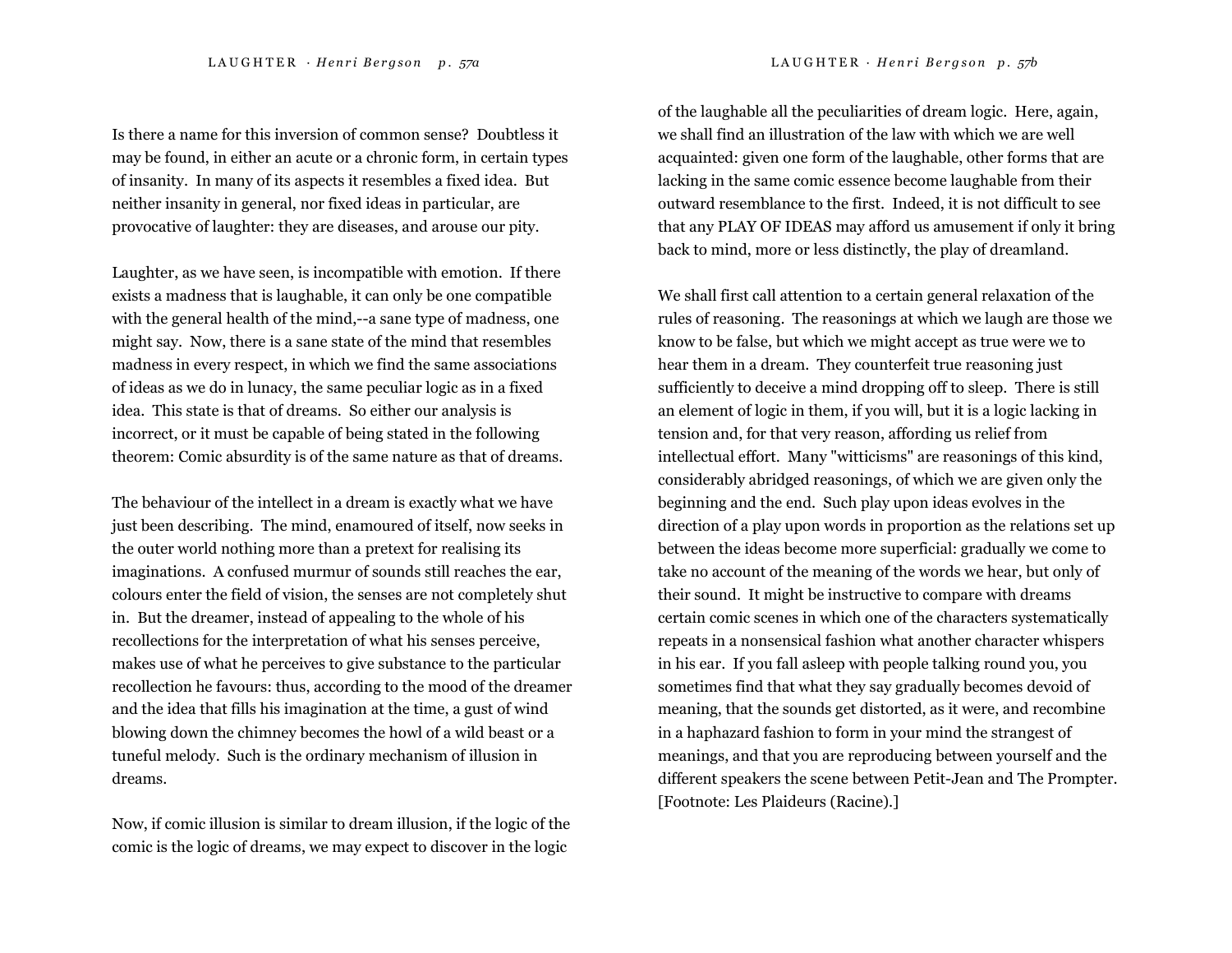There are also COMIC OBSESSIONS that seem to bear a great resemblance to dream obsessions. Who has not had the experience of seeing the same image appear in several successive dreams, assuming a plausible meaning in each of them, whereas these dreams had no other point in common. Effects of repetition sometimes present this special form on the stage or in fiction: some of them, in fact, sound as though they belonged to a dream. It may be the same with the burden of many a song: it persistently recurs, always unchanged, at the end of every verse, each time with a different meaning.

Not infrequently do we notice in dreams a particular CRESCENDO, a weird effect that grows more pronounced as we proceed. The first concession extorted from reason introduces a second; and this one, another of a more serious nature; and so on till the crowning absurdity is reached. Now, this progress towards the absurd produces on the dreamer a very peculiar sensation. Such is probably the experience of the tippler when he feels himself pleasantly drifting into a state of blankness in which neither reason nor propriety has any meaning for him. Now, consider whether some of Moliere's plays would not produce the same sensation: for instance, Monsieur de Pourceaugnac, which, after beginning almost reasonably, develops into a sequence of all sorts of absurdities. Consider also the Bourgeois gentilhomme, where the different characters seem to allow themselves to be caught up in a very whirlwind of madness as the play proceeds. "If it is possible to find a man more completely mad, I will go and publish it in Rome." This sentence, which warns us that the play is over, rouses us from the increasingly extravagant dream into which, along with M. Jourdain, we have been sinking.

But, above all, there is a special madness that is peculiar to dreams. There are certain special contradictions so natural to the

imagination of a dreamer, and so absurd to the reason of a man wide- awake, that it would be impossible to give a full and correct idea of their nature to anyone who had not experienced them. We allude to the strange fusion that a dream often effects between two persons who henceforth form only one and yet remain distinct. Generally one of these is the dreamer himself. He feels he has not ceased to be what he is; yet he has become someone else. He is himself, and not himself. He hears himself speak and sees himself act, but he feels that some other "he" has borrowed his body and stolen his voice. Or perhaps he is conscious of speaking and acting as usual, but he speaks of himself as a stranger with whom he has nothing in common; he has stepped out of his own self. Does it not seem as though we found this same extraordinary confusion in many a comic scene? I am not speaking of Amphitryon, in which play the confusion is perhaps suggested to the mind of the spectator, though the bulk of the comic effect proceeds rather from what we have already called a "reciprocal interference of two series." I am speaking of the extravagant and comic reasonings in which we really meet with this confusion in its pure form, though it requires some looking into to pick it out. For instance, listen to Mark Twain's replies to the reporter who called to interview him:

QUESTION. Isn't that a brother of yours? ANSWER. Oh! Yes, yes, yes! Now you remind me of it, that WAS a brother of mine. That's William-

- BILL we called him. Poor old Bill!

Q. Why? Is he dead, then? A. Ah! Well, I suppose so. We never could tell. There was a great mystery about it.

Q. That is sad, very sad. He disappeared, then? A. Well, yes, in a sort of general way. We buried him.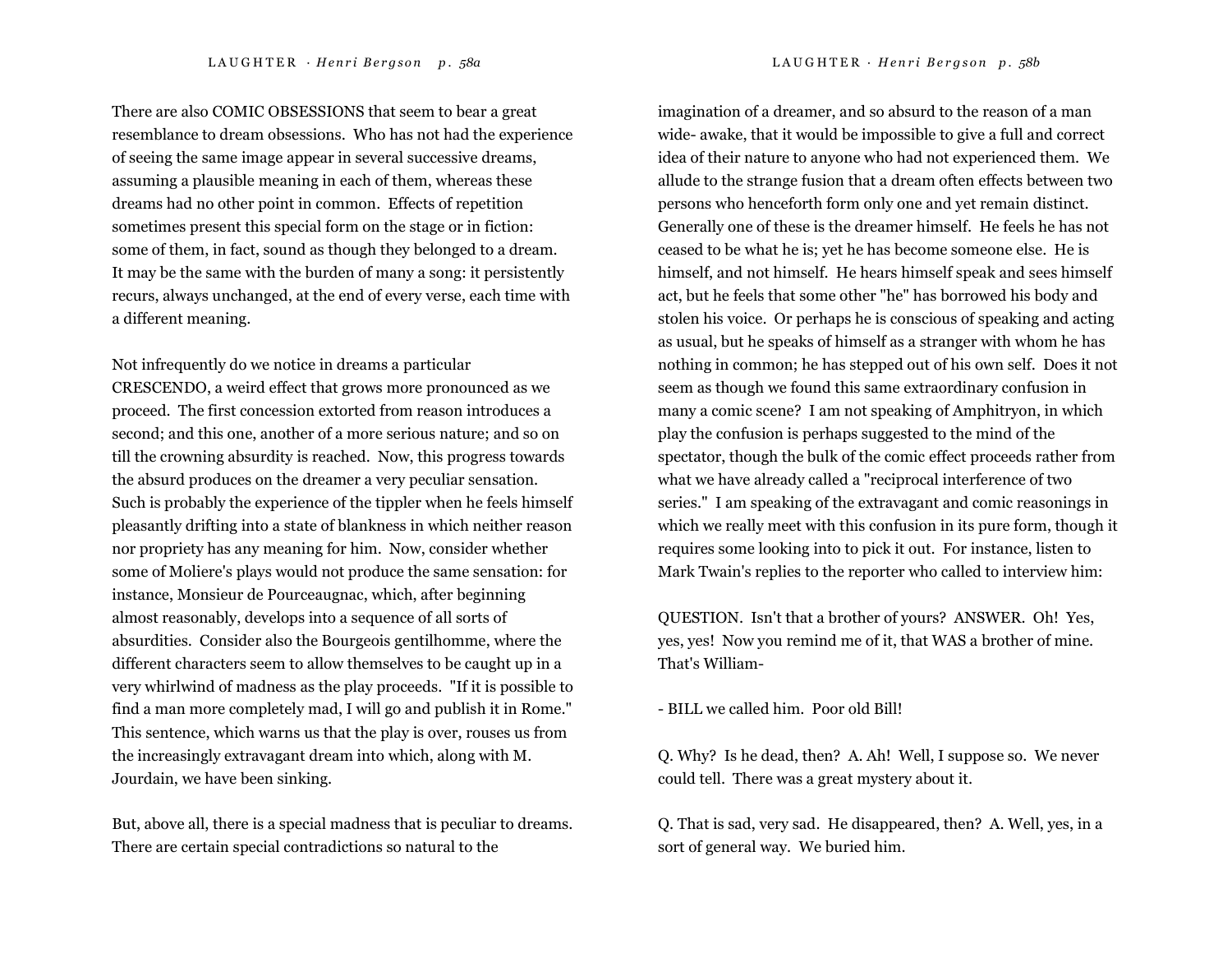Q. BURIED him! BURIED him, without knowing whether he was dead or not? A. Oh no! Not that. He was dead enough.

Q. Well, I confess that I can't understand this. If you buried him, and you knew he was dead--A. No! No! We only thought he was.

Q. Oh, I see! He came to life again? A. I bet he didn't.

Q. Well, I never heard anything like this. SOMEBODY was dead. SOMEBODY was buried. Now, where was the mystery? A. Ah! That's just it! That's it exactly. You see, we were twins,--defunct and I,--and we got mixed in the bath-tub when we were only two weeks old, and one of us was drowned. But we didn't know which. Some think it was Bill. Some think it was me.

Q. Well, that is remarkable. What do YOU think? A. Goodness knows! I would give whole worlds to know. This solemn, this awful tragedy has cast a gloom over my whole life. But I will tell you a secret now, which I have never revealed to any creature before. One of us had a peculiar mark,--a large mole on the back of his left hand: that was ME. THAT CHILD WAS THE ONE THAT WAS DROWNED! ... etc., etc.

A close examination will show us that the absurdity of this dialogue is by no means an absurdity of an ordinary type. It would disappear were not the speaker himself one of the twins in the story. It results entirely from the fact that Mark Twain asserts he is one of these twins, whilst all the time he talks as though he were a third person who tells the tale. In many of our dreams we adopt exactly the same method.

Regarded from this latter point of view, the comic seems to show itself in a form somewhat different from the one we lately attributed to it. Up to this point, we have regarded laughter as first and foremost a means of correction. If you take the series of comic varieties and isolate the predominant types at long intervals, you will find that all the intervening varieties borrow their comic quality from their resemblance to these types, and that the types themselves are so many models of impertinence with regard to society. To these impertinences society retorts by laughter, an even greater impertinence. So evidently there is nothing very benevolent in laughter. It seems rather inclined to return evil for evil.

But this is not what we are immediately struck by in our first impression of the laughable. The comic character is often one with whom, to begin with, our mind, or rather our body, sympathises. By this is meant that we put ourselves for a very short time in his place, adopt his gestures, words, arid actions, and, if amused by anything laughable in him, invite him, in imagination, to share his amusement with us; in fact, we treat him first as a playmate. So, in the laugher we find a "hail-fellow-well-met" spirit--as far, at least, as appearances go--which it would be wrong of us not to take into consideration. In particular, there is in laughter a movement of relaxation which has often been noticed, and the reason of which we must try to discover. Nowhere is this impression more noticeable than in the last few examples. In them, indeed, we shall find its explanation.

When the comic character automatically follows up his idea, he ultimately thinks, speaks and acts as though he were dreaming. Now, a dream is a relaxation. To remain in touch with things and men, to see nothing but what is existent and think nothing but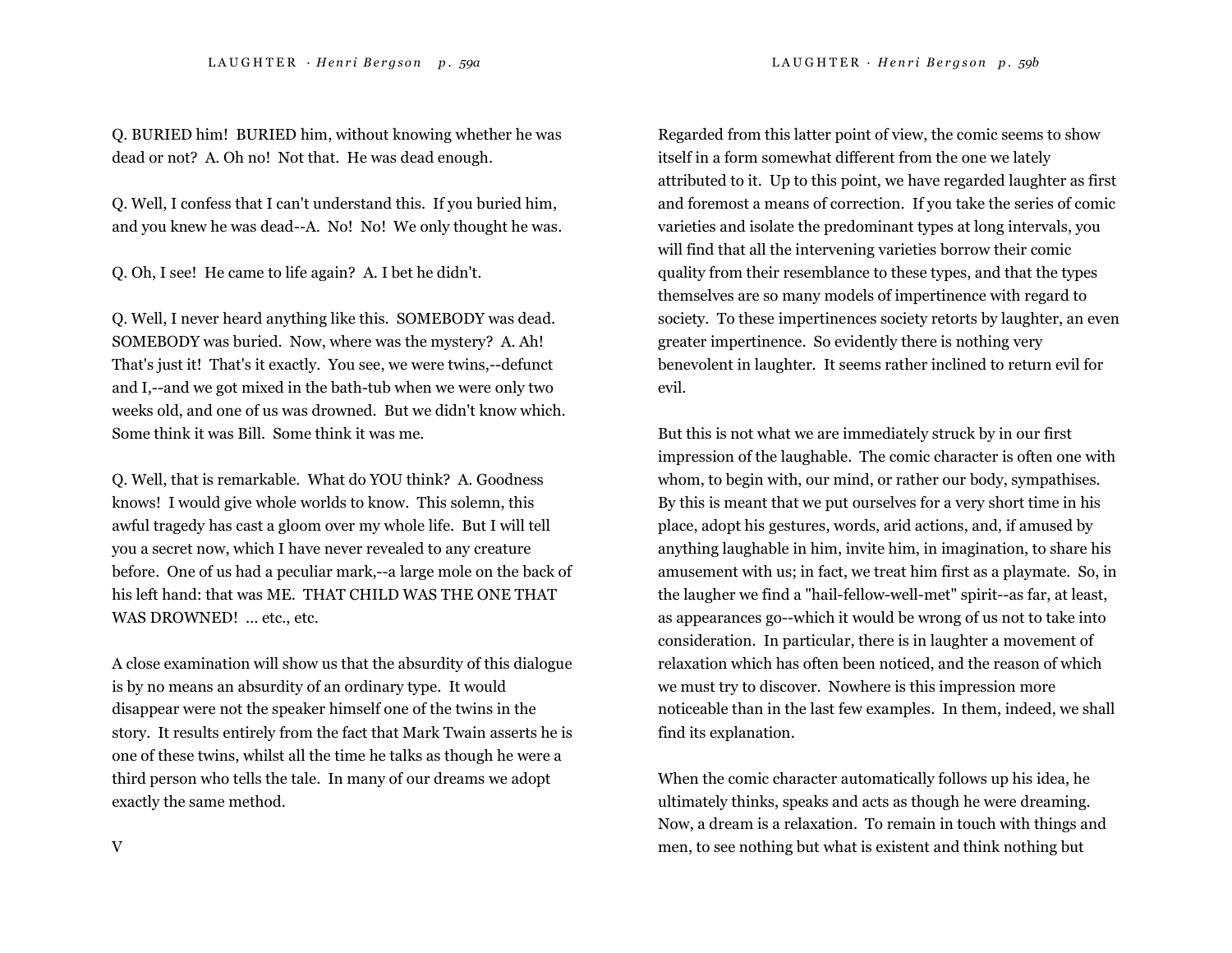what is consistent, demands a continuous effort of intellectual tension. This effort is common sense. And to remain sensible is, indeed, to remain at work. But to detach oneself from things and yet continue to perceive images, to break away from logic and yet continue to string together ideas, is to indulge in play or, if you prefer, in dolce far niente. So, comic absurdity gives us from the outset the impression of playing with ideas. Our first impulse is to join in the game. That relieves us from the strain of thinking. Now, the same might be said of the other forms of the laughable. Deep-rooted in the comic, there is always a tendency, we said, to take the line of least resistance, generally that of habit. The comic character no longer tries to be ceaselessly adapting and readapting himself to the society of which he is a member. He slackens in the attention that is due to life. He more or less resembles the absentminded. Maybe his will is here even more concerned than his intellect, and there is not so much a want of attention as a lack of tension; still, in some way or another, he is absent, away from his work, taking it easy. He abandons social convention, as indeed- -in the case we have just been considering--he abandoned logic. Here, too, our first impulse is to accept the invitation to take it easy. For a short time, at all events, we join in the game. And that relieves us from the strain of living.

But we rest only for a short time. The sympathy that is capable of entering into the impression of the comic is a very fleeting one. It also comes from a lapse in attention. Thus, a stern father may at times forget himself and join in some prank his child is playing, only to check himself at once in order to correct it.

Laughter is, above all, a corrective. Being intended to humiliate, it must make a painful impression on the person against whom it is directed. By laughter, society avenges itself for the liberties taken

with it. It would fail in its object if it bore the stamp of sympathy or kindness.

Shall we be told that the motive, at all events; may be a good one, that we often punish because we love, and that laughter, by checking the outer manifestations of certain failings, thus causes the person laughed at to correct these failings and thereby improve himself inwardly?

Much might be said on this point. As a general rule, and speaking roughly, laughter doubtless exercises a useful function. Indeed, the whole of our analysis points to this fact. But it does not therefore follow that laughter always hits the mark or is invariably inspired by sentiments of kindness or even of justice.

To be certain of always hitting the mark, it would have to proceed from an act of reflection. Now, laughter is simply the result of a mechanism set up in us by nature or, what is almost the same thing, by our long acquaintance with social life. It goes off spontaneously and returns tit for tat. It has no time to look where it hits. Laughter punishes certain failing's somewhat as disease punishes certain forms of excess, striking down some who are innocent and sparing some who are guilty, aiming at a general result and incapable of dealing separately with each individual case. And so it is with everything that comes to pass by natural means instead of happening by conscious reflection. An average of justice may show itself in the total result, though the details, taken separately, often point to anything but justice.

In this sense, laughter cannot be absolutely just. Nor should it be kind-hearted either. Its function is to intimidate by humiliating. Now, it would not succeed in doing this, had not nature implanted for that very purpose, even in the best of men, a spark of